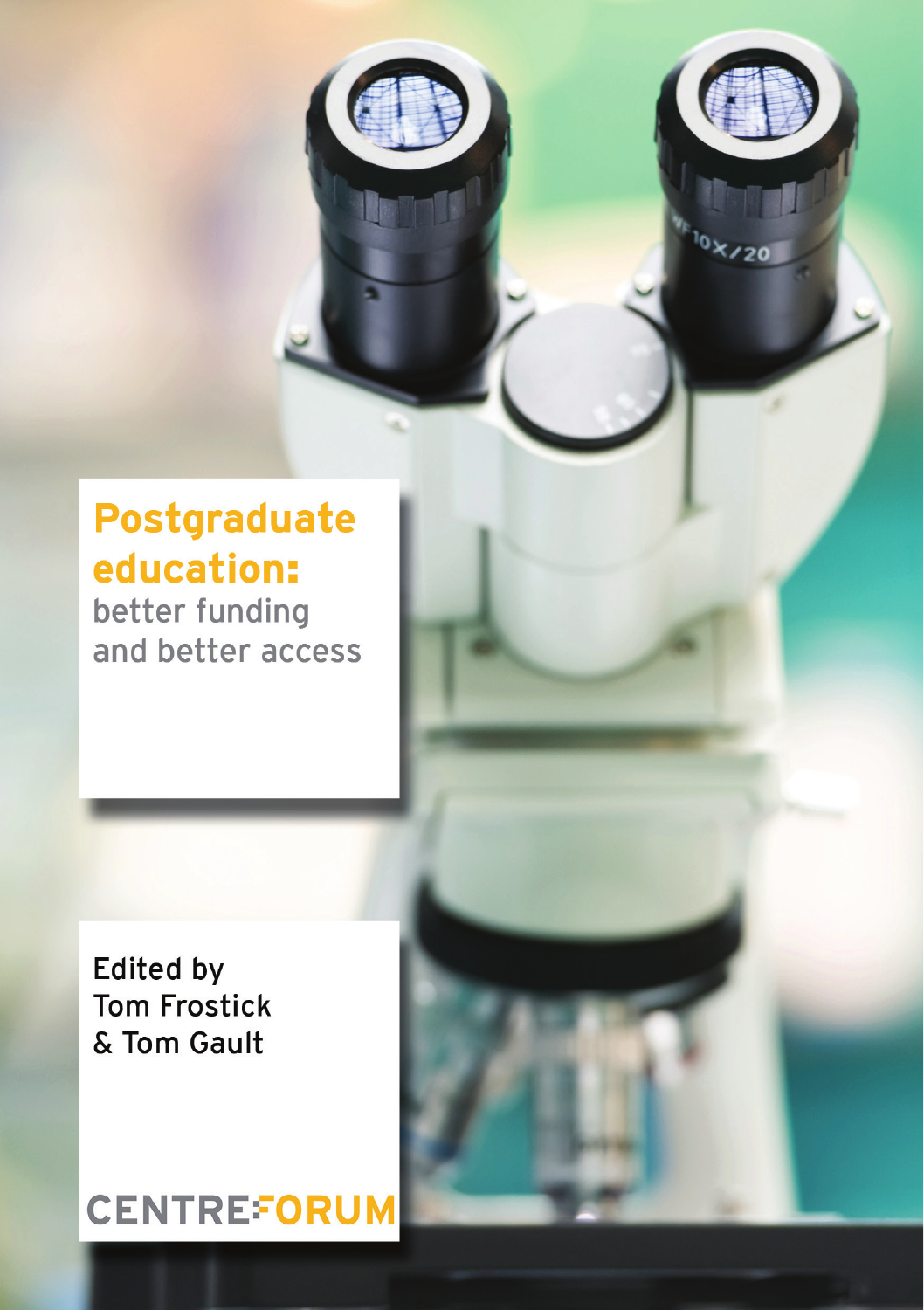# **Postgraduate education**:

## better funding and better access

### Edited by Tom Frostick and Tom Gault



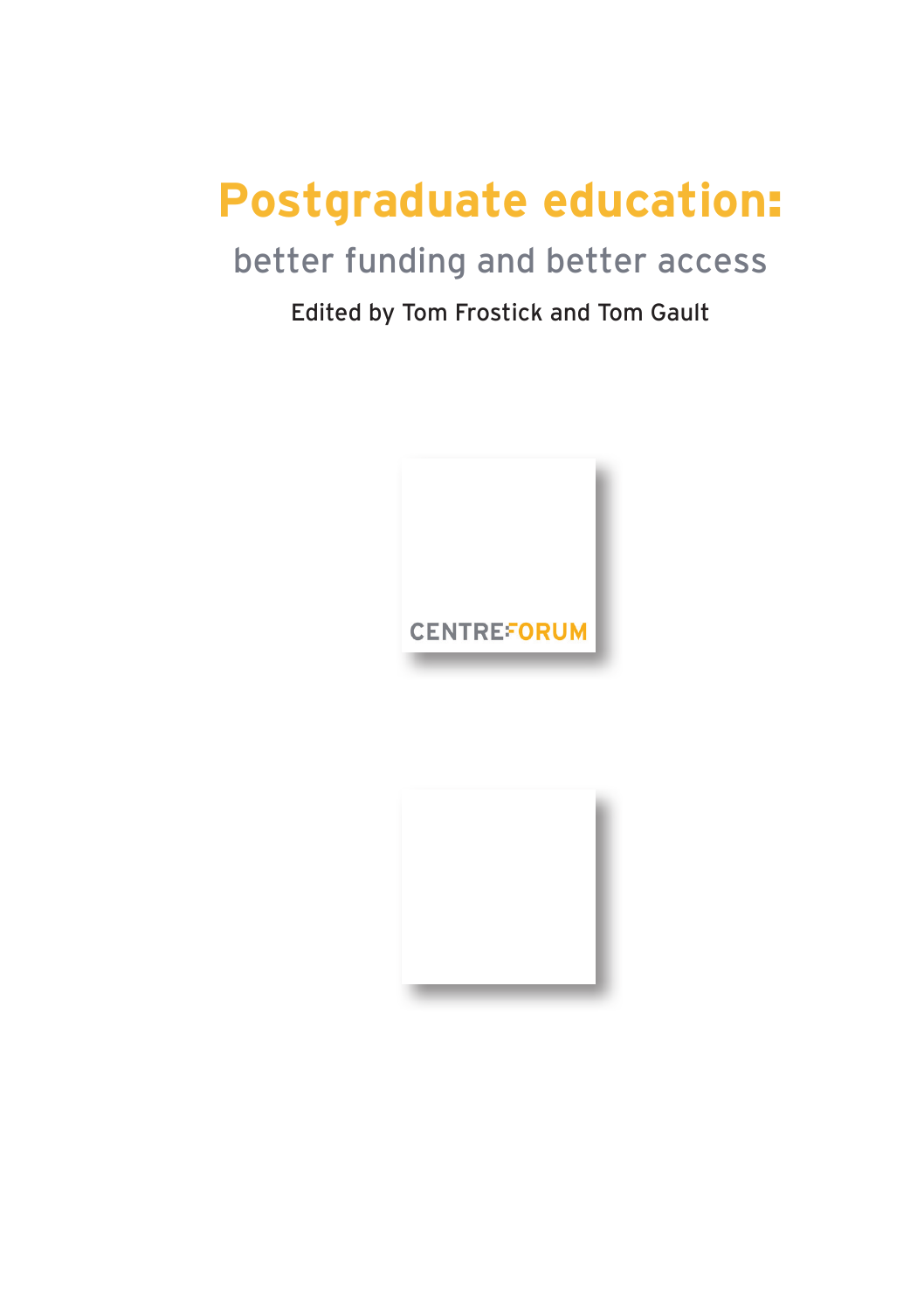#### About the editors

**Tom Frostick** is Communications Manager and Policy Analyst at CentreForum. He previously worked as a civil servant in the Department for Work and Pensions and is fortunate enough to hold both bachelor's and master's degrees from the University of **Manchester** 

**Tom Gault** had a brief spell at CentreForum before working in the Liberal Democrat Whips' Office in the Lords, and then as Parliamentary Researcher to Julian Huppert MP. He has a degree in history from the University of Cambridge. His current position as Public Affairs Manager at the Advertising Association is in no way linked to this report, and views expressed herein do not represent the position of the Advertising Association.

#### Acknowledgements

We would like to offer special thanks to Alex Jones, Rachel Wenstone and Adam Wright at NUS for their contributions below and for helping to launch this initiative at a parliamentary roundtable in March 2013. Thanks also to David Cairncross and James Fothergill (CBI), Alan Palmer and Professor Nigel Vincent (British Academy), Professor Geoff Whitty (University of Bath), Andy Westwood (GuildHE), Professor Stephen Machin (LSE), Joel Mullan (Higher Education Commission and Policy Connect), Hannah Maclachlan, Dr Wendy Piatt and Nick Ratcliffe (Russell Group), Dr Joanne Lindley (University of Surrey), Conor Ryan (Sutton Trust), Dr Gill Wyness, Mark Corney and Julian Huppert MP. We are grateful to CentreForum colleagues for their research assistance – in particular, Chris Hayes and Sean McDaniel. The editorial sections and policy recommendations below, plus any errors, are the editors' responsibility alone.

ISBN: 978-1-909274-02-0

Copyright June 2013 CentreForum

All rights reserved

No part of this publication may be reproduced, stored in a retrieval system, or transmitted in any form or by any means, electronic, mechanical, photocopying, recording or otherwise, without the prior permission of CentreForum, except for your own personal and non-commercial use. The moral rights of the author are asserted.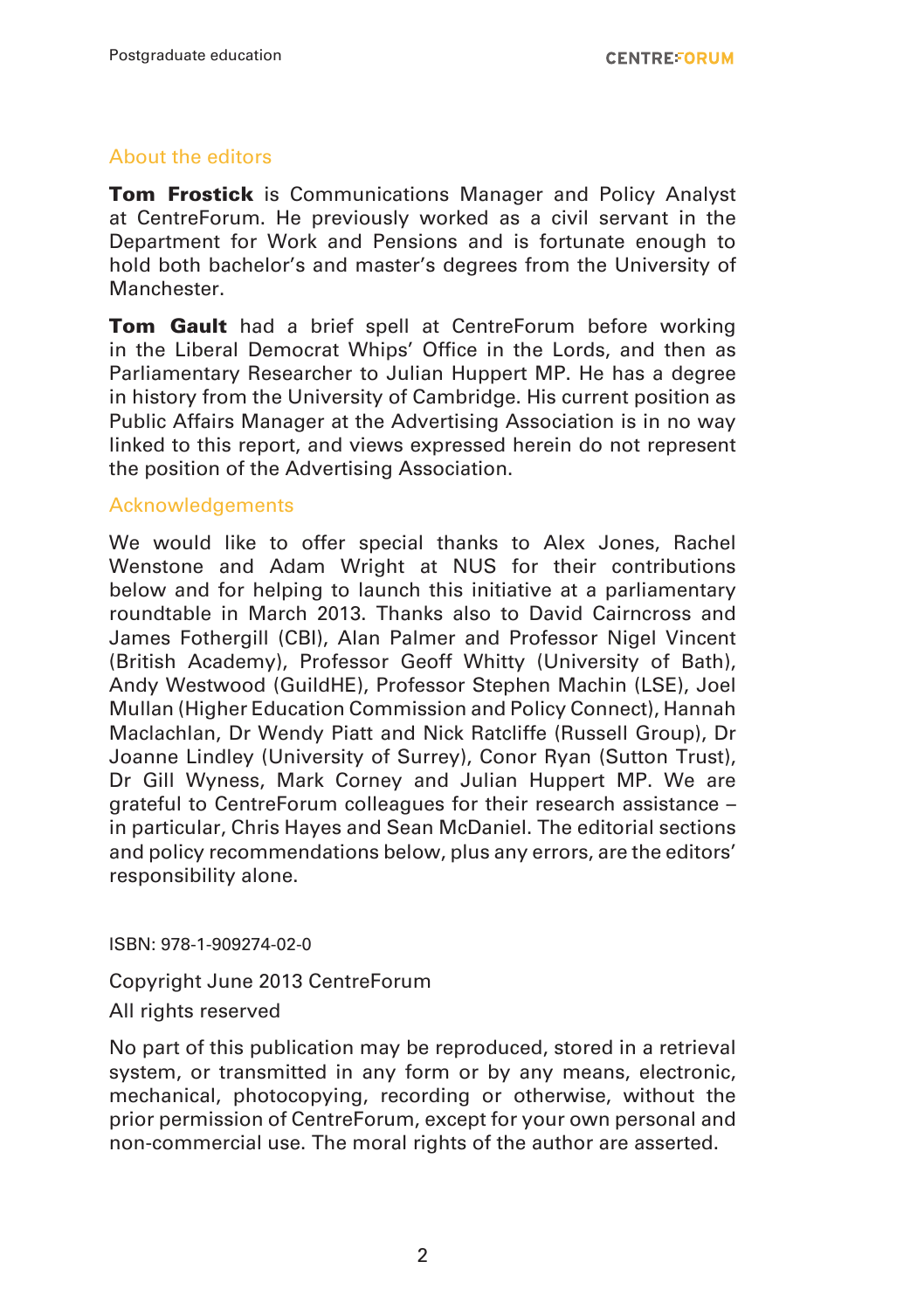## : **Contents**

|              | <b>Foreword - Julian Huppert MP</b>                                                                                                                                                                                                                  | 4            |
|--------------|------------------------------------------------------------------------------------------------------------------------------------------------------------------------------------------------------------------------------------------------------|--------------|
|              | <b>Executive Summary</b>                                                                                                                                                                                                                             | 5            |
| $\ddagger$ : | <b>Introduction</b><br>The state of postgraduate education<br>Existing types of funding<br>The funding shortfall<br>The case for more funding                                                                                                        | $\mathbf{9}$ |
| 2:           | <b>Voice of the economist</b><br>Joanne Lindley and Stephen Machin                                                                                                                                                                                   | 18           |
| 3:           | <b>Voice of the student</b><br>Rachel Wenstone and Adam Wright, NUS<br>Case studies                                                                                                                                                                  | 22           |
| 4:           | Voice of the employer<br>David Cairncross, CBI                                                                                                                                                                                                       | 28           |
| 5:           | <b>Voice of academia</b><br>Between PGT and PGR: Doctoral programmes<br>at home and abroad - Nigel Vincent, British<br>Academy<br>Don't forget PGR funding - Wendy Piatt, Russell<br>Group                                                           | 31           |
| 6:           | The case for postgraduate loans<br>Tom Frostick and Tom Gault, CentreForum<br>Adam Wright, NUS                                                                                                                                                       | 37           |
| 7:           | What else can be done?<br>Government talks, flexible learning and private<br>finance - Joel Mullan, Policy Connect<br>Endowments - Conor Ryan, Sutton Trust<br>Pricing and competition, supportive rules and<br>regulations - Andy Westwood, GuildHE | 44           |
| 8:           | <b>Conclusions and recommendations</b>                                                                                                                                                                                                               | 53           |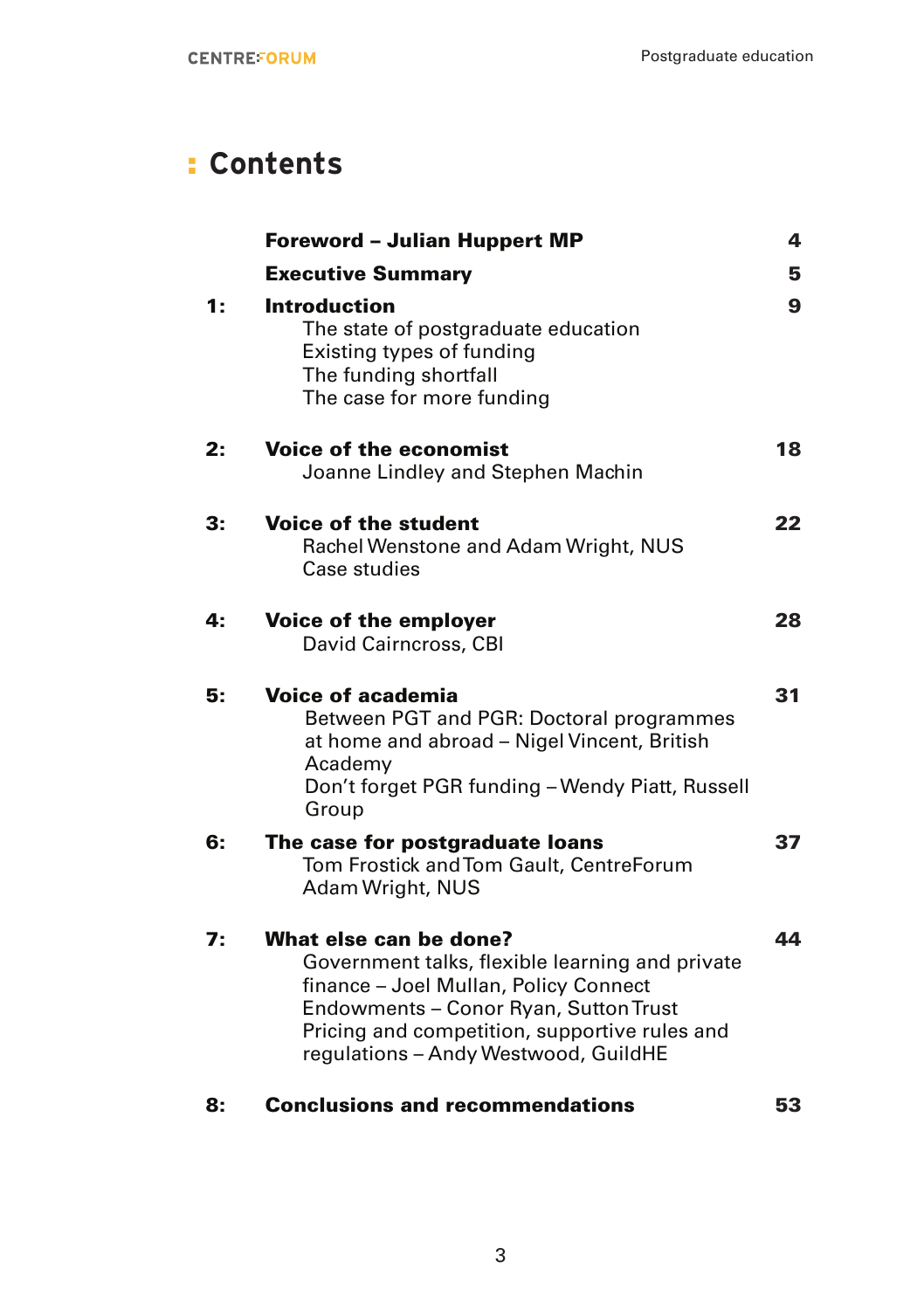## : **Foreword**

Postgraduate funding is far less often discussed than undergraduate funding, but there is a growing shortfall, with some people unable to access postgraduate courses. I have been increasingly concerned about this, and have highlighted it in a Liberal Democrat policy paper on science and research.

In March this year I was delighted to chair a CentreForum and NUS policy roundtable looking to find ideas which would help us tackle the growing problem of the serious funding shortfall for postgraduates. Attended by key stakeholders from across the sector, we all agreed on one thing – the current situation is a barrier to social and economic progress in the UK, and economically viable postgraduate funding streams need to be found.

As a result, CentreForum has now produced this report, delving into the facts, figures, and human stories behind the current situation. We know postgraduate study benefits the individual greatly, but it also benefits society through our tax system, and through the creation of 'human capital'. At a time when we are lacking in highly skilled homegrown talent, particularly but not only in the vital and growing STEM industries, we need easier and fairer access to funding more than ever.

#### Julian Huppert MP

Liberal Democrat Member of Parliament for Cambridge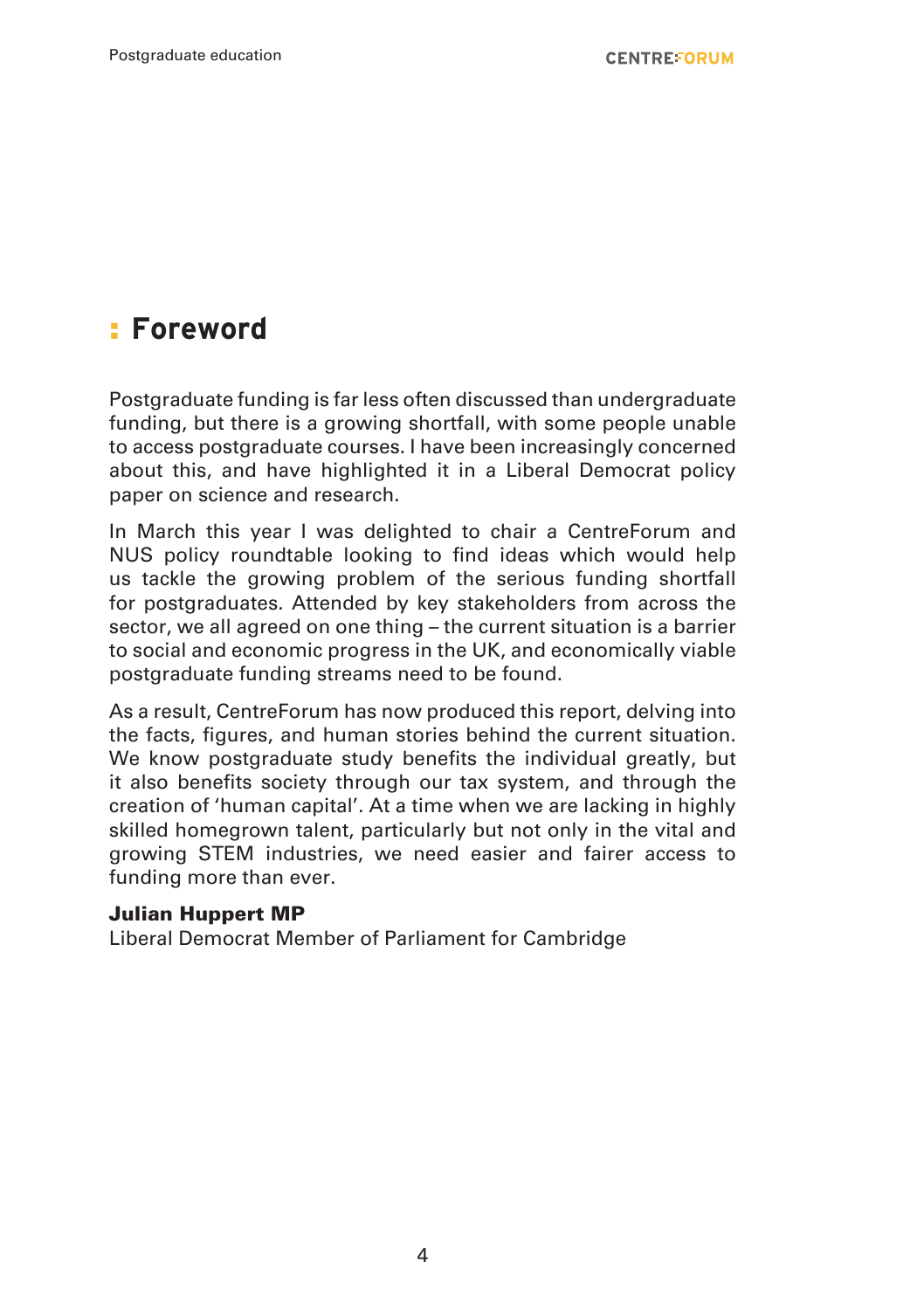## : **Executive summary**

Postgraduate education in Britain is like an exclusive golf club. Home graduates who lack the means to pay course fees upfront need not apply. There is no undergraduate style loans system to ensure fair access, and only very limited funding available from universities, government bodies, employers and commercial lenders. The Professional and Career Development Loan scheme, which the government underwrites, has proven to be breathtakingly inadequate. In 2010 only 5,700 students secured one of these loans – less than 3% of the total number of home students who started a postgraduate course that year.

Importantly, the huge rise in participation at the postgraduate taught level since the 1990s has not been driven by UK entrants but by a substantial increase in the number of overseas students. Participation in postgraduate research has remained broadly static during this period and the number of home graduates enrolling on taught courses has risen only gradually, appearing now to be in decline. There was a 4.5% fall in UK postgraduate participation at English institutions in 2011, while first year part time enrolments in England fell by almost a quarter. Without policy intervention, these trends are likely to continue – the club is getting more exclusive.

In this report we maintain that policymakers should seek to increase the levels of public and private investment in postgraduate education, in particular, postgraduate taught courses such as MAs and MScs. These deliver a high rate of return for individuals and government and are often a prerequisite for those wishing to undertake postgraduate research (PhD, DPhil, EngD or equivalent).

Raising funding levels will address two problems: a numbers problem and an access problem. First, if more British people obtain postgraduate qualifications, the UK will see a corresponding rise in the number of workers with higher level skills (not to mention homegrown academic talent). Employers increasingly desire these skills – evidenced by the widening 'postgraduate degree/first degree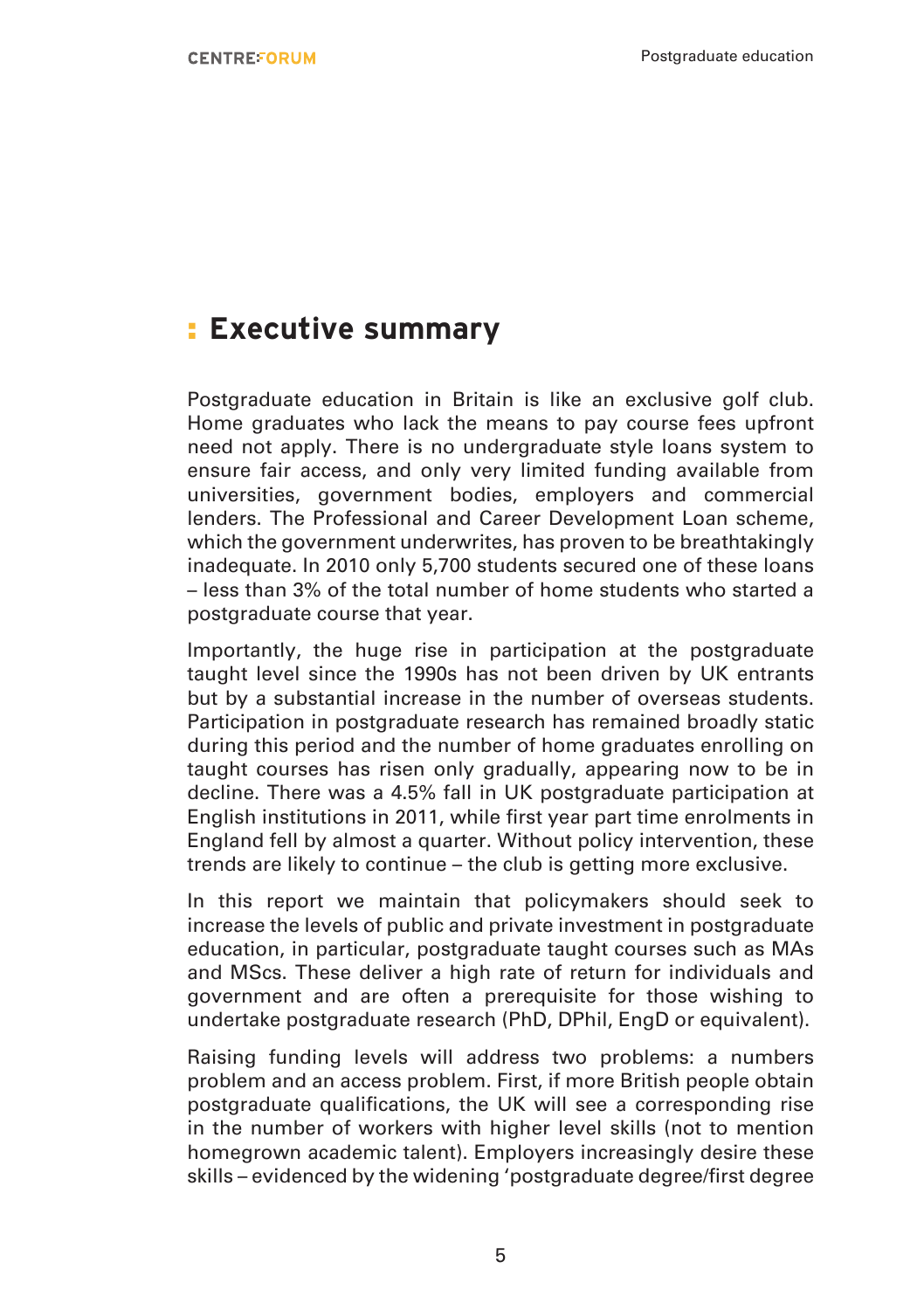only' wage gap – and so should government. No country has ever seen its growth rate fall because it has overeducated its population, but there are plenty examples of countries that have suffered from having too few skilled workers.

Then there is the access problem. Postgraduate education has been described by the Sutton Trust as "the new frontier of social mobility". The majority of home graduates who access it are from upper middle income backgrounds. They have succeeded at school, gone to university and are in a strong position to return to education. A postgraduate funding settlement is necessary to ensure better access to education's highest tier, and is particularly important when postgraduate qualifications are becoming a common way to differentiate between candidates in an elite labour market. For some professions, they are already a de facto requirement.

CentreForum is not alone in arguing that postgraduate education needs more funding, as the independent contributions in Chapters 2 to 5 serve to illustrate. NUS, the CBI and economists Joanne Lindley and Stephen Machin present the argument from the perspective of students, employers and proponents of social mobility, while the British Academy's Nigel Vincent and Russell Group's Wendy Piatt present it from the point of view of academia. The latter two are especially concerned that the funding debate includes postgraduate research, with Nigel Vincent suggesting we should drop the "simplistic distinction" between postgraduate taught and postgraduate research (PGT and PGR), as taught and research programmes become ever more integrated. Wendy Piatt reminds us of the importance of postgraduate research in boosting growth and innovation and attracting investment to the UK.

In 2011, CentreForum put forward the case for income contingent loans for postgraduate taught courses. We revisit this scheme in Chapter 6 on the basis that it attracted considerable support across the higher education sector. NUS have since built upon the idea, and so we include their modelling too. An income contingent loan scheme will support growth by increasing the number of British workers with higher level skills, and it will support social mobility by widening access to postgraduate study. Better still, it is estimated to be cost neutral, as the government is in the unique position of being able to borrow at 0% real interest rates over a long period.

We accept, however, that the funding challenge will not be conquered simply through introducing income contingent loans. The contributors to Chapter 7 illustrate that there are important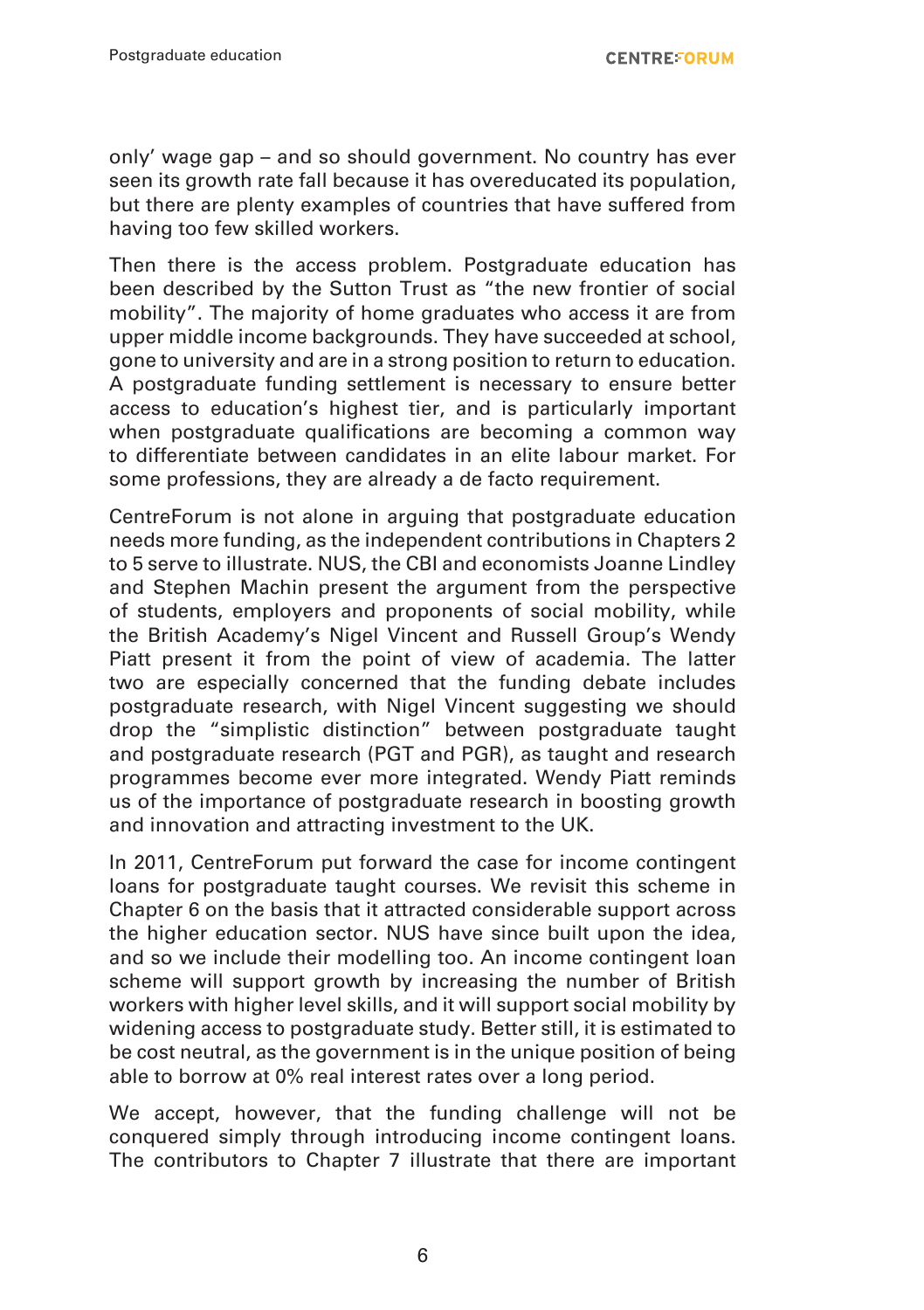supplementary actions that can be taken. First, Joel Mullan from the Higher Education Commission suggests that the sector could do more to accommodate part time students by offering more flexible learning, and exploring alternative sources of finance, such as bond markets. Conor Ryan of the Sutton Trust argues that British universities should replicate the success of US institutions in increasing their endowment capacity. He persuades home institutions to set aside a significant proportion of this funding for postgraduate study, citing the University of Sheffield as an example of best practice. Finally, Andy Westwood from GuildHE urges government to proceed with caution when reforming a funding system for postgraduates that balances contributions from individuals, government, employers and universities.

In Chapter 8 we put forward a set of practical recommendations, drawn from our contributors' analysis and our own thinking, which is intended to inform the debate around postgraduate finance over the remainder of this parliament and beyond.

#### *Key recommendations for government*

- : Government should prioritise the collection of data to establish whether current funding arrangements are suppressing demand for postgraduate education.
- : A representative pilot should be commissioned to test the postgraduate loans models put forward by CentreForum and NUS.
- : Government should amend Home Office rules on the employment of overseas students in the UK workforce after finishing their studies.
- **:** Funding and scholarship models for postgraduate research should be structured around a four year minimum period of study (not three).

#### *Key recommendations for universities and the private sector*

- : Groups of universities should source funds from financial markets and use the money raised from bond issuances as a facility for postgraduate students to access.
- : The tax treatment of large donations to universities should be made simpler to incentivise giving and help institutions increase their endowment capacity.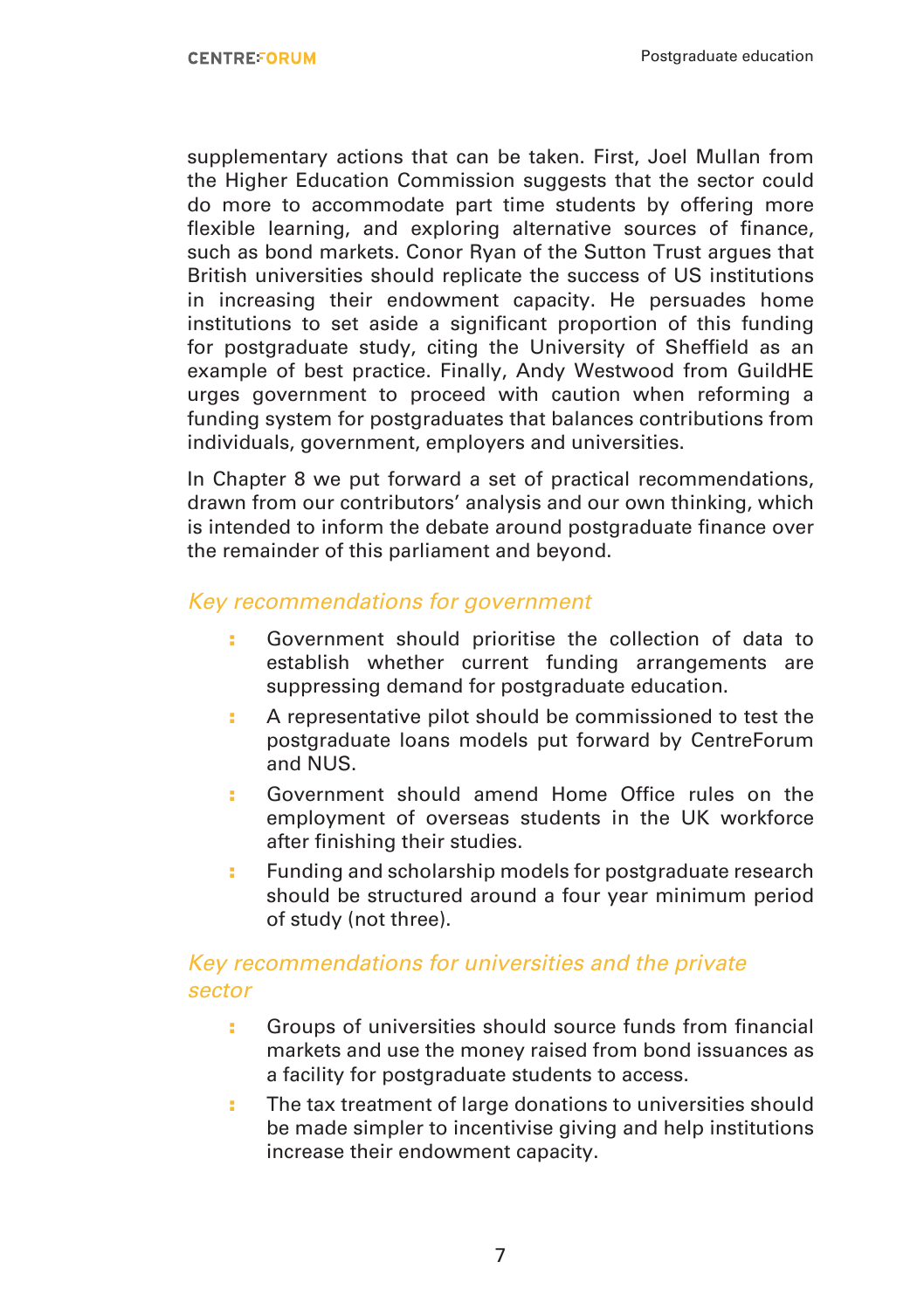- : Universities should link a proportion of their endowment funding to a postgraduate scholarship programme targeted at students from low income backgrounds.
- : Successful collaboration between universities and business should be actively promoted by the sector.
- : As a matter of urgency, universities must review their flexible learning arrangements to ensure they can cater for students who do not wish to commit to full time postgraduate study.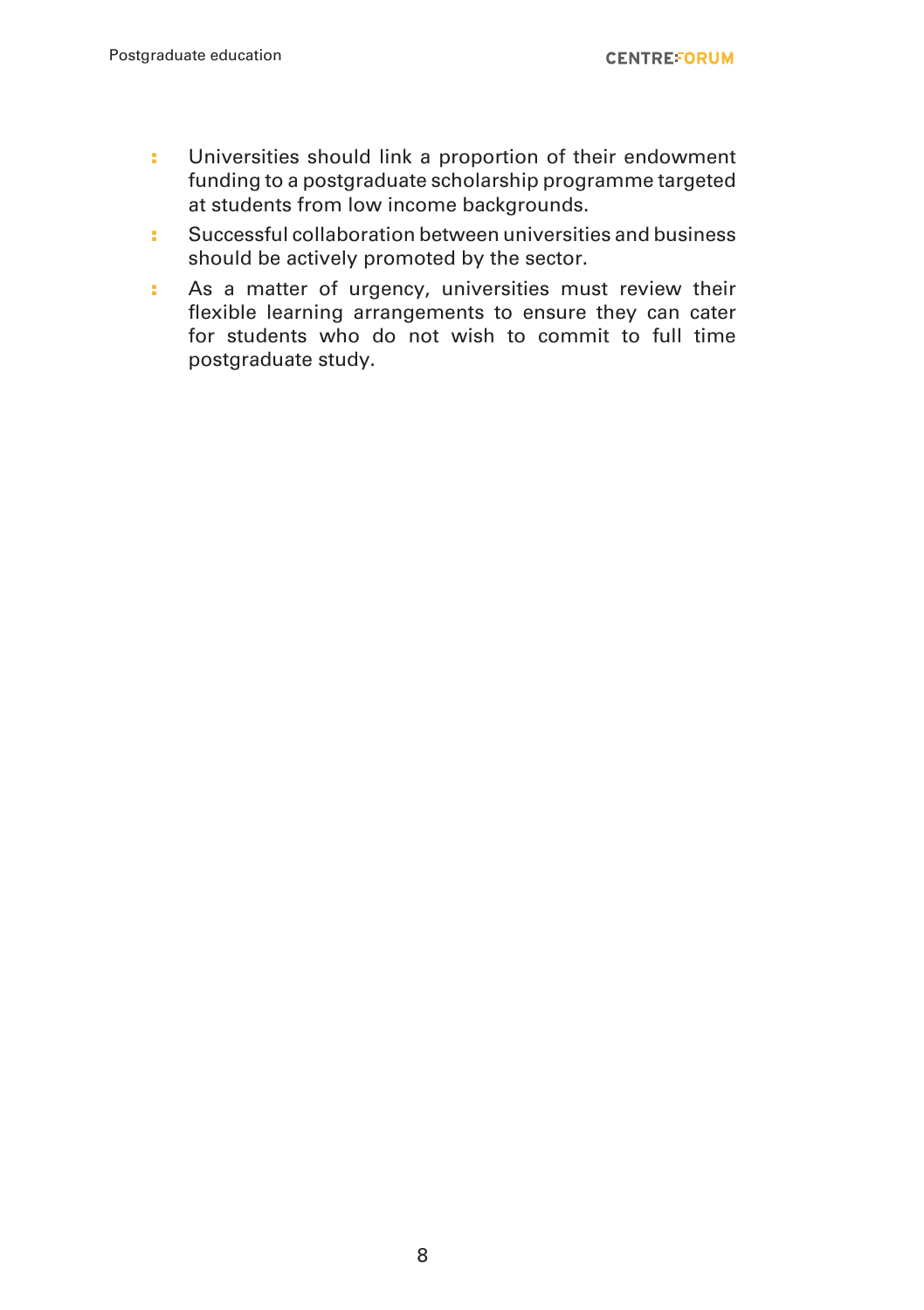## : **1 – Introduction**

The number of overseas postgraduates studying in Britain is huge and growing. In contrast, relatively few British graduates return to university to undertake further study.<sup>1</sup> Funding for UK entrants is in short supply, and because fees are payable upfront, access is largely restricted to those able to self fund. The last academic year (2011/12) saw a decline in the number of home students participating in postgraduate study, and a particularly worrying decline in first year part time enrolments, which in England fell by almost a quarter.<sup>2</sup>

Like most of its international competitors, Britain has a delivery mechanism – the student loans system – to ensure that a reasonable quantity of people are educated up to the level of an undergraduate degree. Yet it has virtually no strategy whatsoever for education beyond that. There is no undergraduate style loans system for postgraduates. There is only limited funding available from universities and government bodies, and little on offer from employers, banks and other commercial lenders. Postgraduate education has been overlooked through a succession of student finance reforms. It has often been raised by the policy community as an area of concern and yet the response from government has been tentative at best.

There are two problems that raising levels of public and private investment in postgraduate education can tackle. There is a numbers problem (the UK could use more highly skilled workers) and there is an access problem (what can also be called a social mobility problem). Numbers are important because, as economic history has shown, no country has ever seen its growth rate fall because it has invested too much in human capital. On the contrary,

<sup>1</sup> Data available from the Higher Education Statistics Authority (HESA): http://www.hesa.ac.uk/ dox/pressOffice/sfr183/6995\_SFR183\_Student\_2011\_12\_All\_tables.xls

<sup>2</sup> Ibid. For part time enrolment figures, see HEFCE, 'Higher Education in England: Impact of the 2012 reforms', 2013, Figure 3, available from: http://www.hefce.ac.uk/media/hefce/content/ about/introduction/aboutheinengland/impactreport/Impact-report.pdf Around 90% of part time postgraduate students are UK domiciled.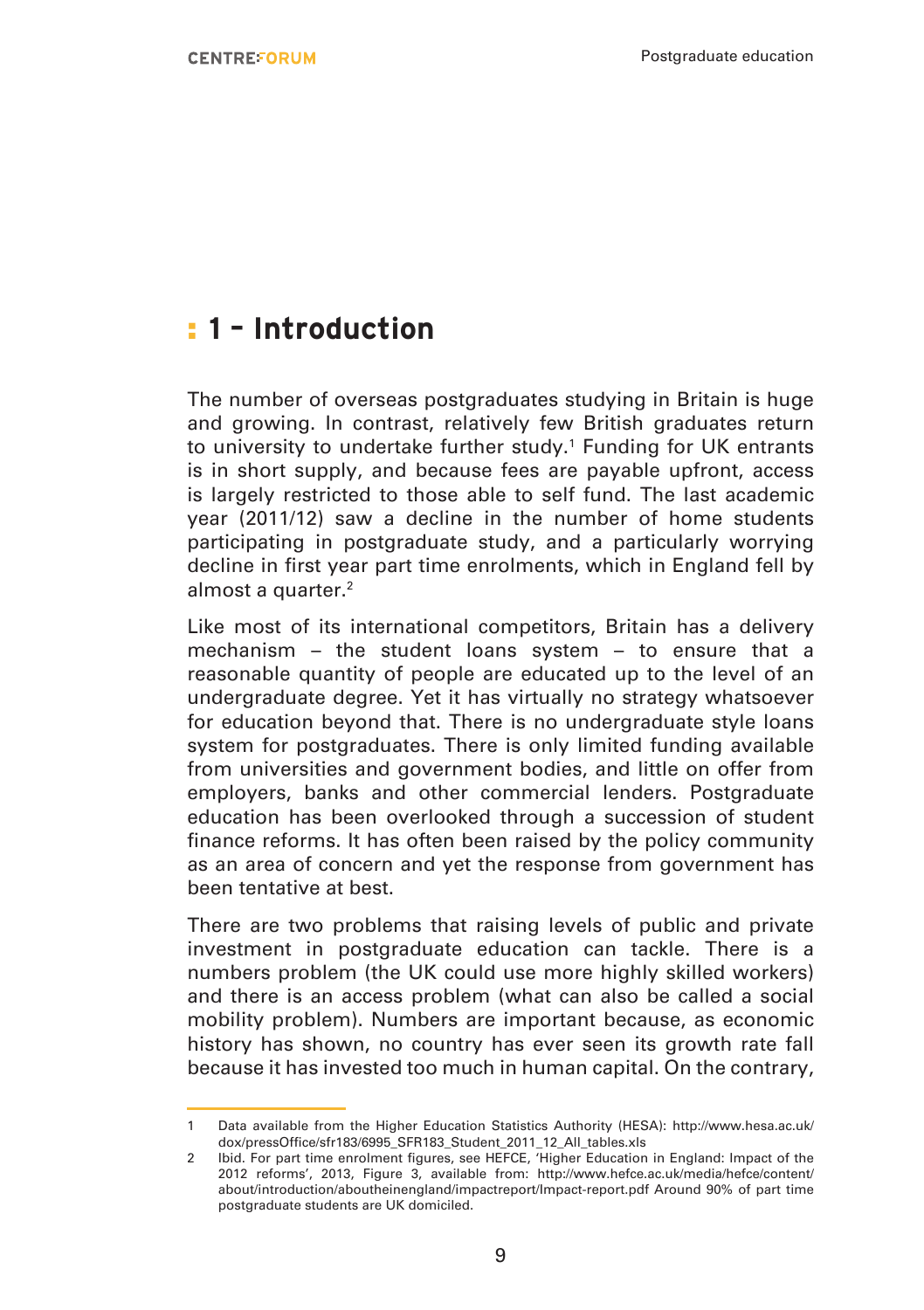many economies have suffered from having a shortage of skilled workers.3 Government commissioned research has identified that postgraduate taught and research qualifications deliver an extremely high rate of return for individuals and government – higher than undergraduate degrees.<sup>4</sup> Indeed, the 'postgraduate/ first degree only' wage gap doubled from 1996 to 2010 as demand for workers with higher level skills surged upwards.5 It follows, therefore, that government should not just welcome but actively pursue an increase in UK postgraduate numbers.

The second problem – access – is important from the point of view of social mobility. At present, postgraduate education in Britain is socially exclusive. The type of individuals who enter it are predominantly from upper middle income backgrounds.<sup>6</sup> Even among graduates with the best first degrees, those from more affluent households are much likelier to be found on postgraduate courses. A postgraduate funding settlement is necessary to ensure better access to education's highest tier, and is particularly important when postgraduate qualifications are an increasingly common way to differentiate between candidates in an elite labour market.7

In this chapter, we set out the scope of the postgraduate funding problem, and why a solution is needed. The independent contributions in subsequent chapters unite around the case for widening access to postgraduate education. There are differences in opinion about how this is to be achieved but the overriding message to government is consistent: maintaining the status quo is not an option.

CentreForum's 2011 report 'Mastering postgraduate funding' called for a government backed income contingent loans scheme to address the lack of support for postgraduates.<sup>8</sup> Here, however, we go further by identifying other ways of increasing the availability of funding at little or no cost to the taxpayer. This is in addition to revisiting the case for government backed loans, which is estimated to be a cost neutral policy and has attracted the support of the Higher

<sup>3</sup> See C Goldin and L Katz, 'The Race Between Education and Technology', Harvard University Press, 2010. Goldin and Katz argue that investment in human capital is a central determinant of economic growth. Inequalities have arisen when investment in human capital has failed to keep pace with skill biased technological change.

<sup>4</sup> BIS 'The Returns to Higher Education Qualifications', BIS Research Paper No. 45, 2011, p 13

<sup>5</sup> See Chapter 2 below.<br>6 Lindley and S Mag

<sup>6</sup> J Lindley and S Machin, 'The Quest For More and More Education: Implications for Social Mobility', Fiscal Studies 33, 2012, pp 265-286

<sup>7</sup> According to the Sutton Trust, 11% of people in work, aged 26 to 60, hold a postgraduate degree. See J Lindley and S Machin, 'The postgraduate premium: revisiting trends in social mobility and educational inequalities in Britain and America', Sutton Trust, 2013

<sup>8</sup> T Leunig, 'Mastering postgraduate funding', CentreForum, 2011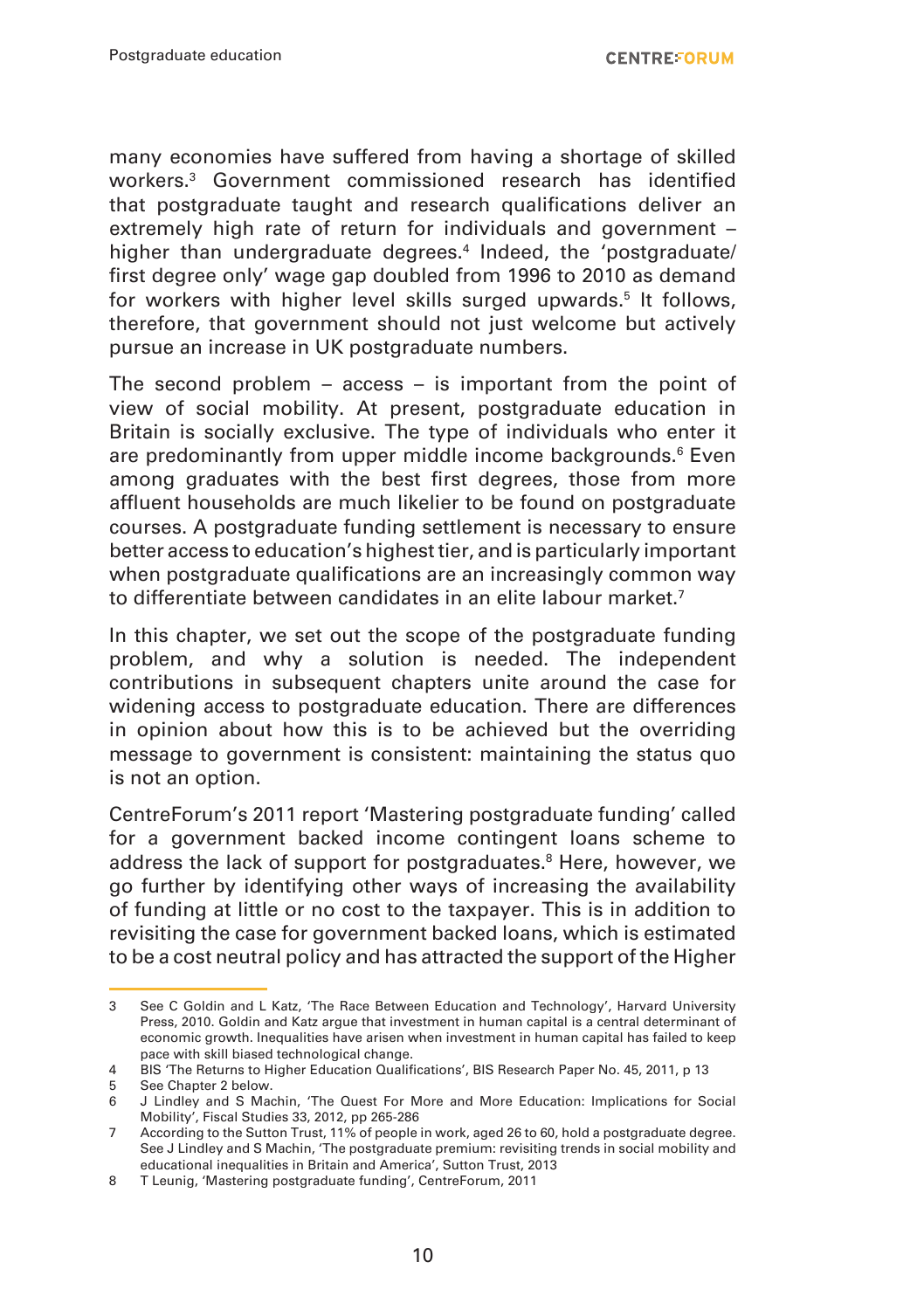Education Commission, NUS and Sutton Trust amongst others.

The primary focus of the report is the postgraduate taught level (PGT), where we believe the most acute funding problems lie. However, we also allow space for discussion on postgraduate research funding (PGR) – acknowledging that PGT is very often a route into PGR.<sup>9</sup> The scope of the report is intentionally narrow. We look at ways to increase access to funding for postgraduate study, but do not enter into the broader debate about how to tackle the impact of rising tuition fees and slack competition in the postgraduate sector. These issues are important and require attention elsewhere.

#### **Note**

Higher education funding is a devolved responsibility in the UK. This report sets out the position for England except where we explicitly refer to the UK (eg "Postgraduate qualifications obtained at UK universities"). Since the lack of funding is UK wide, the other constituent nations of the UK might consider the report's recommendations as a frame of reference.

#### The state of postgraduate education

Postgraduate participation has grown steadily over the past 15 years. This is mainly thanks to overseas students recognising the value of studying in Britain. As Figure 1 illustrates, the sharp rise in the number of PGT qualifications obtained at UK universities since 1998 has been driven by a 370% increase in the number of overseas students. UK participation has increased more gradually during this period, and the number of PGR qualifications obtained each year has remained more or less static. The most recent figures from the Higher Education Statistics Agency (HESA) have revealed a 4.3% drop in the total number of home graduates enrolling on postgraduate courses at UK institutions (4.5% in England) from 2010 to 2011.

Not only, then, has growth in postgraduate participation mainly been down to students coming to Britain from overseas, we are now witnessing the first drop in UK enrolments on postgraduate courses for over a decade. Aside from recession related factors, this

<sup>9</sup> We have excluded from our analysis postgraduate qualifications which already receive significant levels of support from government. This includes training for teaching (PGCE) and health and social care.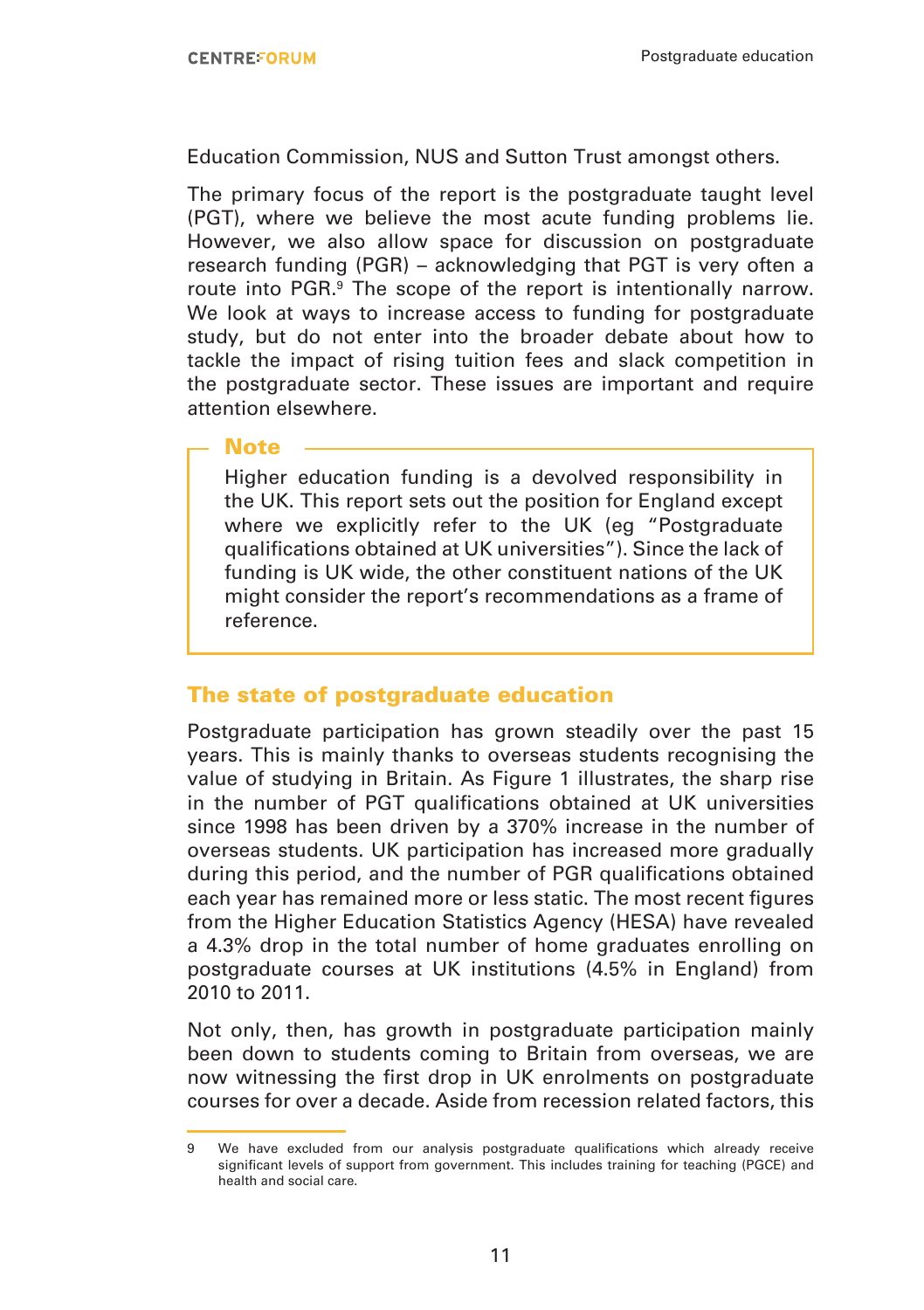most recent trend could be the result of rising course fees which has further deterred home graduates from applying or in some cases pushed them abroad. Research by Times Higher Education found that the average cost of PGT courses for UK entrants rose by 24% between 2010 and 2011, to £6,184.<sup>10</sup> By comparison, undergraduate courses – for which funding is widely available – saw a rise in fees of around 66% between 2011 and 2012 without a significant drop off in applications.

#### Figure 1: Postgraduate qualifications obtained at UK *universities since 1998*



Source: Higher Education Statistics Agency (HESA)

<sup>10</sup> J Morgan, 'Students priced out of the market by sharp fee increases', Times Higher Education, 21 July 2011, available from: http://www.timeshighereducation.co.uk/416869.article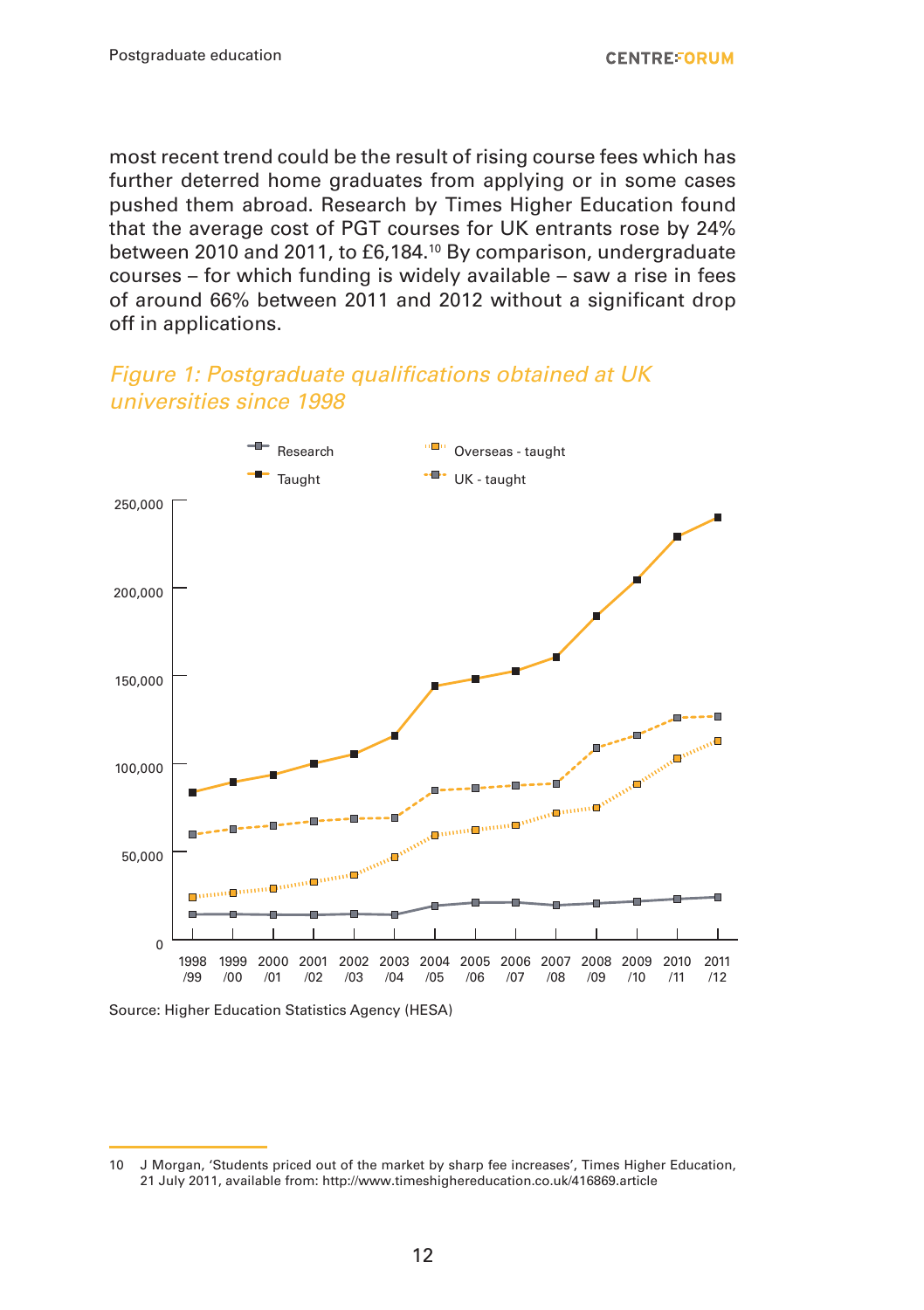#### Existing types of funding

The history of changes to undergraduate funding is well documented. Less known is the static approach government has taken to funding postgraduate education and the effect this has had on access. As things stand, government funding for postgraduates comes in three main forms – two direct and one indirect.

First, the Higher Education Funding Council for England (HEFCE) subsidises postgraduate courses by giving a block grant to universities broadly in proportion to the number of postgraduate students. Institutions receive relatively little cash through this channel, and the amount differs depending on the type of course; clinical medical, dentistry and veterinary courses, for instance, receive more than courses with a laboratory or fieldwork element. Universities are also afforded considerable discretion as to how to spend their block grant allocation, which means the benefit it brings to students varies from one institution to the next. The most recent information from HEFCE confirms that the block grant for PGT courses remained broadly flat for 2012/13, despite the allocation of an additional £1,100 per student for intermediate, laboratory and clinical taught courses (Band C to A).<sup>11</sup> Classroom based courses (Band D) attract no grant funding at all.

Secondly, the government offers support through Research Councils UK. This funding is intended for students who wish to complete a PGT course as a stepping stone to a PhD. However, we found previously that fewer than 5% of 'master's students' in England received such grants, and most of these students would have been on PGR rather than PGT courses.<sup>12</sup> Research council funding is therefore extremely competitive and effectively excludes anyone who is not aiming to complete a PhD. Recently, the funding allocated through the research councils has been reduced in real terms. As a result, the focus has shifted on to the research itself, rather than the courses necessary to participate in such research (ie PGT courses). An answer to a parliamentary question on 28 February 2013 revealed that no research council offered direct funding students to undertake PGT courses in 2011, and none has plans to do so for the foreseeable future, thereby eliminating one of the two direct funding routes.<sup>13</sup> Some postgraduates are fortunate enough to secure funding direct

12 'Mastering postgraduate funding', p 19

<sup>11</sup> Update on HEFCE postgraduate policy - January 2013, available from: https://www.hefce.ac.uk/ media/hefce/content/whatwedo/cross-cuttingwork/postgrad/postgrad\_briefing\_jan13.pdf

<sup>13</sup> Parliamentary question from Gareth Thomas MP (17 December 2012: Hansard Column 665W) available from: http://www.publications.parliament.uk/pa/cm201213/cmhansrd/cm121217/ text/121217w0007.htm#12121816002368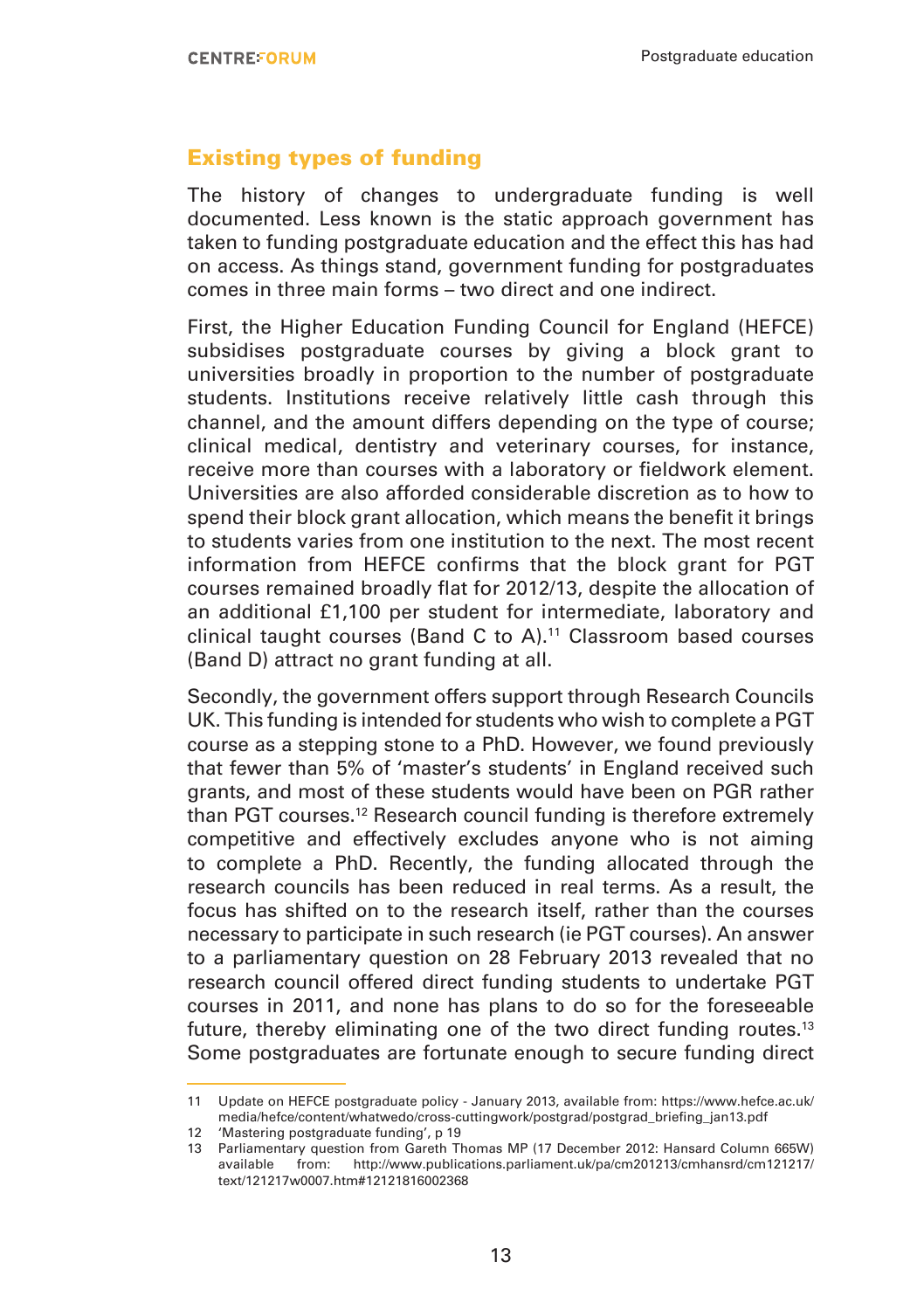from their institution in the form of a bursary or scholarship, but fewer than 4% of them receive enough support to cover all their fees.<sup>14</sup>

Thirdly, since July 2009 the government has indirectly financed postgraduate courses through the Professional and Career Development Loan (PCDL) scheme. A PCDL is like any other bank loan. Prospective students can apply through one of the banks participating in the scheme, their application is considered and, if successful, a loan of £300 to £10,000 is offered to them at commercial interest rates. The money can then be used for fees, maintenance or both. The only difference between the PCDL and other types of bank loan is that government pays the interest while the student is studying. On completing the course, borrowers have between one and five years to repay the loan including interest. Yet unlike the undergraduate loans system, repayments are not income contingent. This means they have to be made irrespective of whether the borrower is in work.

PCDLs can be criticised on two grounds. The first is that it is difficult to secure a loan through the scheme. Less than half of those who applied for a PCDL in 2010 were offered one, and even fewer chose to take the loan. In total, only 5,700 students obtained a PCDL for postgraduate study, representing just 2.8% of the total number of UK students who started a postgraduate course that year.<sup>15</sup> It is no surprise that the uptake of these loans is predicted to have fallen between 2011 and 2012, and that government support for the programme is forecast to fall in cash terms between now and 2015 to around £7.3 million.<sup>16</sup>

A second criticism of the PCDL scheme is the speed with which loans need to be repaid. This is compounded by the absence of an income contingent repayment mechanism. On finishing their studies, individuals have a period of just one month before having to make their first repayment. This places a significant burden on those out of work or on a low income. If they take out a PCDL of £6,000 and have a three year period in which to repay it, they are liable to pay back £200 a month. The case studies in Chapter 3 show that users' first hand experience of the scheme, both at the application stage and during the repayment period, is far from good.

<sup>14</sup> BIS, 'One Step Beyond: Making the most of postgraduate education', March 2010, p 21

<sup>15</sup> Parliamentary question from Paul Blomfield MP (26 April 2012: Hansard Column 1019W) available from: http://www.publications.parliament.uk/pa/cm201212/cmhansrd/cm120426/ text/120426w0002.htm PCDLs are available to overseas students too, but only if they have been living in the UK for over three years.

<sup>16</sup> Parliamentary question from Baroness Sharp of Guildford (14 March 2013: Hansard Column WA75) available from: http://www.publications.parliament.uk/pa/ld201213/ldhansrd/ text/130314w0001.htm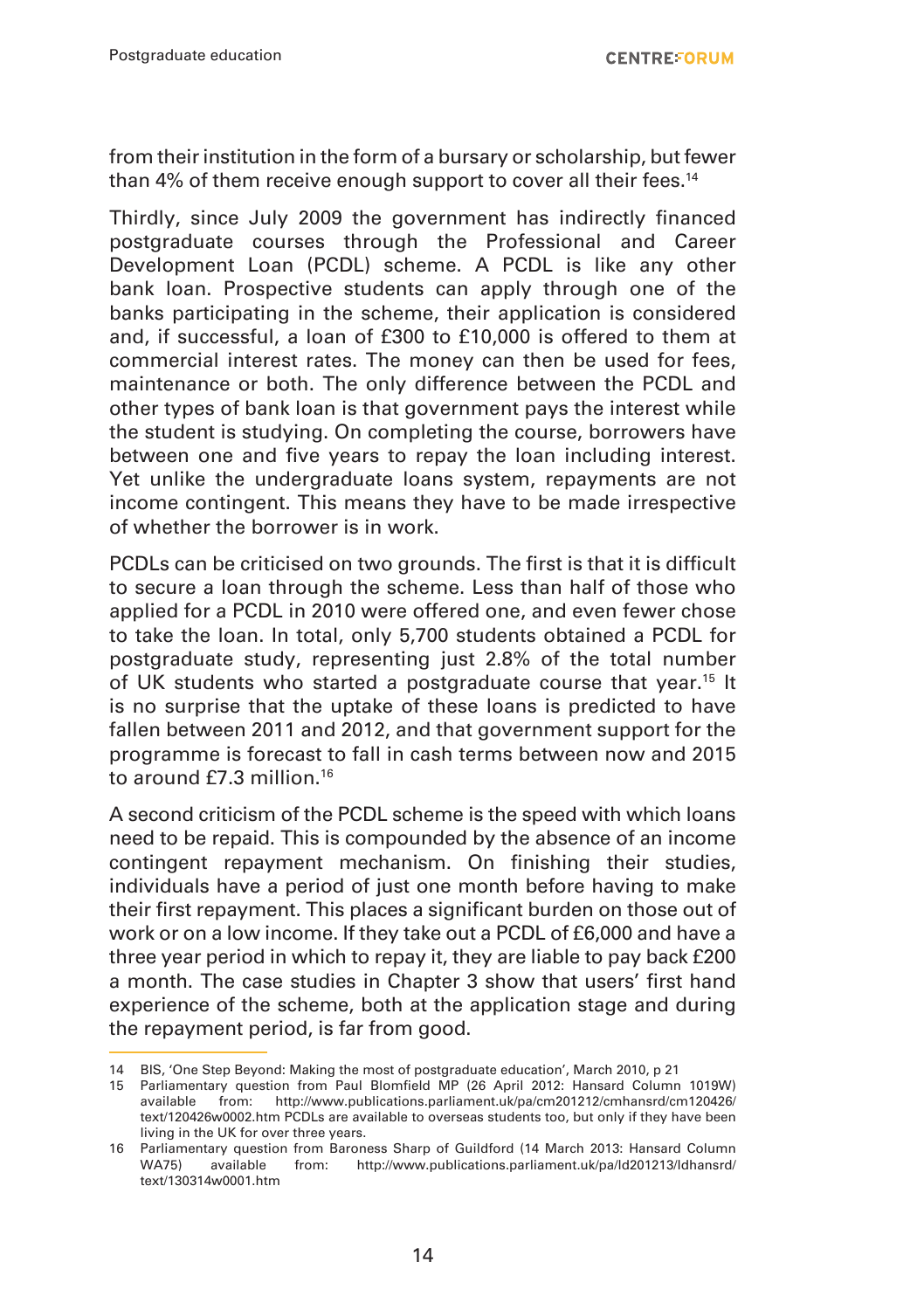In sum: fees for postgraduate courses are rising, there is very little funding available for anyone choosing to undertake these courses, and the existing funding streams are being severely reduced. These factors have conspired to make a bad situation – in which access to postgraduate education is largely restricted to affluent students – even worse.

#### The funding shortfall

It seems probable from the evidence that the lack of funding for postgraduates poses a significant barrier to access. The Wilberforce Society has found that at the University of Cambridge 60% of prospective entrants who were offered a place but subsequently rejected the offer did so for financial reasons. At Oxford the picture was equally stark:

*"57.6% of those who declined places were presented with no*  funding from any source, including a loan. This figure rises *to 86.6% for those who were left to rely completely on self funding."17*

Our own research has found that universities have little interest in how postgraduates pay their way through university, and virtually no interest in finding out about individuals who were capable enough to be offered a place, but were too poor to take up the offer. In March 2013, we submitted freedom of information requests to 75 institutions, 52 of which had responded at the time of publication. Aside from requesting general information about numbers of applications and offers, we asked them: How many applicants decline their offer because they are unable to secure funding?

Just two of the institutions that responded (Manchester Metropolitan University and Goldsmiths, University of London) supplied a positive answer to this question.18 Universities are not obliged to collect such information, so very few do it, and yet it is precisely this lack of data collection that makes it difficult to measure how far current funding arrangements are suppressing demand for postgraduate study. We can only conclude that demand would be higher if funding was easier to obtain.

<sup>17</sup> R Prasad et al, 'We don't need no education: What is the 21st century university for?', The Wilberforce Society, 2013, p.52

<sup>18</sup> Much to its credit, Manchester Metropolitan University carries out a 'decliners survey' each year. Goldsmiths confirmed: "We don't routinely collect data as to why applicants decline, though through surveys we have run in the past and anecdotal evidence we have gathered, we are aware that inability to finance their study is the primary reason for PGT applicants not taking up their place at university."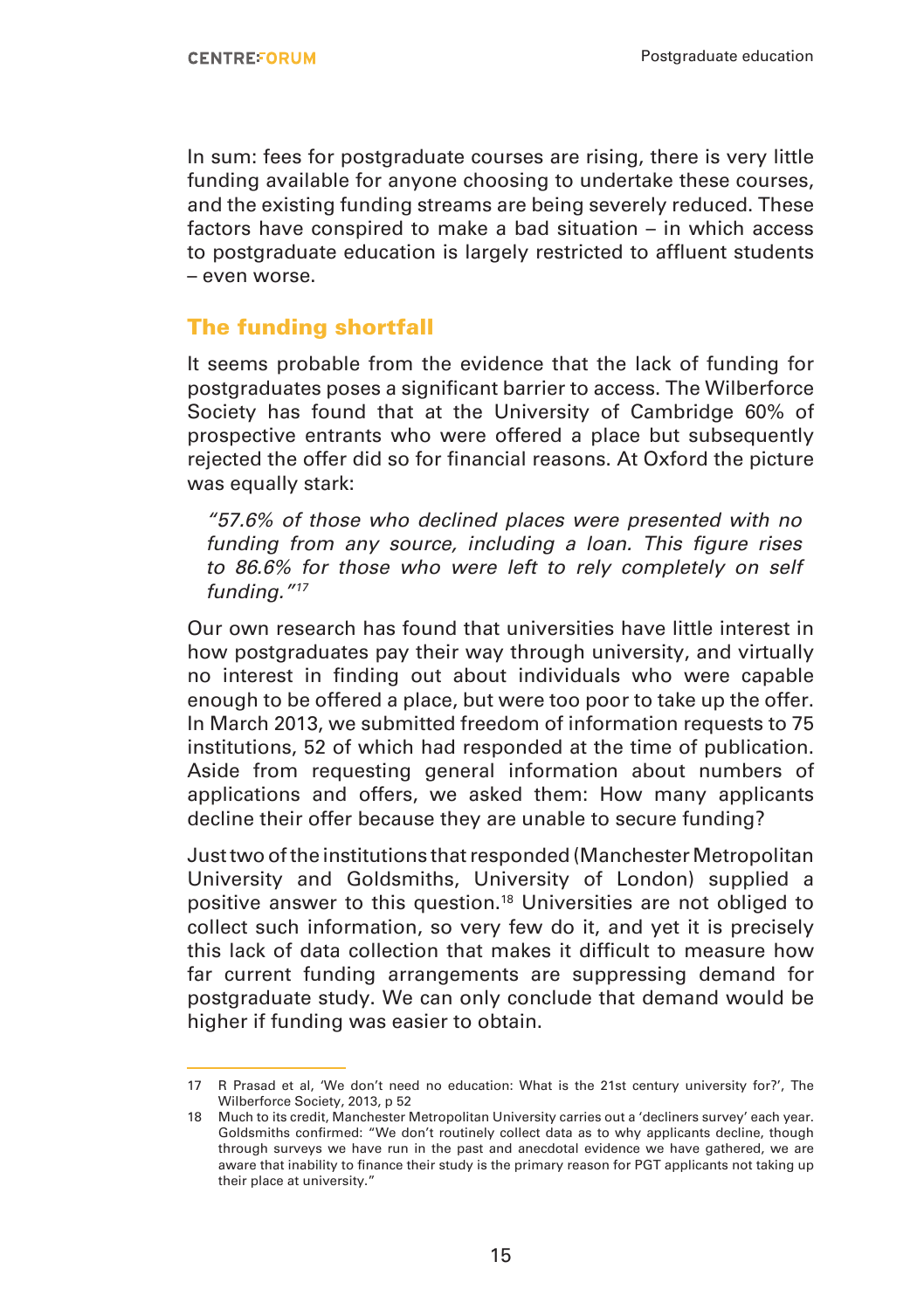#### The case for more funding

There have been just two government commissioned reviews which considered the case for increasing postgraduate funding. Neither gave a conclusive answer. The first, chaired by Professor Adrian Smith, reported in March 2010.<sup>19</sup> The second and better known of the two was the Browne Review, which published its findings in October 2010.20 Professor Smith's report declined to comment on the severity of the postgraduate funding problem but did make reference to the Browne Review, advising it would be an opportunity "to consider the appropriate level of public funding that should be invested in postgraduate provision". The Browne Review did just that (albeit briefly, over seven paragraphs) and considered that there was no justification for increasing public funding. It instead advised government to "focus on improving access at the undergraduate level". Subsequently, the coalition's higher education white paper said only that government would revisit the issue of postgraduate funding as the new undergraduate system "beds in".21

Among the first to demand increased public funding for postgraduates was Tim Leunig at CentreForum. Under his proposal, detailed in Chapter 6, government would loan PGT students £10,000 upfront to help cover fees. This would then be repaid on an income contingent basis upon graduating. The proposal was welcomed by the universities minister David Willetts at the time, and he has mentioned it on several occasions since.22 But ministerial enthusiasm has not yet led the government to act. This is despite a growing consensus across the higher education sector that action in one form or another is needed.

In October 2012, the Higher Education Commission called for a resolution to the "credit crisis" in postgraduate education, citing the loans model first proposed by CentreForum as a possible way forward.23 A month later, NUS proposed three types of postgraduate loan: one scheme to support access to the professions, another for part time students in employment, and another for a controlled number of students wanting to undertake PGT degrees.<sup>24</sup> More

<sup>19</sup> 'One Step Beyond'

<sup>20</sup> Browne Review, 'Securing a Sustainable Future for Higher Education', 2010

<sup>21</sup> BIS, 'Students at the Heart of the System', 2011

<sup>22</sup> Notably, when addressing the HEFCE annual conference in April 2012, David Willetts said: "I would welcome policy ideas on how to finance postgraduate study in future. Tim Leunig of CentreForum has already put forward one interesting model. It would be great if others suggested alternative approaches." The minister went even further in a parliamentary debate in January 2013, describing the CentreForum model as "ingenious".

<sup>23</sup> Higher Education Commission, 'Postgraduate Education: An Independent Inquiry', 2012

<sup>24</sup> NUS, 'Steps towards a fairer system of postgraduate taught funding in England', 2012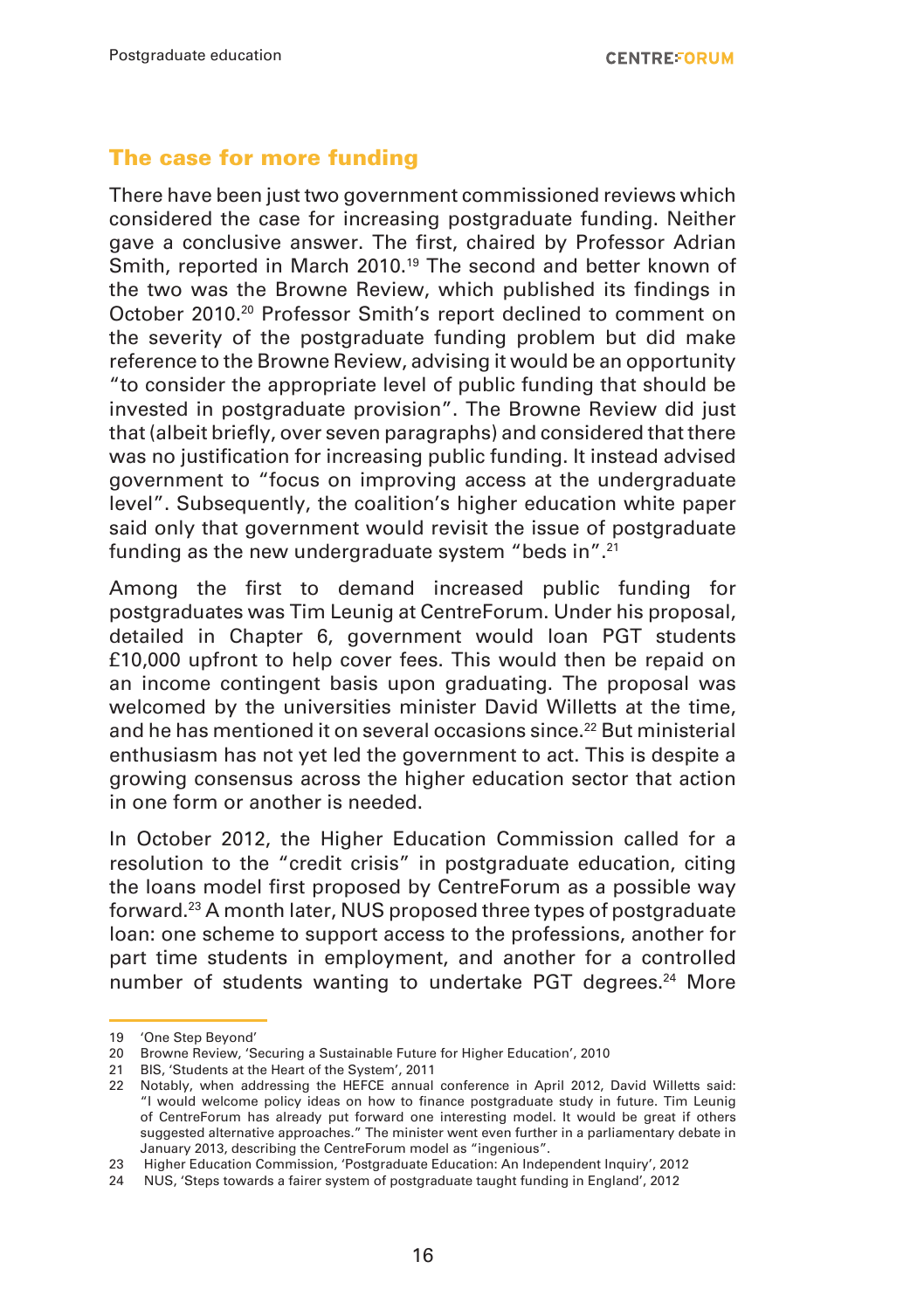recently, in February 2013, the Sutton Trust called for such loans to be targeted specifically at postgraduates from low to middle income backgrounds.25 It is in light of these developments that we urge government to revisit the case for loans. We present the CentreForum and NUS models again in Chapter 6, along with the cost neutral means by which we would expect them to be financed.

We accept, however, that the funding challenge will not be met simply through increasing public investment in postgraduate education. The contributors to this report illustrate that there are important supplementary actions that can be taken. Joel Mullan from the Higher Education Commission, for instance, urges universities to explore alternative sources of finance, such as bond markets, and then use this extra cash to provide targeted support for postgraduates. Conor Ryan of the Sutton Trust argues that universities must get better at growing their endowment funds with the help of a simpler tax regime for big donations.

As several of our contributors indicate, a 'one size fits all' approach is unlikely to work. We need a number of measures to increase access to postgraduate study, as our recommendations in Chapter 8 are intended to address. We begin however with analysis by economists Joanne Lindley and Stephen Machin which looks at the effect of rising demand for postgraduate qualifications on inequality and social mobility. This is followed by contributions from NUS and the CBI – who outline why a funding settlement is important for students and employers – and then the British Academy and Russell Group – who warn that failure to reach this outcome will weaken the UK's position in the competitive world of academic research.

<sup>25</sup> J Lindley and S Machin, 'The postgraduate premium', Sutton Trust, 2013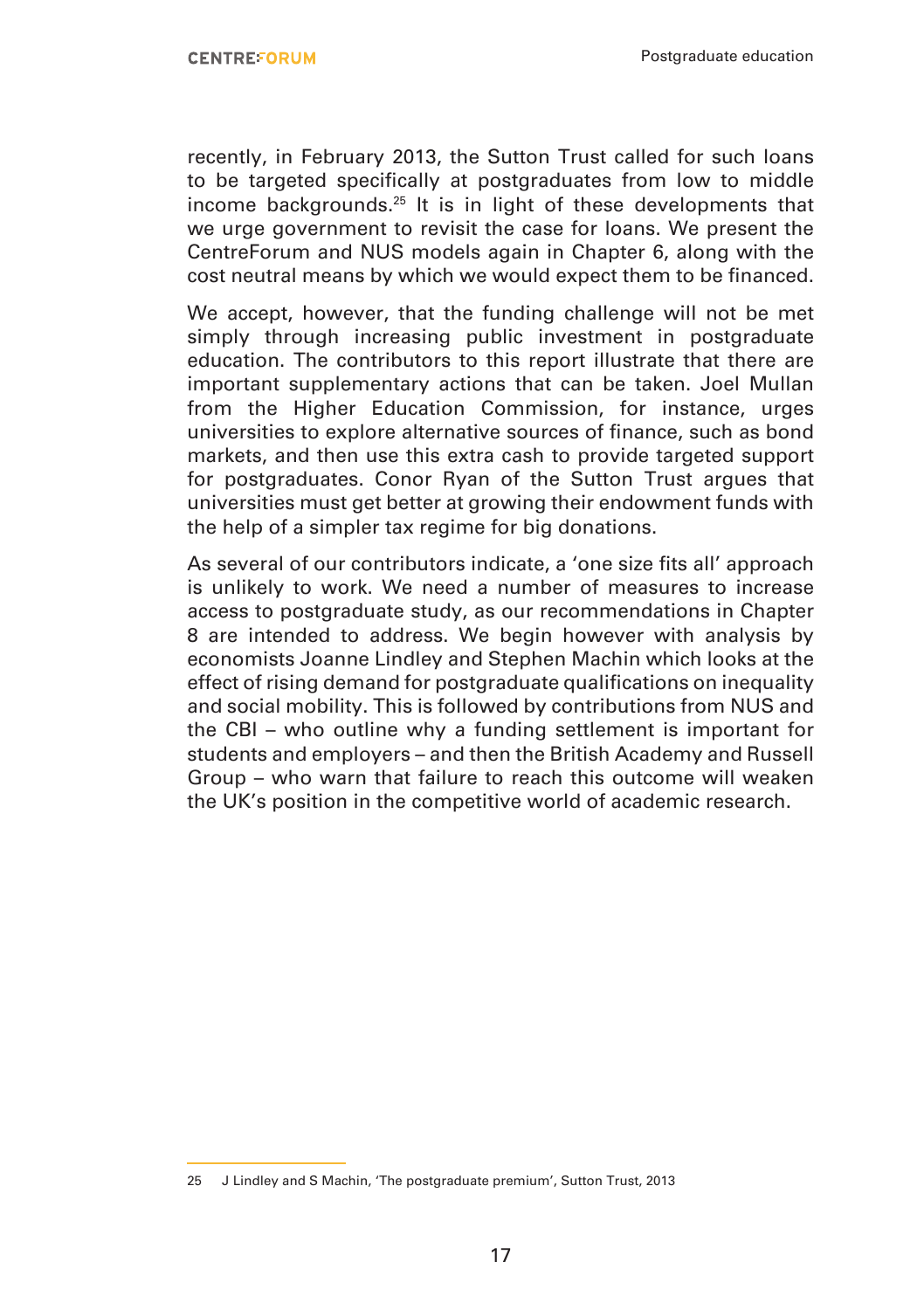## : **2 – Voice of the economist**

Dr Joanne Lindley, Reader in Economics, University of *Surrey and Professor Stephen Machin, Research Director, Centre for Economic Performance, at the London School of Economics*

The economic position of holders of postgraduate qualifications has significantly changed in recent times. In the past, the typical route for university graduates was to obtain a first degree and then enter the labour market. Only a few graduates would enrol in postgraduate courses and, in doing so, obtain qualifications that pushed them towards highly specialised occupations.

This has recently changed and today's postgraduate landscape is different. Many more people now have a postgraduate qualification. As shown in Figure 2, according to Labour Force Survey data in 1996 around 4% of adult age workers (those between 26 and 60) had a postgraduate qualification. By 2010, this had rapidly increased to 11%. Postgraduates have also increased their share amongst degree holders, going up from 30% to 36% of all graduates between 1996 and 2010.

Why is this? One reason is that the number of university graduates has risen so fast in recent times that people increasingly feel the need to distinguish themselves and go on to get another degree after completing their undergraduate studies. Another is that postgraduate degrees are paying off more in terms of higher wage returns than they did in the past.

Figure 3 shows the wage premium associated with a postgraduate qualification as compared to an undergraduate degree. It is evident that postgraduates have significantly strengthened their relative wage position over time. The postgraduate/first degree only wage gap doubles from 7% in 1996 to 14% by 2010.

It appears that the value of postgraduate qualifications has risen because employer demand for them has increased. Considering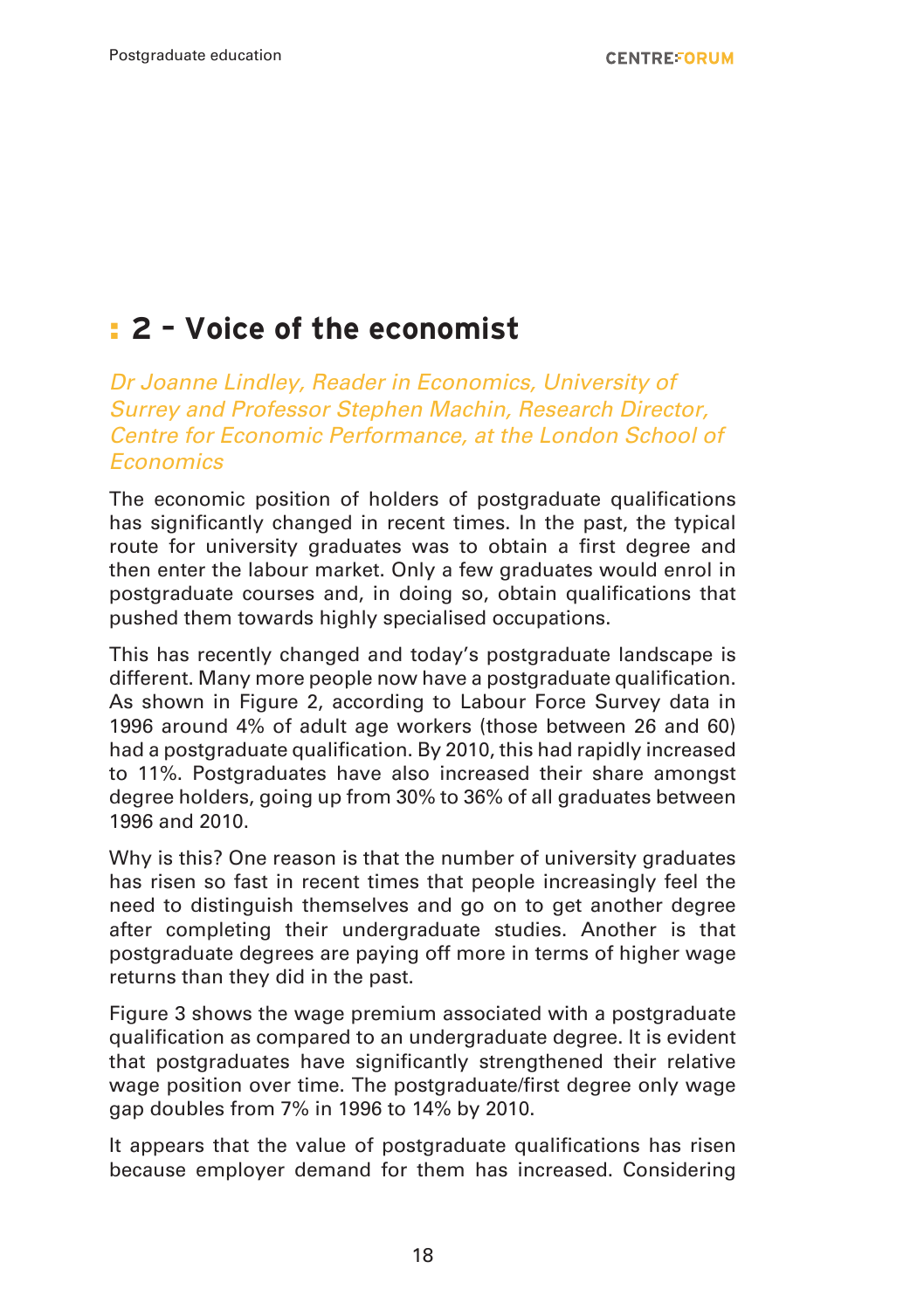differences in the skills sets possessed by postgraduate and undergraduate workers reveals some of the reasons why. Table 1 shows postgraduate/undergraduate differences in cognitive skills, problem solving skills, people skills, firm specific skills, the tasks they use computers for and the routineness of their job. It is clear from the table that both sets of graduates do jobs with high skill and job task requirements.

However, in almost all cases the levels are higher (and significantly so) for postgraduates. For example, postgraduates have higher numeracy levels (especially advanced numeracy), higher levels of analysing complex problems and specialist knowledge or understanding.

All in all, holding a postgraduate qualification in the UK labour force is not only becoming increasingly common, but it is also offers a route to a higher wage and a more skilled job since employers value such qualifications more today than in the past.

Research, however, shows that postgraduate study has increasingly been becoming the route taken by individuals from richer families.<sup>26</sup> In the face of higher fees for undergraduate students, there is a danger that this will become more concentrated in future and those who will reap the higher earnings returns from postgraduate study will be from richer families, both from home and abroad. This is likely to increase inequalities and reduce social mobility in the absence of a level playing field for individuals to participate in postgraduate study.

The economic case for ensuring that our best graduates – from all backgrounds – are attracted to postgraduate study is a strong one. It is very clear that the scope for these education investments to generate higher personal rewards for individuals whilst at the same time making a contribution to innovations and ideas that will be essential for the future economy. On the one hand, this would be good for growth and national prosperity, and on the other, for tempering inequality whilst advancing social mobility at the same time.

<sup>26</sup> 'The Quest For More and More Education: Implications for Social Mobility'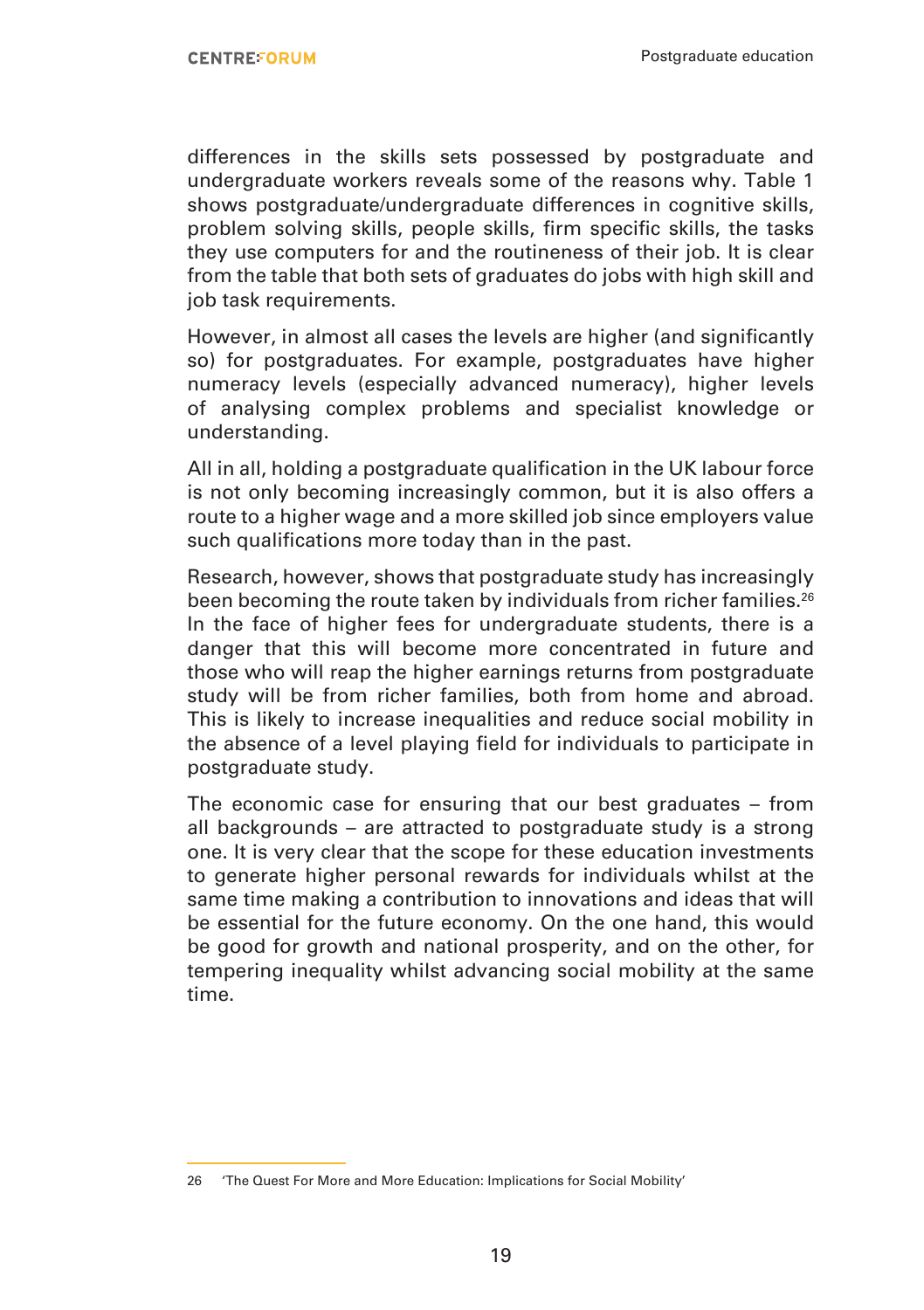#### *Figure 2: Employment shares of all graduates and postgraduates*



Source: Labour Force Surveys. Employment shares are defined for people in work with 0 to 39 years of potential experience and aged 26 to 60.





Source: Labour Force Surveys. For full time workers with 0 to 39 years of potential experience and aged 26 to 60. Percent weekly wage differentials calculated from regressions that control for: gender, experience, experience squared, London and white. J Lindley and S Machin, 'Rising Wage Inequality and Postgraduate Education', Centre for Economic Performance Discussion Paper 984, 2011.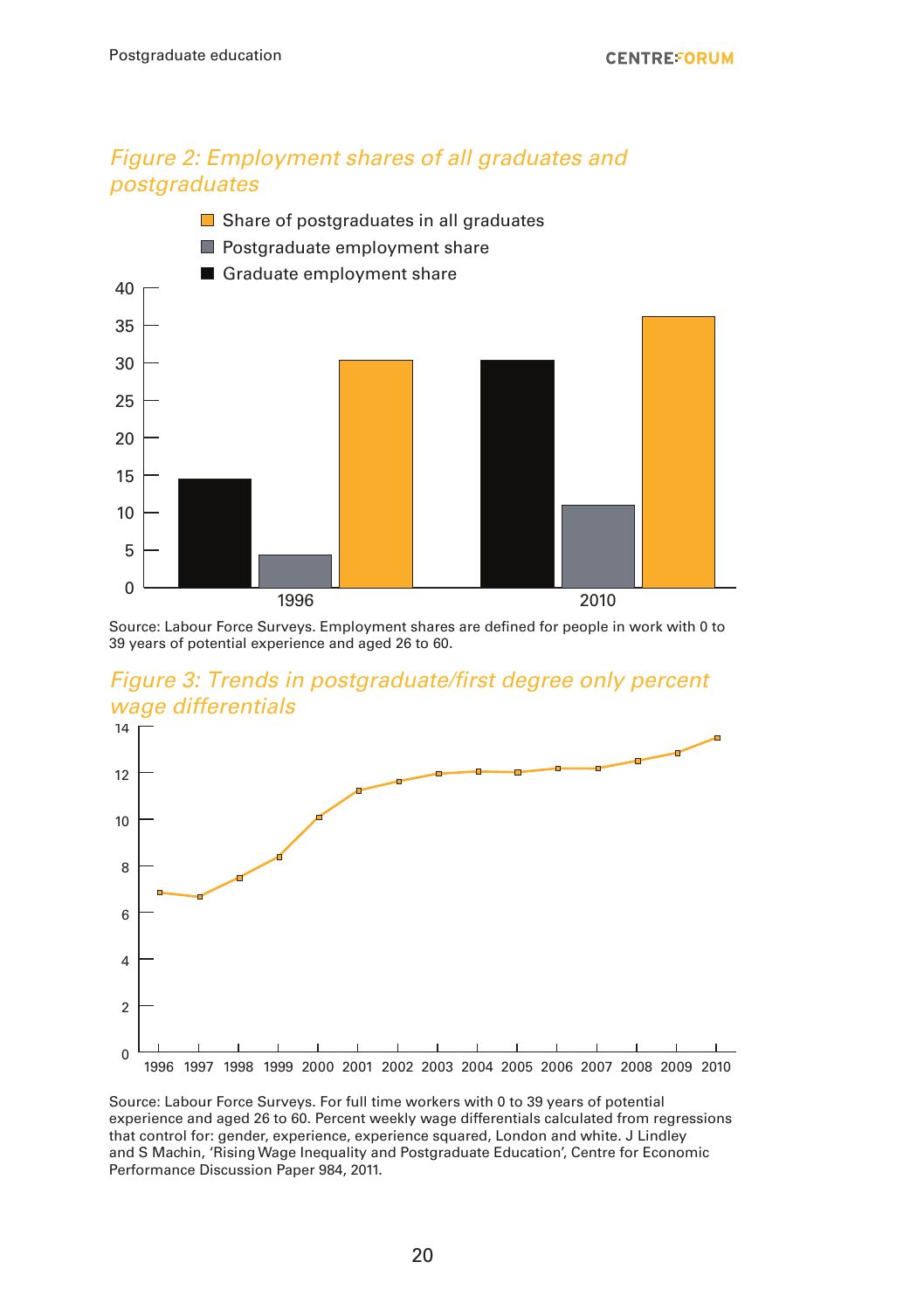#### Table 1: What are the skills and job tasks implying postgraduates are more in demand than first degree only *graduates?*

| Skill/job task                             | Postgraduates | College only |
|--------------------------------------------|---------------|--------------|
| <b>Cognitive skills</b>                    |               |              |
| Literacy                                   | 4.067         | 3.763        |
| Simple numeracy (basic arithmetic)         | 3.606         | 3.583        |
| Advanced numeracy (maths and statistics)   | 3.004         | 2.715        |
| <b>Problem solving skills</b>              |               |              |
| Thinking of solutions to problems          | 4.311         | 4.277        |
| Analysing complex problems                 | 4.179         | 3.880        |
| <b>People skills</b>                       |               |              |
| Making speeches/presentations              | 3.658         | 3.148        |
| Teaching people                            | 4.023         | 3.843        |
| Dealing with people                        | 4.658         | 4.684        |
| <b>Firm specific skills</b>                |               |              |
| Knowledge of products/services             | 3.817         | 3.831        |
| Specialist knowledge or understanding      | 4.704         | 4.548        |
| <b>Computer usage</b>                      |               |              |
| Using a computer or computerised equipment | 4.607         | 4.384        |
| Proportion that do not use a computer      | 0.019         | 0.045        |
| Simple (general purpose) computer users    | 0.074         | 0.109        |
| Moderate computer users                    | 0.428         | 0.486        |
| Complex computer users                     | 0.479         | 0.361        |
| <b>Routineness of job</b>                  |               |              |
| Performing short repetitive tasks          | 2.689         | 2.890        |
| Variety in job                             | 4.315         | 4.195        |
| Sample size                                | 257           | 1095         |

Source: 2006 Skills Survey. Most of the numbers in the table (with the exception of the proportions using computers) are based on a scale of 1-5 (5 being highest) from questions on task performance asking 'How important is this task in your current job?', with 1 denoting 'not at all important', 2 'not very important', 3 'fairly important', 4 'very important' and 5 'essential'.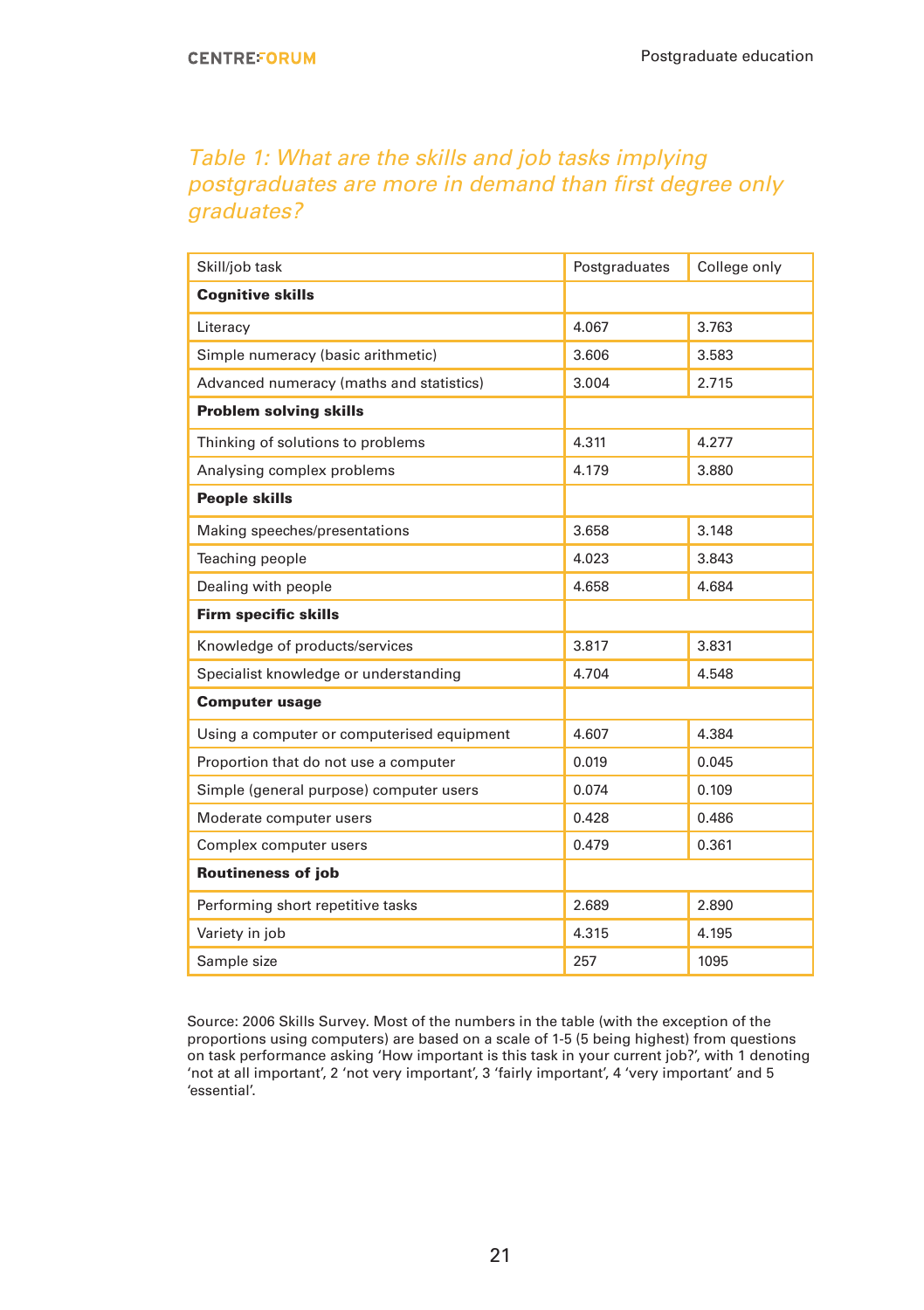## : **3 – Voice of the student**

#### Rachel Wenstone, Vice President (Higher Education), NUS and Adam Wright, Research and Policy Officer, NUS

So you've just finished your undergraduate degree, got a first, and a student loan debt of £40,000. What are your prospects? Well, the job market isn't looking too good at the moment. One in five graduates unemployed. Most having to take any old job they can find, with many having to take on internships to gain experience.

This is the dilemma that many graduates will be facing when they graduate, which is why postgraduate study is increasingly becoming a desirable option. An extra year's study for a master's is likely to greatly improve your employability. Those with master's tend to have higher starting salaries and earn more during their working lives than those with just a bachelor's degree.<sup>27</sup>

This calculates into higher earnings and lower unemployment which will stimulate economic growth and increase public revenue streams and lower welfare costs for government. It also means that our communities are filled with highly educated, rounded citizens, with the social capital to be active and engaged.

Most graduates are reasonably aware of the benefits of a postgraduate degree, both individual and for the country as a whole. The problem is that so many top graduates are denied this possibility purely because they cannot find the money to pay tuition fees upfront.

The average tuition fee for a postgraduate taught course in 2011/12 was £6,184, up almost 25% from £4,989 the previous year.<sup>28</sup> With around one in three households holding less than £250 of accessible savings, it is not surprising to find that most students have no

<sup>27</sup> 'The Returns to Higher Education Qualifications'

<sup>28</sup> L Lightfoot, 'Postgraduate students face funding gap', The Guardian, 6 March 2013, available from: http://www.guardian.co.uk/education/2013/mar/07/postgraduate-students-face-funding-gap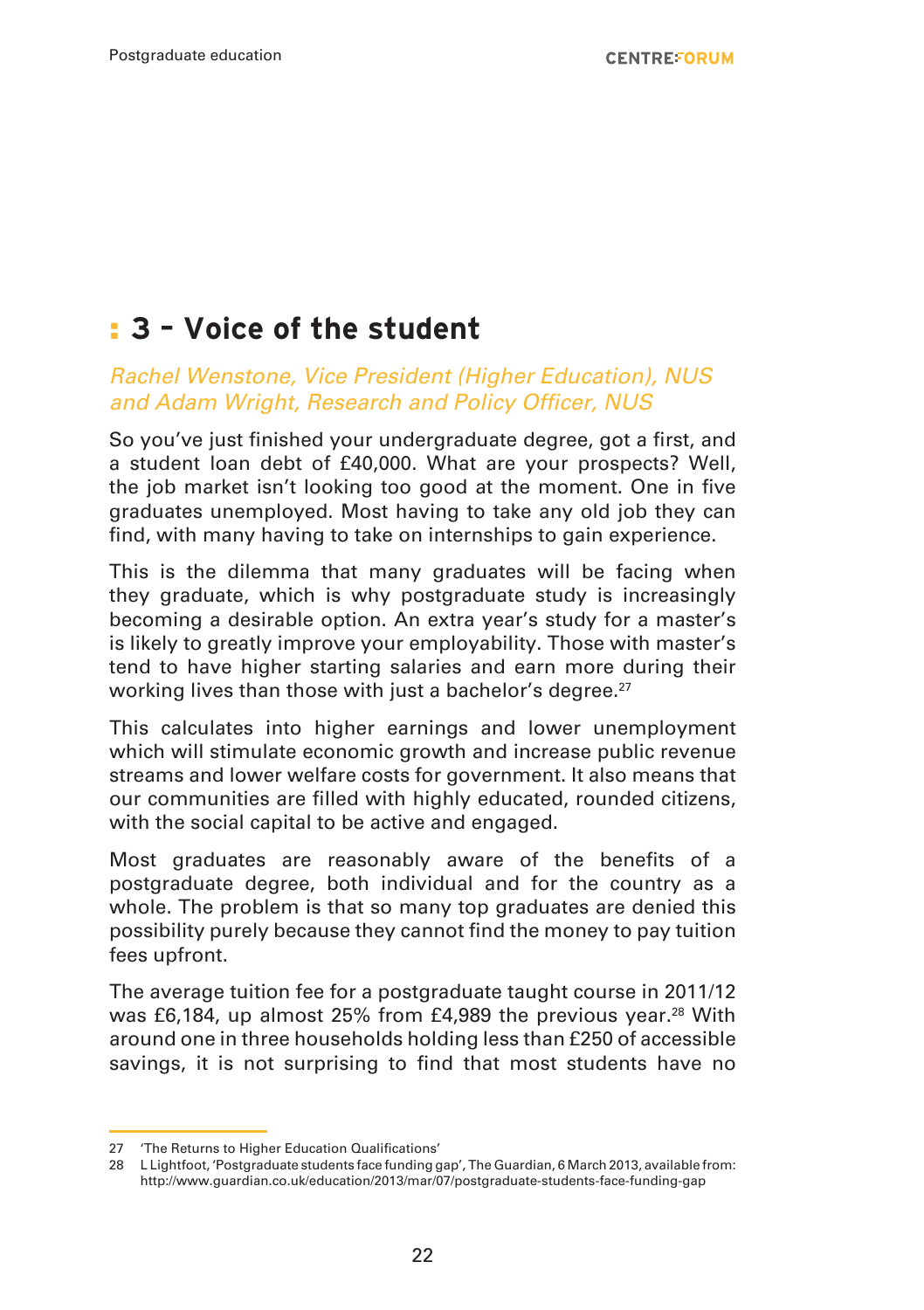access to the finance they need to pay for fees.<sup>29</sup>

It is a travesty that in 2013, our highest tier of education remains inaccessible on the basis of finance alone. As a country, we will never be able to tackle inequality and social mobility whilst access to postgraduate study is based on the ability to pay and not the ability to learn.

Of course, we mustn't forget that master's courses are not just for recent graduates. They are also a perfect way for people who wish to change their careers or develop their skills as part of their career plans. These prospective students will often study part time, but the current figures have shown a huge fall in part time recruitment at postgraduate taught level. Evidently, in an unpleasant and insecure financial climate, the cost of leaving full time work to re-enter education is proving a major barrier. People are tightening their belts and eating into savings as the cost of living continues to rise and wages stagnate. Employers are also seldom willing to put money up for their employees to upskill by obtaining a higher qualification.

Put simply, lifelong learning is becoming a thing of the past, and mainly because government have neglected to put in place a funding system that provides access to part time postgraduate study. Ultimately this will cost the country greatly as our workforce will be unable to retrain to become more flexible and highly skilled to develop a sustainable and prosperous future for our economy and society.

Of course, even if a student can scrape together the money for tuition fees, securing a basic income to live on can be just as much of a struggle. The NUS Pound in Your Pocket research revealed that 60% of postgraduates received no funding and 87% of this group were studying for a PGT degree.<sup>30</sup>

Those without funding were far more likely to worry about their financial situation. Over half of self funded postgraduates worried regularly about meeting their basic living expenses such as rent and utility bills, more than twice as many as those with full funding. Self funded students were also around twice as likely as fully funded students to find their financial worries were affecting their ability to

<sup>29</sup> First Direct, '6 million UK households could not survive until the weekend on savings according to First Direct', 9 January 2012, available from: http://www.newsroom.firstdirect.com/press/ release/6\_million\_uk\_households\_could

<sup>30</sup> NUS, 'Understanding the Impact: A Review of Impact and Effectiveness of Student Financial Support in English Further and Higher Education', 2012, available from: http://www. poundinyourpocket.org.uk/downloads/PIYP-Survey-Report.pdf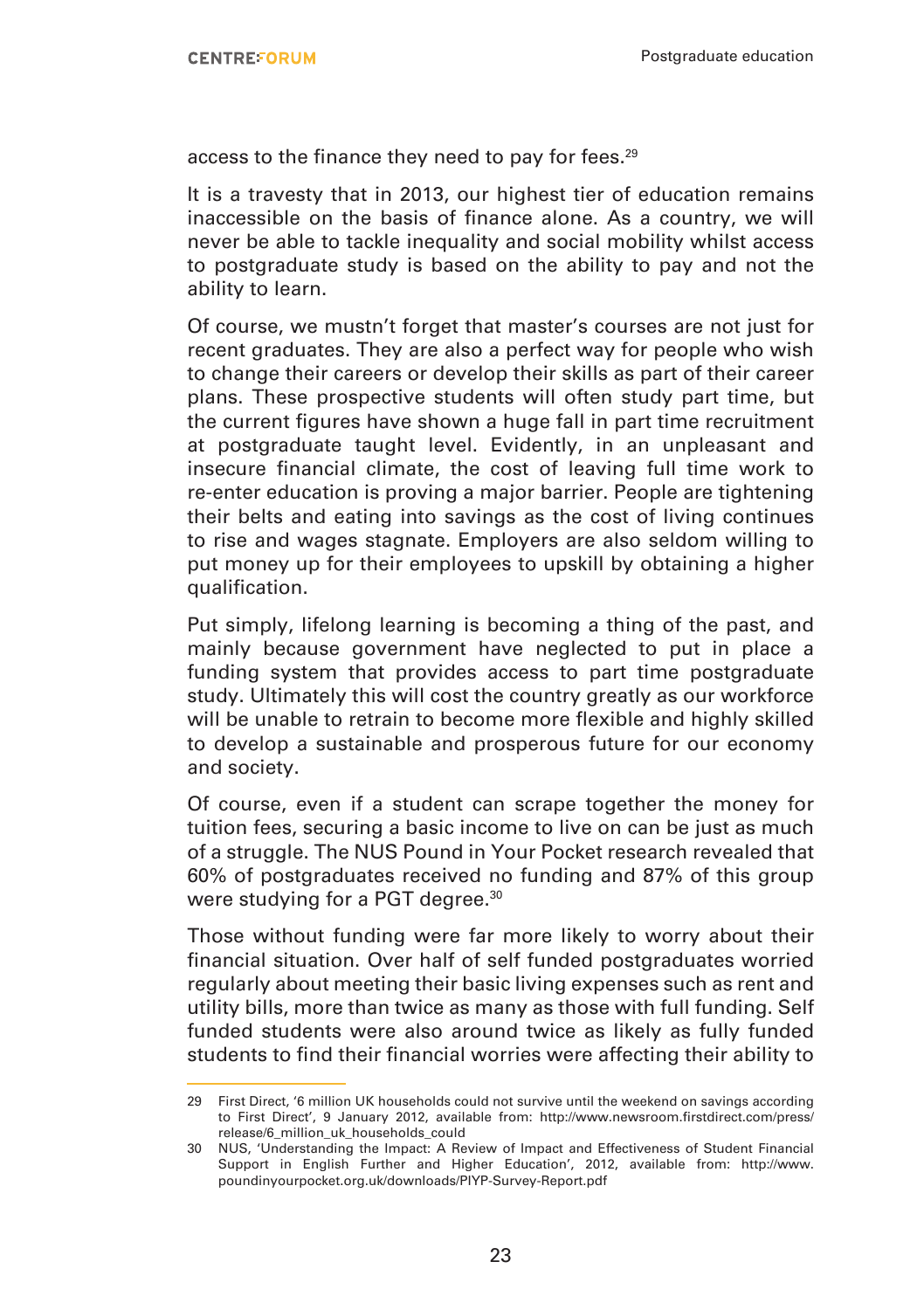concentrate on their studies. Many of these students claimed they had considered leaving their course for financial reasons.<sup>31</sup>

The government have recently suggested improving the Professional and Career Development Loans (PCDLs) available from commercial banks as a way to improve access to finance. Yet most students who have applied for PCDLs have done so as a last resort, because there is simply no other choice of finance available. Their experiences have often been highly negative. More than half of those taking out PCDLs are left with severe concerns about their future levels of debt, and over three quarters had at least some increased concern . Considering the fact that the loans are not income contingent and must be paid off over a maximum of five years, at an interest rate higher than most personal loans, anyone can see why this might leave students in a nervous state. In fact, the terms of PCDLs are so unfair on students, that the popular advice website MoneySavingExpert.com encourages students with PCDLs to pay them off after leaving study by taking out a personal loan.<sup>32</sup>

It's hard to see how government can compel banks to improve PCDLs. Currently, only two banks offer the loans, and they are lending fewer and fewer of them each year. Looking to the private sector for finance is only going to increase the amount of money students have to pay back in interest, and that money is being used for nothing other than to increase the profits of the banks.

So what is the student experience?

Well for thousands of people every year, there isn't a student experience, because they have failed to find the funding to take on postgraduate study. We are wasting so much talent by denying access to education. Not to mention the damage this is doing to our society in terms of raising aspirations and creating equal opportunity. It is so sad to have seen successive governments fail to tackle the financial barriers in postgraduate education. You increasingly have to be either extremely rich, extremely lucky, or an extreme gambler, willing to take on dangerous levels of debt, to take a master's in this country.

And for those who do make it into the lecture halls, a majority experience crippling financial worries – as the case studies below illustrate. Some will fail to complete their course because of

<sup>31</sup> NUS, 'Pound in Your Pocket Briefing – Postgraduates: Funded vs Self-funded', http://www.nusconnect.org.uk/news/article/38530/ Pound-in-Your-Pocket-Briefing-Postgraduates-funded-vs-self-funded

<sup>32</sup> See www.moneysavingexpert.com/students/career-development-loans#savings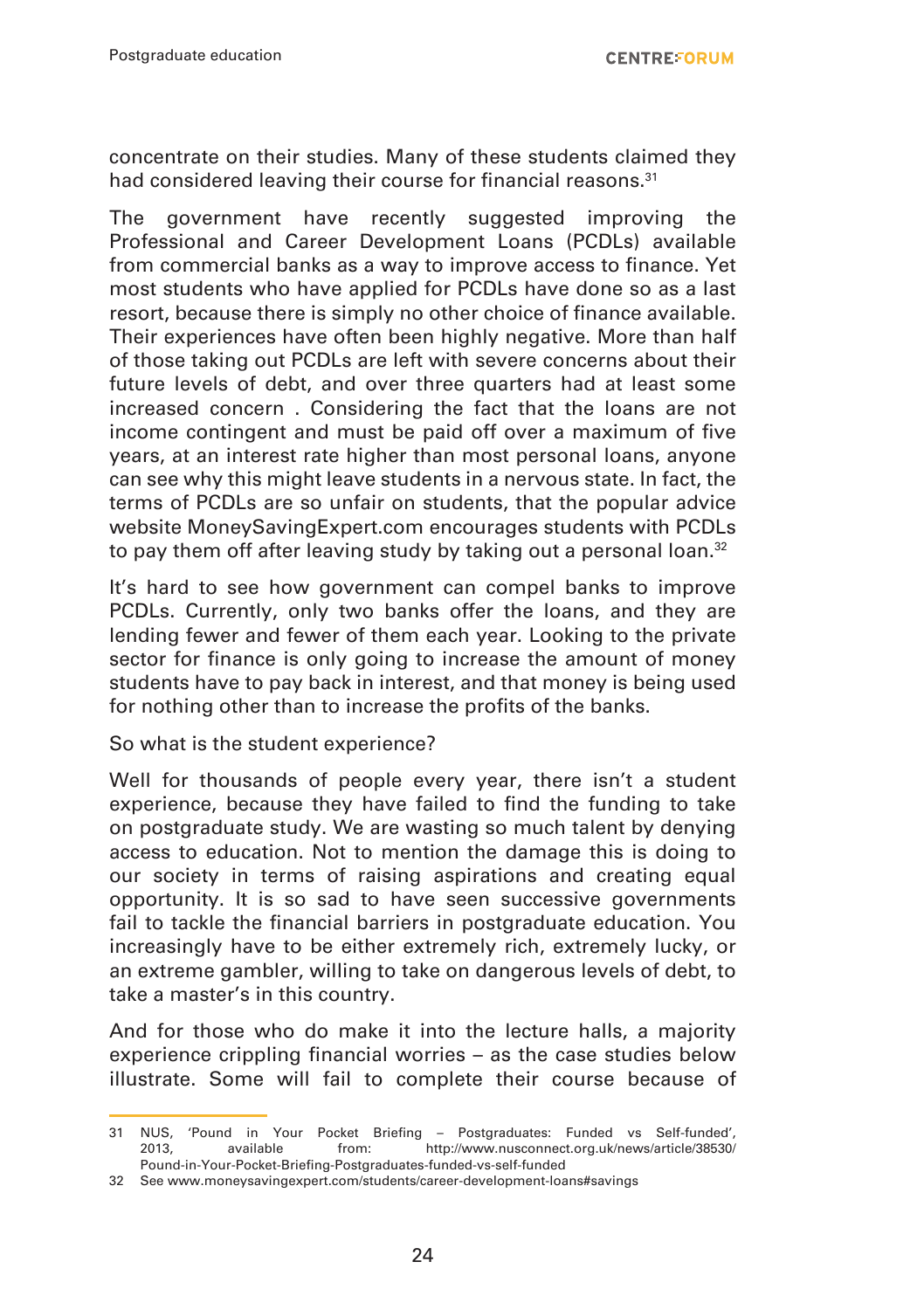financial troubles. Others will be forced to take on high risk debt from overdrafts, credit cards and payday lenders just to put food on the table. Most of those with PCDLs will graduate knowing that in a month's time, they will have to find the first repayment of their loan, regardless of whether they've found work.

#### Case studies

#### Rob, MA Continental Philosophy (funded by PCDL)

After finishing my undergraduate studies I decided that I wanted to continue in further education in order to advance my career prospects. Unfortunately funding became an issue. I decided to investigate a Professional and Career Development Loan, which sounded great, I was informed of a potential payment break and automatically accepted with minimal checks. I decided to go for it and pursue postgraduate education.

I took out a five year loan and I pay roughly £180 back a month or £42 pounds a week. The loan was for £8,000 and after the repayments are up I will have paid the bank over £12,000.

The finance was secured through a bank but the loan agreement was made through the Career Development Loan Company. The result of this is that my bank take payments for the money borrowed monthly but are unable to offer any administrative assistance with the finance. I was made unemployed in 2011 and after contacting the bank regarding reducing my payments until I found work I was told that the bank could offer no assistance as all agreements are outside their control. The only help offered was to talk me through bankruptcy procedures.

The result of the loan has been that I have been tied down with inflexible monthly payments since graduating, with no clear avenue for any assistance. The financial burden has made it impossible for me to move to London to pursue work as I would have liked as the wages I could expect to earn would not cover my outgoings. Due to this I consider the further education I pursed to have been of detriment to my career prospects rather than an asset. I continue to advise others against taking the same avenue for funding of their own postgraduate education.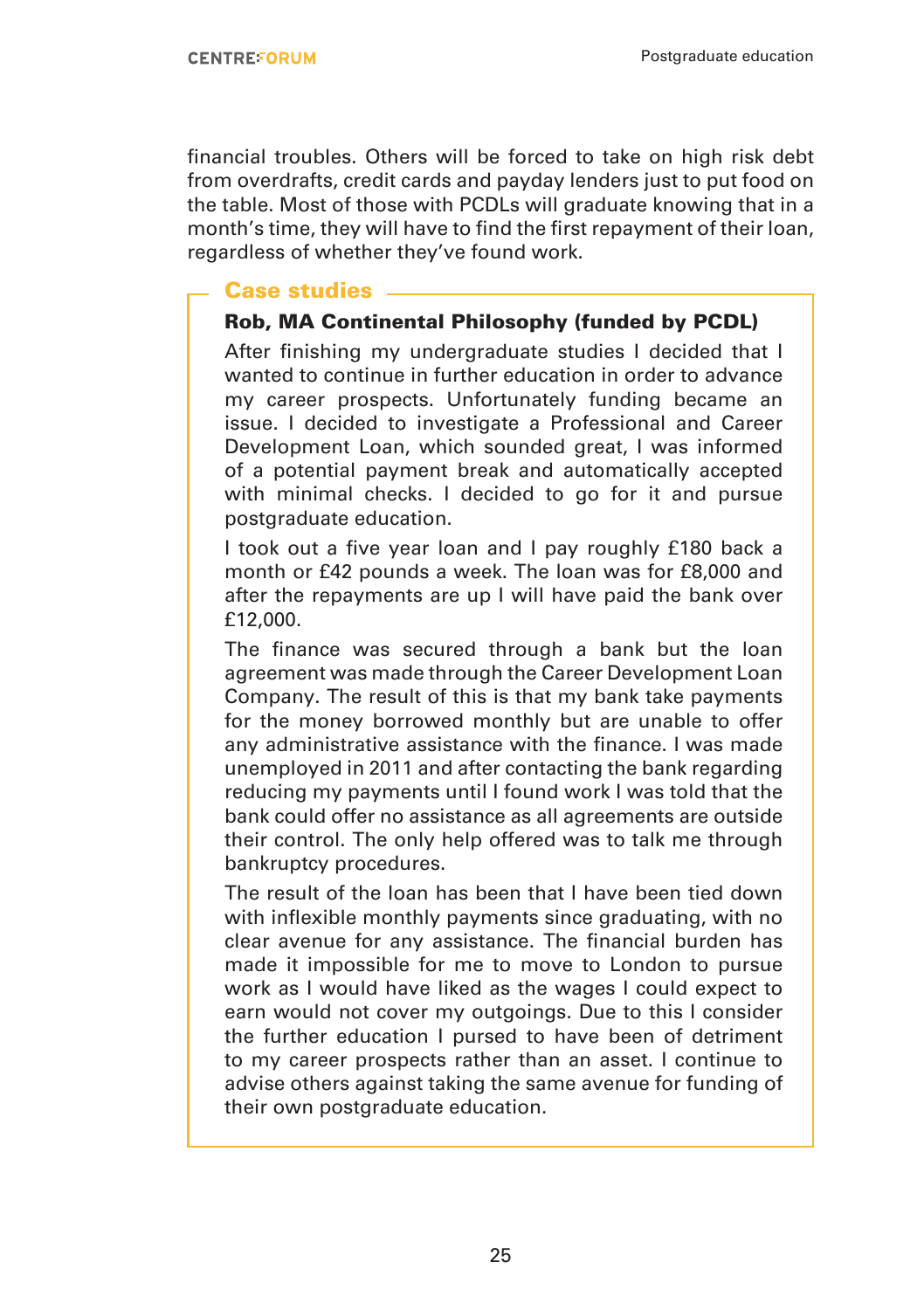#### Mark, MA Communication Design

I did not receive any funding. I tried [to obtain a PCDL] but was declined on credit score analysis! I do not know of any PG student who has been approved.

It was and still is difficult to meet funding. I have an arrangement to pay [my tuition fees] monthly by direct debit. It has and remains to be very hard to manage finances.

My well being and ability to study is under constant threat of worry about meeting financial obligations. My family has supported me but they also have suffered. My teenage boys consider my study to be selfish and stupid at my age (51). To clarify it has been very difficult to remain effective with studies.

#### Arianna, MSc Comparative Social Policy

When I learnt I had been accepted by the University of Oxford to attend their MSc in Comparative Social Policy, I was absolutely enthusiastic. I was however not able to secure any of the few scholarships made available by the university for taught master's students, as these fall way short of demand. I was lucky enough to have been in a relatively well paid, full time job for the previous year which meant that I had been able to save up enough money to pay for the tuition fees for my course – which amounted to around £9,000.

But that was all my savings basically gone. And before I was even able to take up my place, I was also asked by the university to provide financial proof that I had enough funds available in my bank account to cover all living costs – estimated by the university as a much higher figure than what any student would normally live on when an undergraduate. At this point, I had to ask my parents and relatives to lend me money to cover the shortfall. This was a very stressful process, getting the money together wasn't easy, and I was only able to rely on this option due to my very lucky family situation.

I have been trying all year long to live on as little as possible, living in the cheapest accommodation I could find and working part time to try and pay my parents back as quickly as possible. Even if it's been difficult, I know that I am still incredibly privileged as I have been able to avoid incurring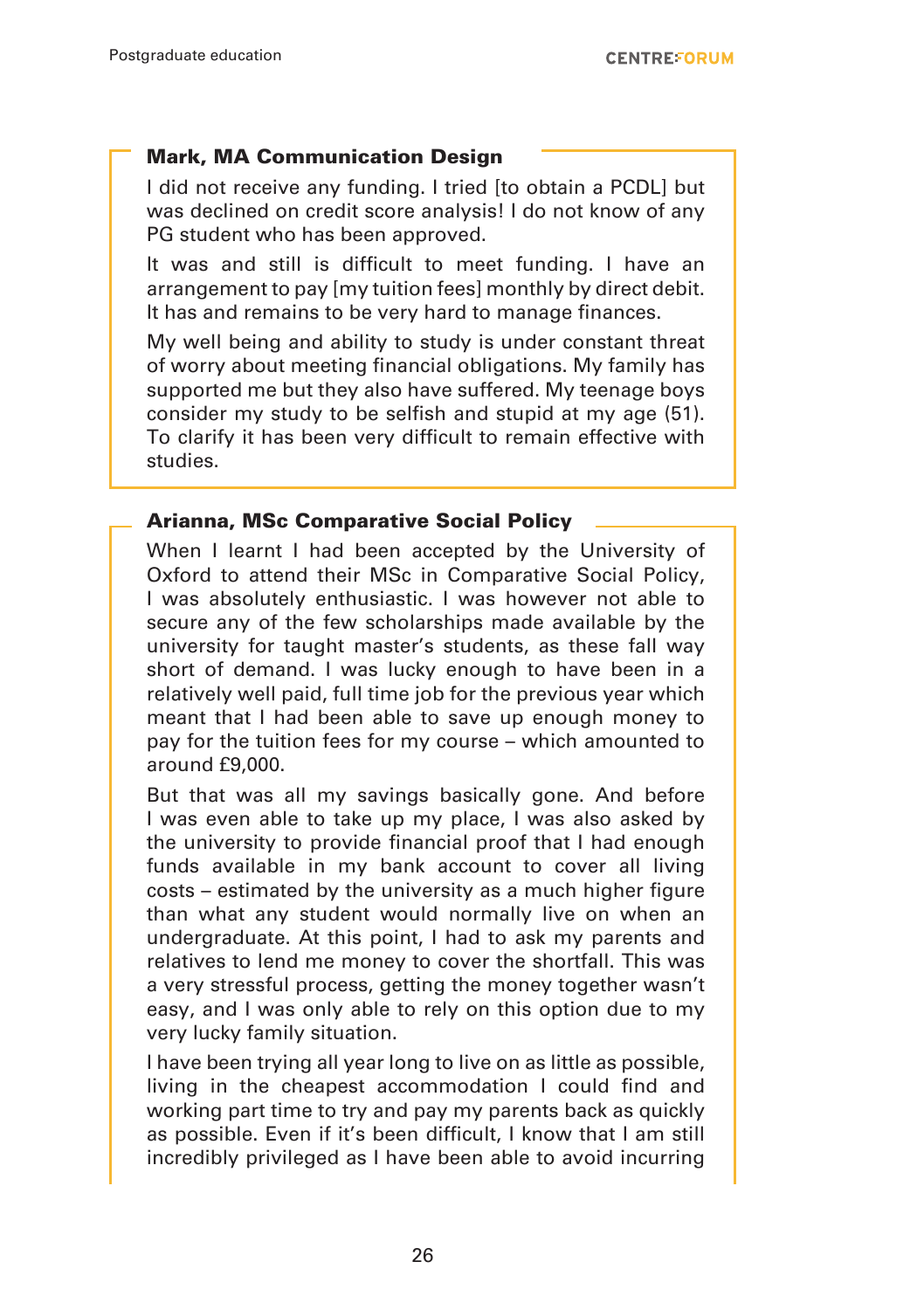in any commercial debt to fund my postgraduate studies. I think this is exactly where the problem lies: the ability to do a master's should not be determined by how privileged your family situation is, ever.

#### Melanie, Graduate Diploma in Law

From being at sixth form I had always planned to do postgraduate study in order to 'get ahead' in the jobs market. I knew my family wouldn't be able to pay for it and I didn't want to get a bank loan, and so I chose to study at the University of Manchester because I knew I would be eligible for one of their scholarships. I eventually got 3 As at A-level and, being from a low income family, was eligible for the Manchester advantage scholarship which provided me with £5,000 a year throughout my £3,000 a year degree.

I am from Bolton and always wanted to move away to university, but couldn't really turn down the opportunity of the £15,000 that would fund my postgraduate study even if it did mean studying half an hour away from where I live. Instead of using my bursary while at university (to help pay for rent, books, travel), I saved the majority of it in an ISA to pay for my course.

I am now studying the Graduate Diploma in Law (GDL) at the College of Law and have to study this part time so I can work alongside it in order to fund my London living costs. I work three days a week, attend lectures and workshops on two evenings and study for two days at home. I am quite lucky: most people on my course work full time and study on the weekends.

My dream job is to be a solicitor for the Crown Prosecution Service but they only accept training contract applications from those who already have the Legal Practice Course (LPC). This would cost another £12,000 on top of what I have already paid for my GDL. I can't afford to do this again!

I was fully supportive of the campaign against the hike in fees to £9,000, but these fees were already commonplace in postgraduate study and without any assistance from Student Finance England. Sometimes it feels like postgraduate students' needs are ignored!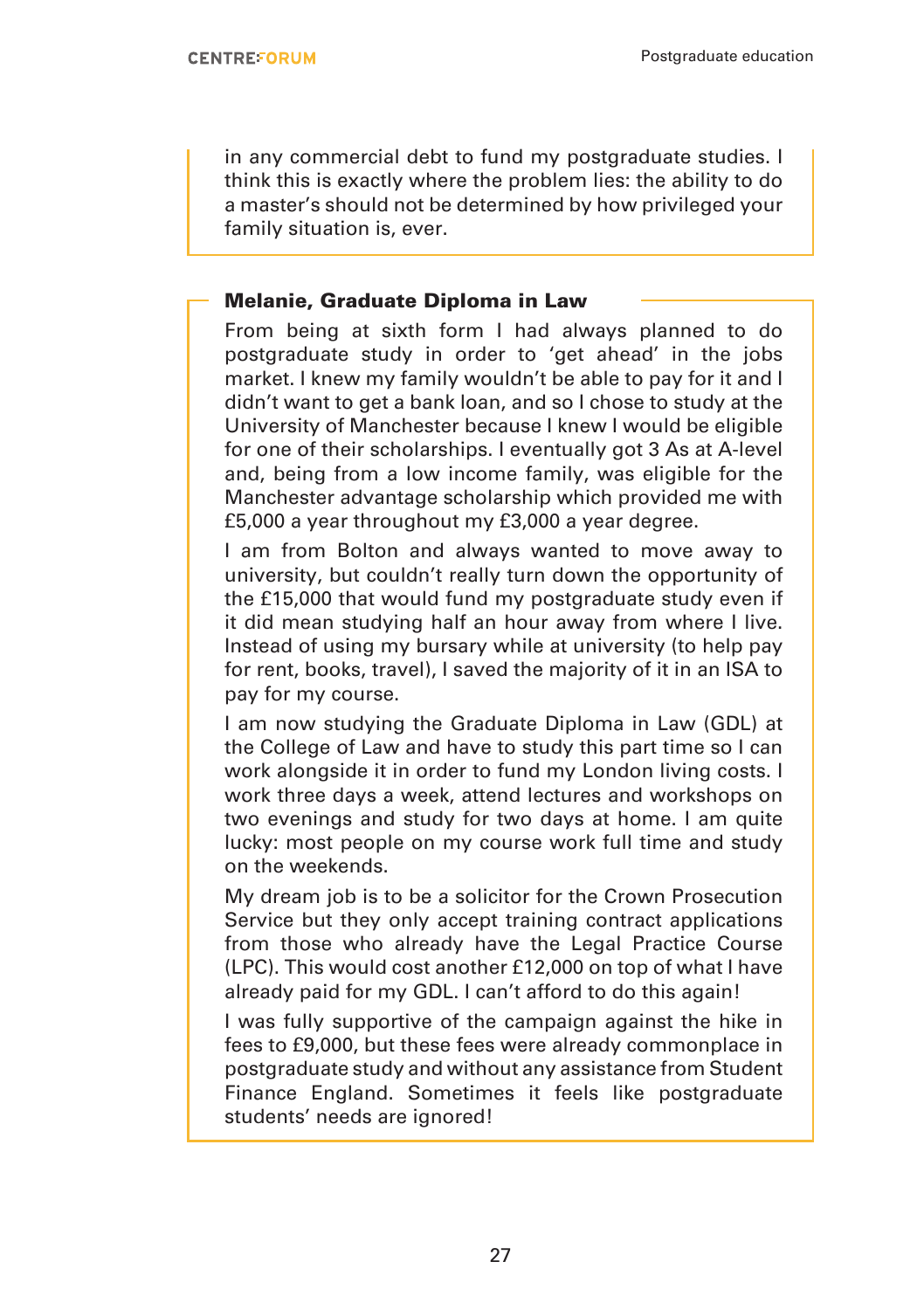## : **4 – Voice of the employer**

#### *David Cairncross, Senior Policy Adviser, Confederation of*  British Industry (CBI)

There is general consensus that higher level skill shortages of various kinds are a serious problem for business in the UK and are likely to worsen: this is particularly true of STEM skills, notably engineering. But very little evidence is available on the respective impact of these shortages across undergraduate and different levels of postgraduate qualification, notably PGT and PGR.

Research Councils UK and the funding councils have commissioned research into the impact that doctoral graduates have in their workplaces, and Universities UK are also commissioning research into employer engagement with postgraduate taught provision, following a recommendation from the Wilson Review.<sup>33</sup> This should go some way to clarifying the picture but much more evidence is needed.

The 2010 Postgraduate Review chaired by Professor Adrian Smith, on which the CBI was represented, concluded: "A more coherent approach to understanding and communicating employer skills needs, and providing prospective students with more comprehensive information on courses and employment outcomes could reduce the incidence of... market failures "34

The review also referred to "evidence from industry suggesting that employers were finding it difficult to recruit postgraduates with the specific skills they needed" – and as the Wilson Review put it: "It would help HEIs to respond more effectively if better information were available about employer demand for postgraduate skills... The information available to customers also needs to be made more accessible – enabling prospective students to make more informed choices". It recommended that "[universities] should

<sup>33</sup> T Wilson, 'A Review of Business-University Collaboration', 2012

<sup>34</sup> 'One Step Beyond', p 11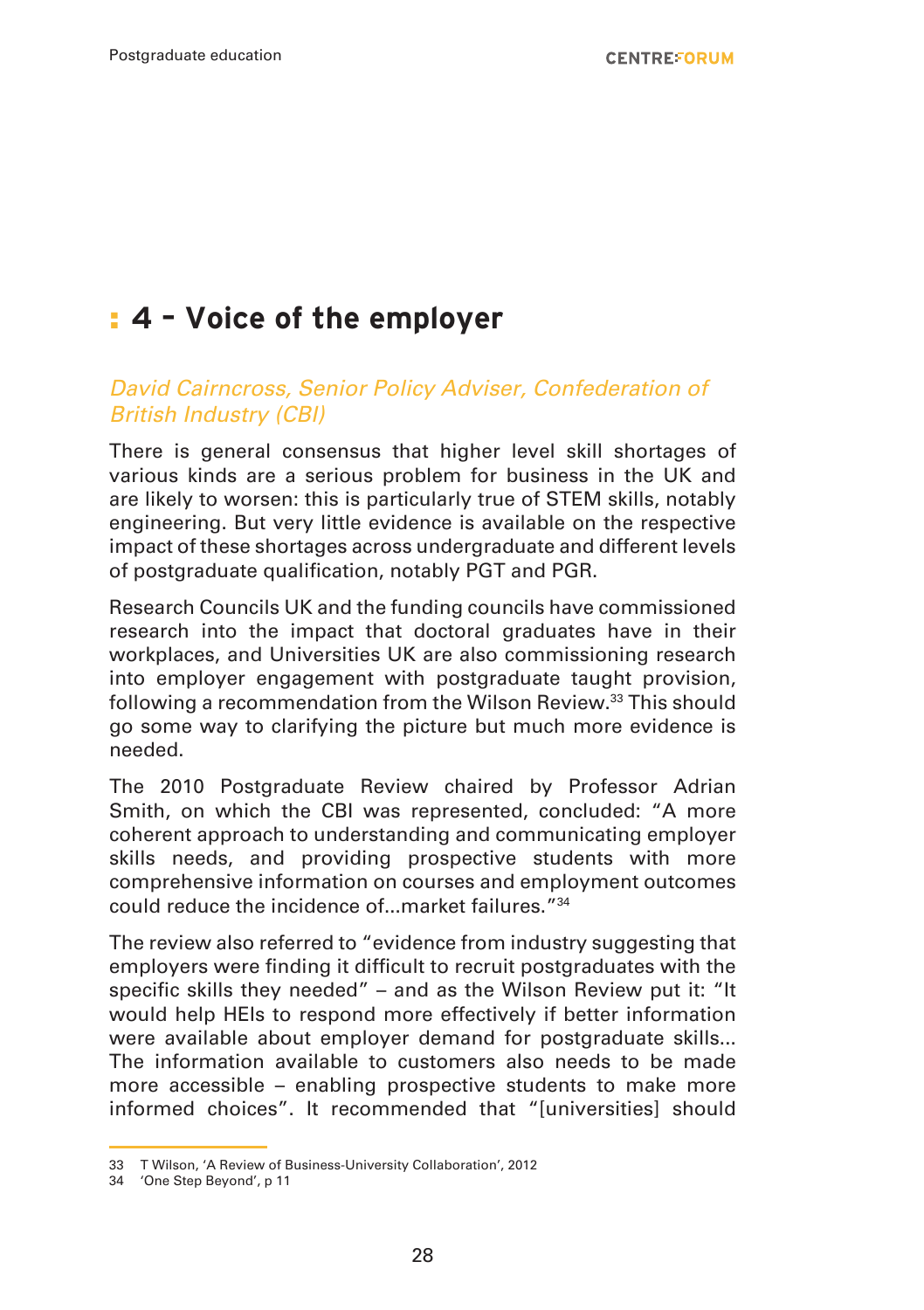work closely with vitae, employers and other stakeholders to provide better information, advice and guidance on career choices for postgraduate research students."

Even where specific subject shortages can be identified at graduate or postgraduate level, the most important concern for employers is around more general employability skills, including problem solving and the ability to work as part of a team and manage time effectively. Recruits with postgraduate education may be more likely than others to have these skills, but an index which is more popular with employers is relevant work experience, such as an industrial placement or internship: this is a key factor for two thirds of graduate recruiters, and an increasing number of firms are now offering these opportunities to students.

There are also signs of a widening of the market for postgraduate education, away from traditional routes, as is also apparent in undergraduate education. In December, skills minister Matthew Hancock announced amendments to Specification for Apprenticeship Standards for England (SASE) regulations which will permit higher apprenticeships to continue up to master's level. But to some extent this announcement lags behind the development of courses on the ground. For example, as a product of the higher apprenticeships fund, some sectors have already come together to design master's level apprenticeships, such as the Professional Services Sector Higher Apprenticeship, led by PwC.

Many employers also offer in house routes to postgraduate qualification in collaboration with university partners, such as Jaguar Land Rover's Technical Accreditation Scheme, developed in collaboration with university partners, enabling employees to work towards master's level qualifications by a series of business relevant modules. Rolls-Royce has partnered with Warwick University to offer school leavers four and a half year training contracts that include funded study to master's level. At doctoral level GlaxoSmithKline, which currently supports over 250 PhD students at UK universities, has recently introduced an in house industry based doctoral training programme in collaboration with the University of Strathclyde.

Another apparent trend is for employers to give preference to their own internal training programmes for graduate – or postgraduate – recruits, sometimes provided by an external commercial training provider, rather than academically accredited postgraduate education.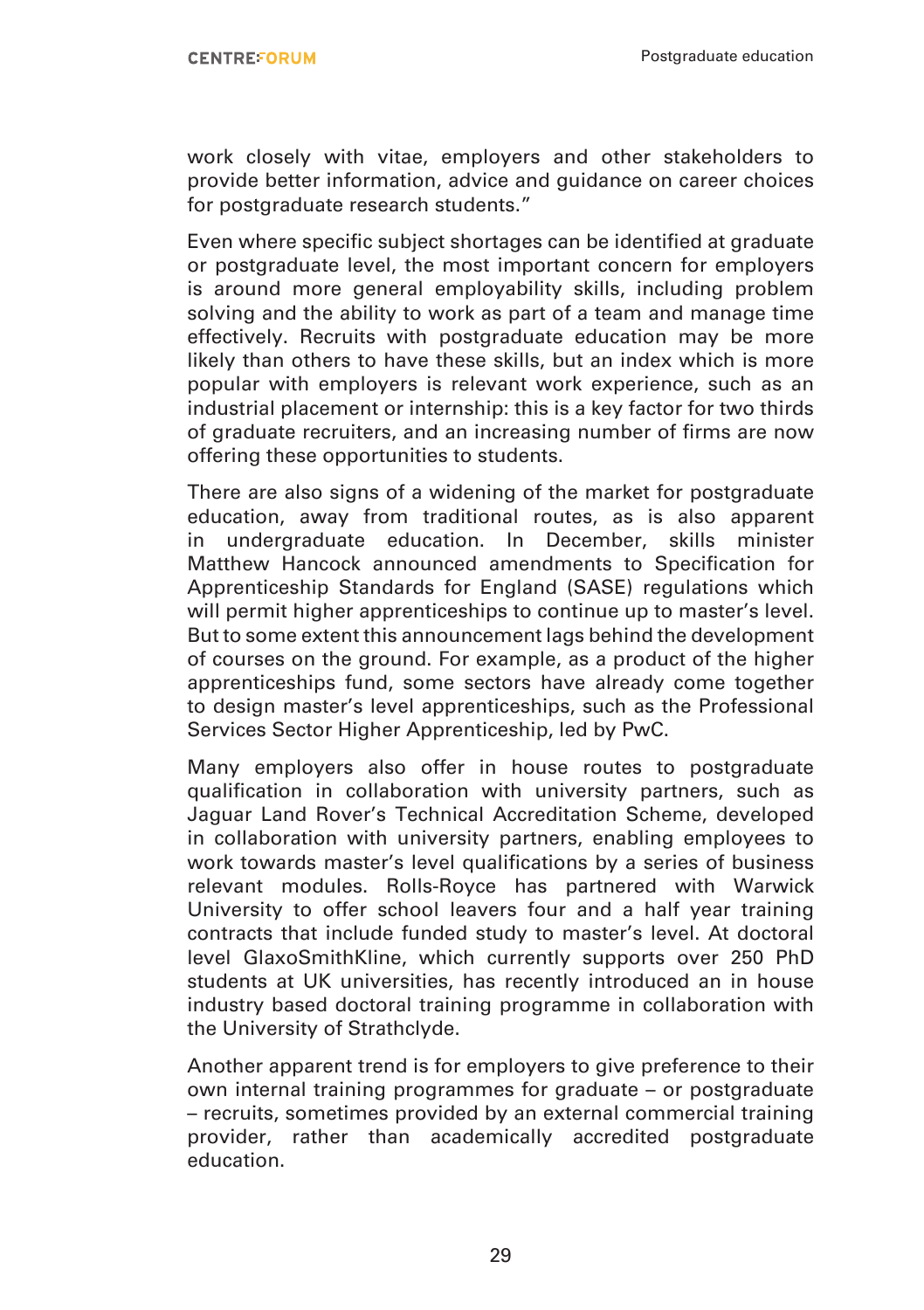Within the university system, engineering doctorates (DEng) and other doctoral training programmes that include exposure to industrial research, design and technology are particularly appreciated by business. In many ways it provides an opportunity for UK businesses and universities to apply the lessons embodied in the recent Dutch report on the German innovation ecosystem, Vasthoudend Innoveren:

"There is an especially good relationship between industry and universities in the field of PhD programs. Most engineers and almost all chemical students earn their PhD title, often on projects which have been proposed and financed by industry. Thus people who have earned their doctorate degree have obtained broad experience in project management and project research and are therefore directly employable in industry."35

The Knowledge Transfer Partnership (KTP) programme is an exceptionally effective way of simultaneously addressing a strategic business challenge within the company concerned and equipping the KTP associate – who frequently has master's or doctoral level qualifications – with valuable in depth understanding of business requirements. Nearly three quarters of participating KTP associates are offered employment by the host business on completion of the KTP project and all of them benefit from an opportunity to develop their careers and employability.

The CBI has launched a project this year on skills for growth sectors which will focus on higher skill levels in sectors like manufacturing, engineering, IT and research. It will look at sustainable paths to higher skills on STEM for a larger number of people, and the changes needed to deliver it. As the UK economy becomes increasingly knowledge based it is crucial that we develop better understanding of what is and what is not needed in postgraduate provision.

<sup>35</sup> T Nijhuis, 'Adviesraad voor het Wetenschaps en Technologiebeleid', Duitsland Institut, 2012.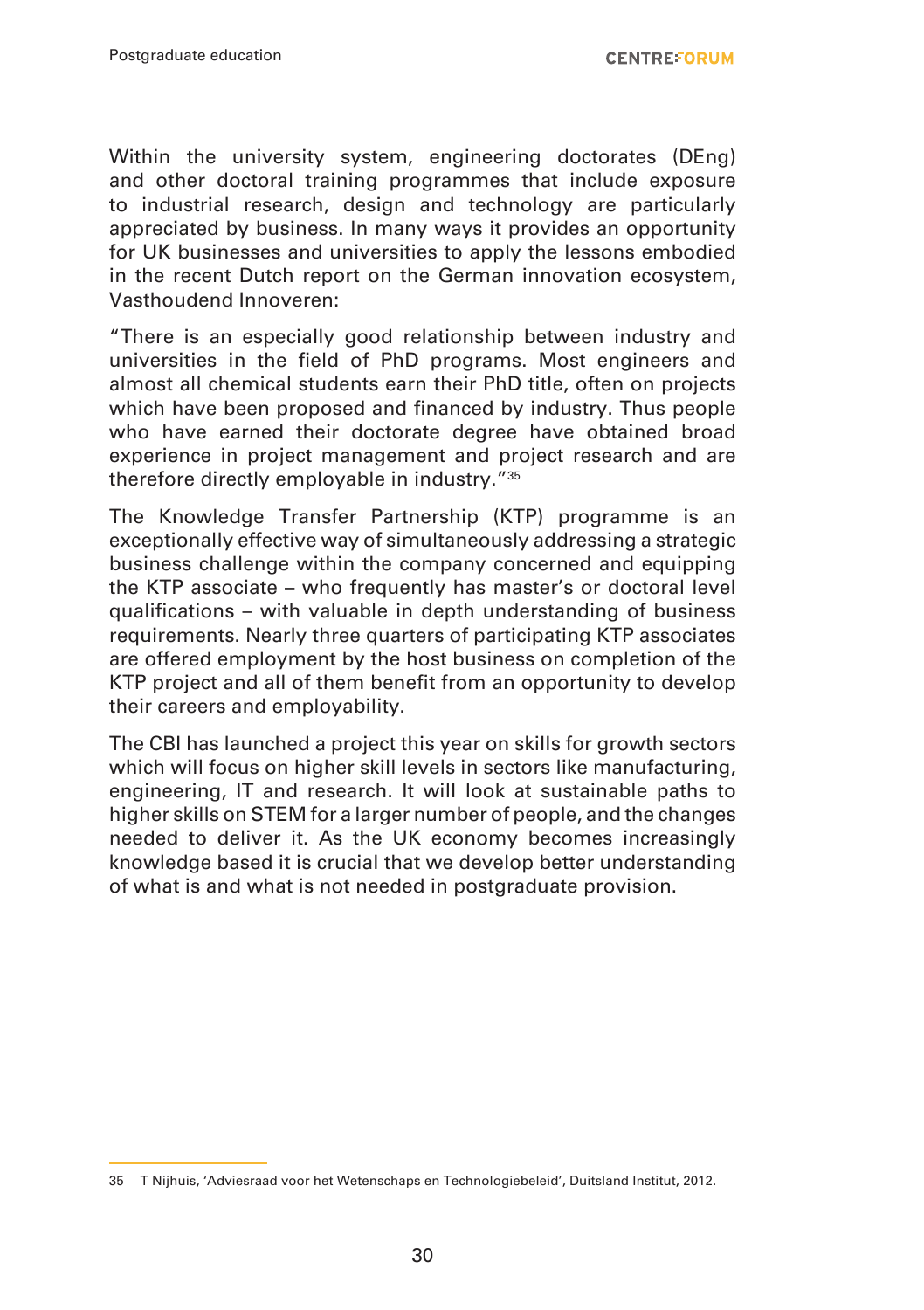## : **5 – Voice of academia**

In this chapter, Professor Nigel Vincent of the British Academy and Dr Wendy Piatt of the Russell Group explain why a postgraduate funding settlement is crucial to securing the future of academic research in the UK.

#### Between PGT and PGR: Doctoral programmes at home and abroad - British Academy

#### Professor Nigel Vincent FBA, Vice President for Research and Higher Education Policy, British Academy

Current conversations around postgraduate education and its funding are too often distorted by an overly simplistic reliance on the traditional dichotomy between PGT and PGR. There are of course many types of postgraduate programme for which the label PGT is appropriate, as described and discussed elsewhere in this report. These are typically one year full time courses, or the part time equivalent delivered over two or three years, and they serve either to provide advanced specialist knowledge, ancillary skills or 'conversion' to a new field. For many who undertake these courses the aim is to enhance their attractiveness in the job market and they have little or no intention to go on to further study.

Conventionally contrasted with students on taught courses are those who undertake an extended period of original research leading to a doctorate (PhD, DPhil or equivalent), often, though not always, with the aim of going on to an academic position of one kind or another. What however must not be ignored is that even PGR programmes involve a significant proportion of teaching, and that such teaching is not always delivered in separate classes or seminars from those whose intention is not to continue to research.

In this connection then there are three significant conclusions to be drawn: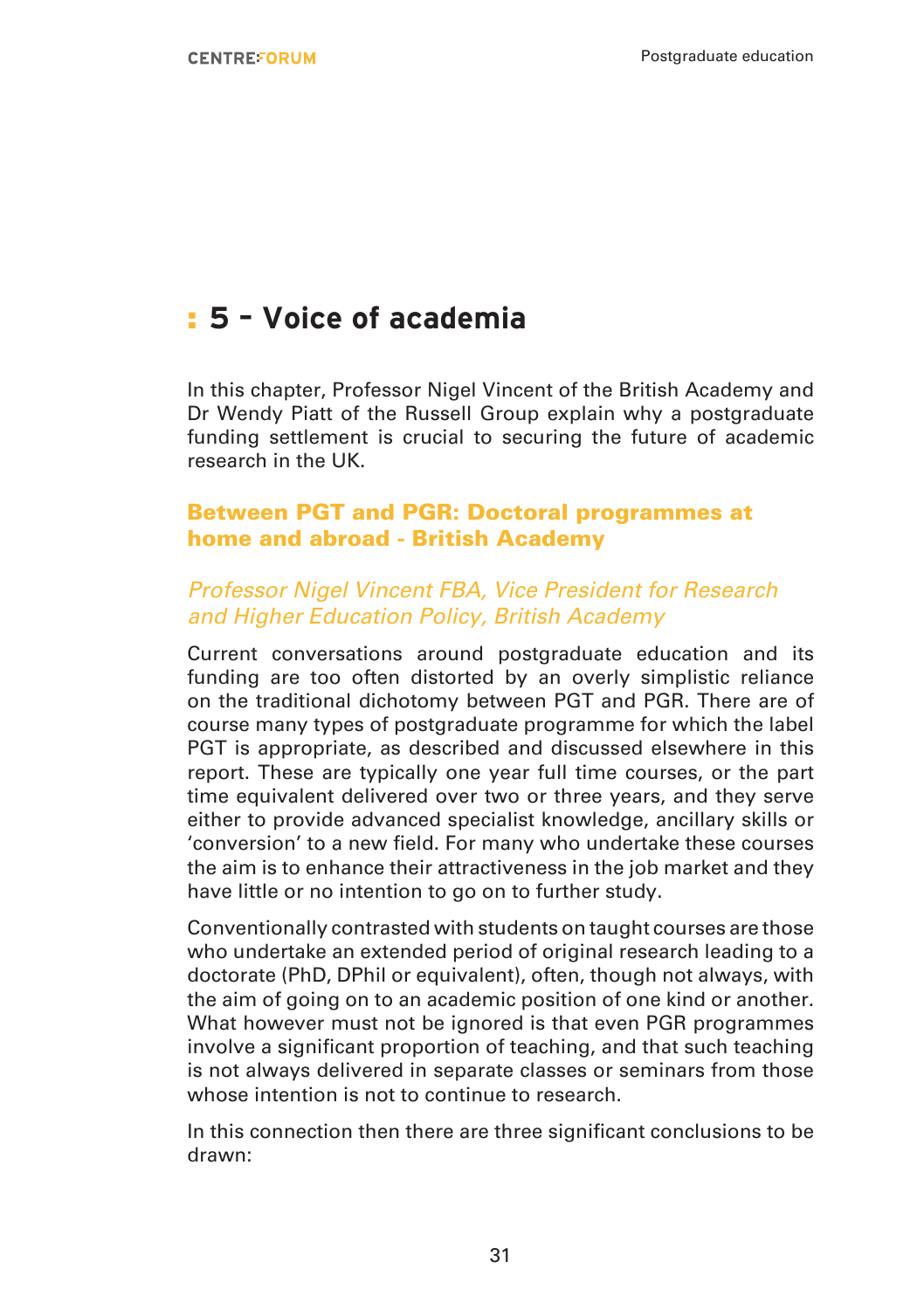**CENTREFORUM** 

- : In the modern context a taught component within a doctoral programme is essential if it is to deliver people with the relevant knowledge and skills, whether inside or outside academia.
- : This necessity is recognised and provided for within the best doctoral programmes all around the world.
- : Current UK funding models, particularly in the humanities and social sciences, do not respond to this need, with the consequent risk that we lose competitivity at home and abroad. Those trained overseas take the available jobs in the UK while those trained in the UK are not in a position to compete overseas.

Let me expand on each of these points in turn.

The taught component of a doctoral programme may constitute a freestanding master's year leading to the award of an MA, MSc or MRes, or it may be rolled into the composite offerings of a four year Centre for Doctoral Training. Either way, the course will offer material that is a necessary preliminary to or companion of doctoral research, including research skills (fieldwork, digital, laboratory or archive oriented as appropriate), ethics, plus additional specialist subject content. It also typically includes a short dissertation which can serve as a pilot study for a larger, doctoral scale, project. In the extreme case of economics these preparatory skills and techniques are so central to an individual's future success in the field that instead of the conventional split into one year of taught work plus three for research (so called one plus three) it has now become standard in major centres both in the UK and the USA to follow a so called two plus two route. Whatever the precise structure and content of these programmes, one thing is clear: immediate passage from a bachelor's to a three year, dissertation only doctoral period is a thing of the past.

The need for this kind of preparation for a doctoral research constitutes what we can call the 'internal' justification for a four year period of study. It is balanced and supported by the 'external' evidence which can be derived through comparison with what is found in all the best institutions and programmes around the world. The norm in continental Europe is five years since there a master's – what in Bologna terminology is called the second cycle – is the necessary prerequisite to doctoral research and standardly lasts for two years.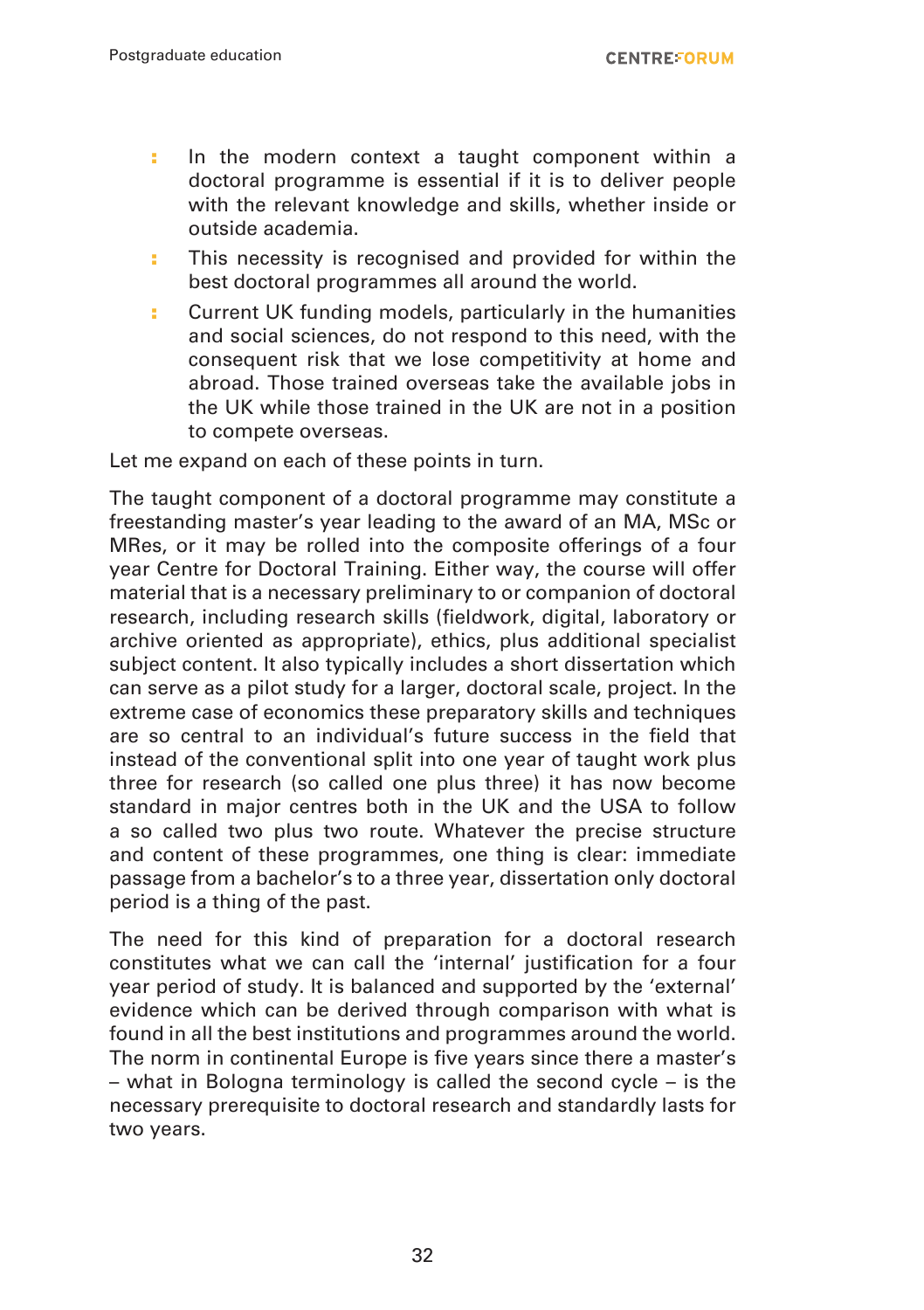Similarly, in the US doctoral students usually follow either a master's or some other form of qualifying study for at least two years before embarking on the dissertation. Similar or even longer periods are required at leading Asian institutions such as the National University of Singapore, the University of Tokyo and the University of Hong Kong. An instructive lesson in this connection is provided by the Engineering and Physical Sciences Research Council (EPSRC), which in 2010 commissioned a review of the state of the mathematical sciences in the UK. The subsequent report was in general complimentary about the quality of mathematics research in this country. Its one reservation was that the typical UK PhD programme did not last long enough and provide enough in the way of the advanced teaching that was deemed to be necessary for international excellence. In short, in world terms, four years of postgraduate work before the conferment of the title of doctor is the absolute minimum, and the funding and scholarship models of our competitor countries are constructed accordingly.

In this context, if research councils and other funders do not provide support for the initial phase of a postgraduate research programme, it opens up a funding gap precisely at the crucial transition point from undergraduate to postgraduate. Potentially excellent doctoral students are thus faced with a stark choice either to fund themselves for the crucial transitional year or not to embark on a research oriented programme in the first place.

Alternatively, institutions have to step in and divert funds received for other purposes to provide scholarships to cover the missing year. None of these solutions is satisfactory, and none are the routes that are followed by our best competitors or indeed by the best systems operative in other disciplines outside the humanities and social sciences. And yet it is precisely in these fields where the numbers of potential students are quite small, where doctoral and master's students have to come together in shared courses, where there is not the financial flexibility to deliver generous scholarship programme and yet where there is a long and deserved tradition of UK academic excellence. The dangers then are:

- : That the crucial master's year will wither away in some of our small and specialised fields, particularly in the humanities and social sciences, and that in consequence UK graduate education in those areas will fall off the international pace.
- : That the master's year will be retained but the places on it will be taken by fully funded international students, with a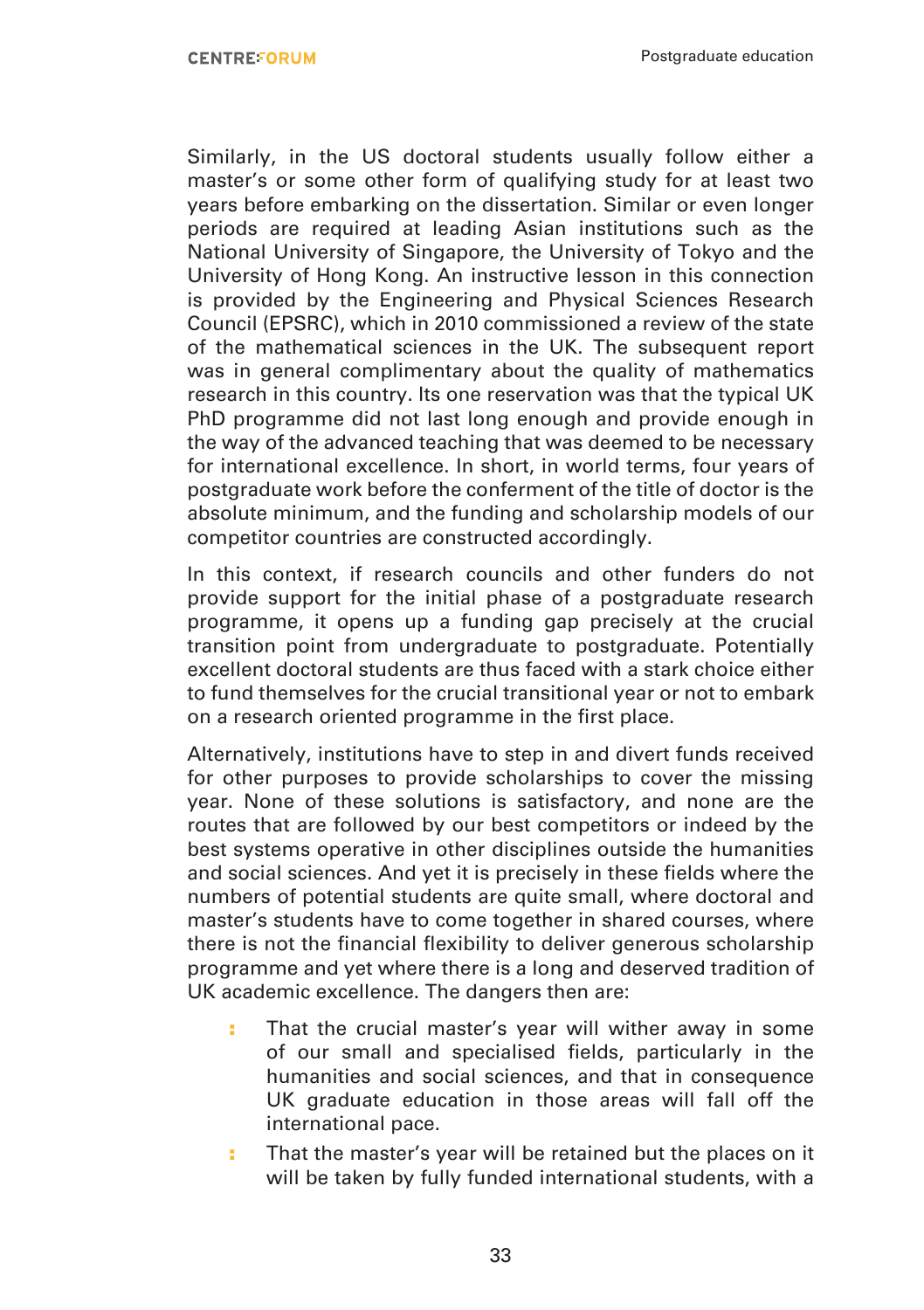consequent impairment of the UK's ability to develop its own future generations of academic talent.

: That the programmes continue to recruit home students but only from those who feel able to take on the necessary additional burden of debt. This outcome has self evident adverse consequences for widening participation, an agenda which it is as important to pursue at the postgraduate level as it is at the undergraduate level.

In short, recent moves towards an integrated taught and research programme are very much to be applauded. However, such developments challenge the simplistic distinction between PGT and PGR which characterises current conversations about funding at the postgraduate level. Integrated programmes require integrated support for the students on them. Anything less threatens to undermine the UK's position within the increasingly competitive world of postgraduate research.

#### Don't forget PGR funding – Russell Group

#### Dr Wendy Piatt, Director General, Russell Group

In the debate about how to make sure postgraduate education is properly supported it is easy to focus on postgraduate taught students who make up a far greater proportion of the UK's postgraduates. However, policymakers would be making a grave mistake if they disregarded the often distinct needs of postgraduate research students.

The 24 Russell Group universities are especially concerned about postgraduate research because they are the major providers of research degrees and account for 54% of all postgraduate research students in the UK. But postgraduate research students should be of concern to everybody. They are vital to the UK economy, to driving growth and innovation and tackling major business challenges. The UK's ability to provide enough people skilled to this high level is an important factor in attracting global investors to locate high value businesses here.

Some postgraduate research students set up their own companies as a result of their successful research projects, whilst others are in high demand from research and development-intensive companies and public sector organisations. They also contribute to wider cultural and social benefits through their essential contribution to UK research. But whilst overall postgraduate numbers have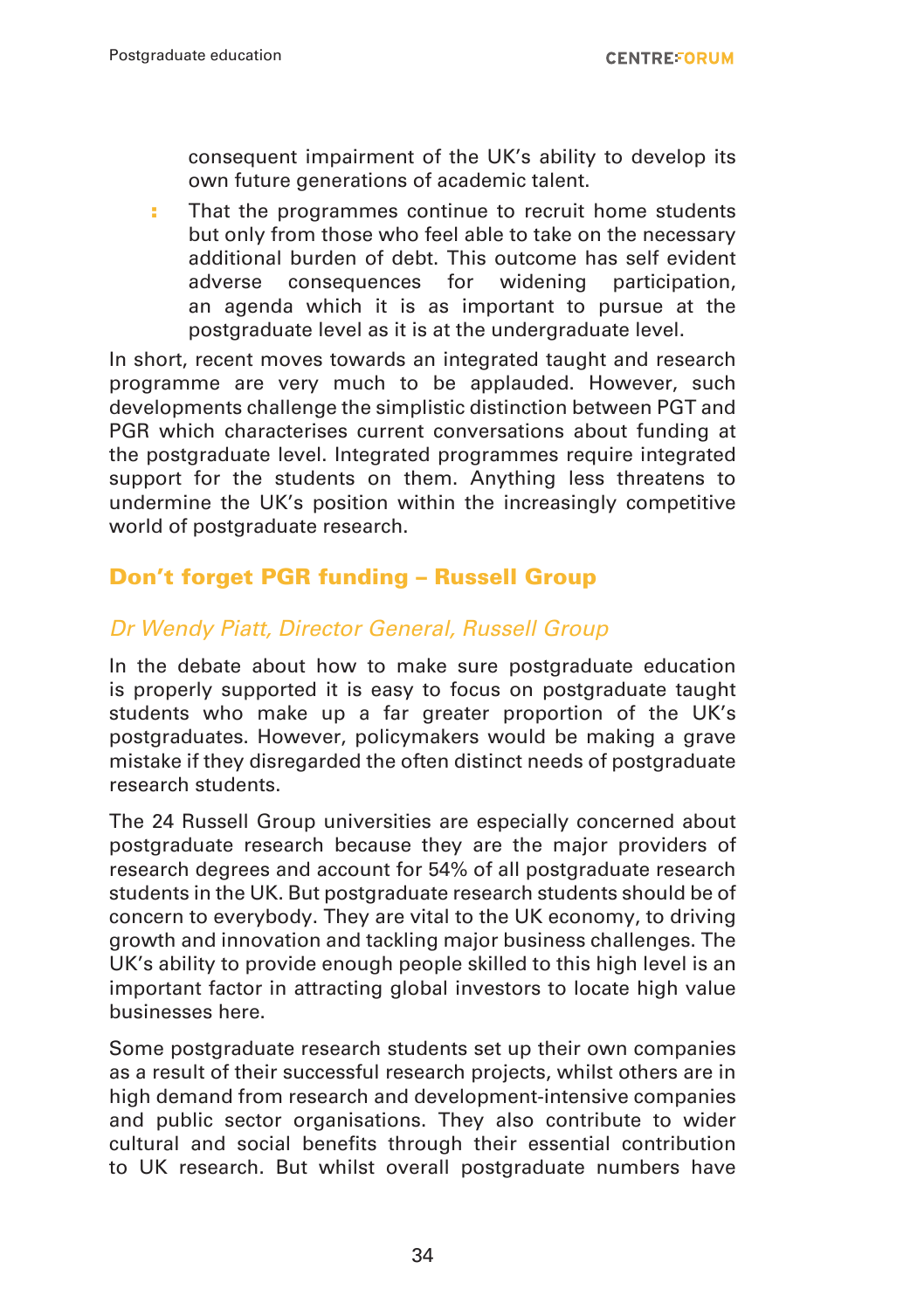increased steadily in recent years, the vast majority of this growth has been on taught programmes, not amongst postgraduate research students. Between 2007 and 2011, the total number of postgraduate taught students in the UK grew by nearly 52,000 while the number of postgraduate research students grew by only 15,500.

The UK has an international reputation for high quality postgraduate education, and is an attractive destination for European and overseas research students. Our leading universities are competing for postgraduate students in a global marketplace. Russell Group universities are already hugely successful in attracting talented researchers from around the world. The proportion of staff who are not from the UK stands at 33% compared to 19% in other UK universities. More than 40% of students on postgraduate research degrees within the Russell Group now come from outside the UK.

Whilst we certainly celebrate the fact the UK is so attractive to international students, we also need to remain appealing to the best home students interested in postgraduate research. There is clearly a danger that many of the best and most committed home students will choose an institution outside the UK where financial support is more readily available. So what can we do to encourage them to stay?

Current funding for postgraduate researchers comes from a diverse range of sources. For postgraduate research provision, public funding is essential within the overall funding landscape. The UK research councils invest more than £350 million a year in funding postgraduate researchers and support more than 30,000 researchers at any one time.

Block grants are allocated by research councils to universities, which are then responsible for selecting which students receive funding. A recent and welcome development has been the introduction by several research councils of the Centre for Doctoral Training model which has enabled universities to do more to integrate advanced teaching and research, provide opportunities to work across disciplinary boundaries, and promote collaboration between institutions.

The government must continue to support postgraduate research students through research council (and HEFCE) funding. To maximise the UK's position in the global market, public investment should be directed towards those institutions which can deliver excellent research degree provision and ensure the next generation of researchers receive world class training and support.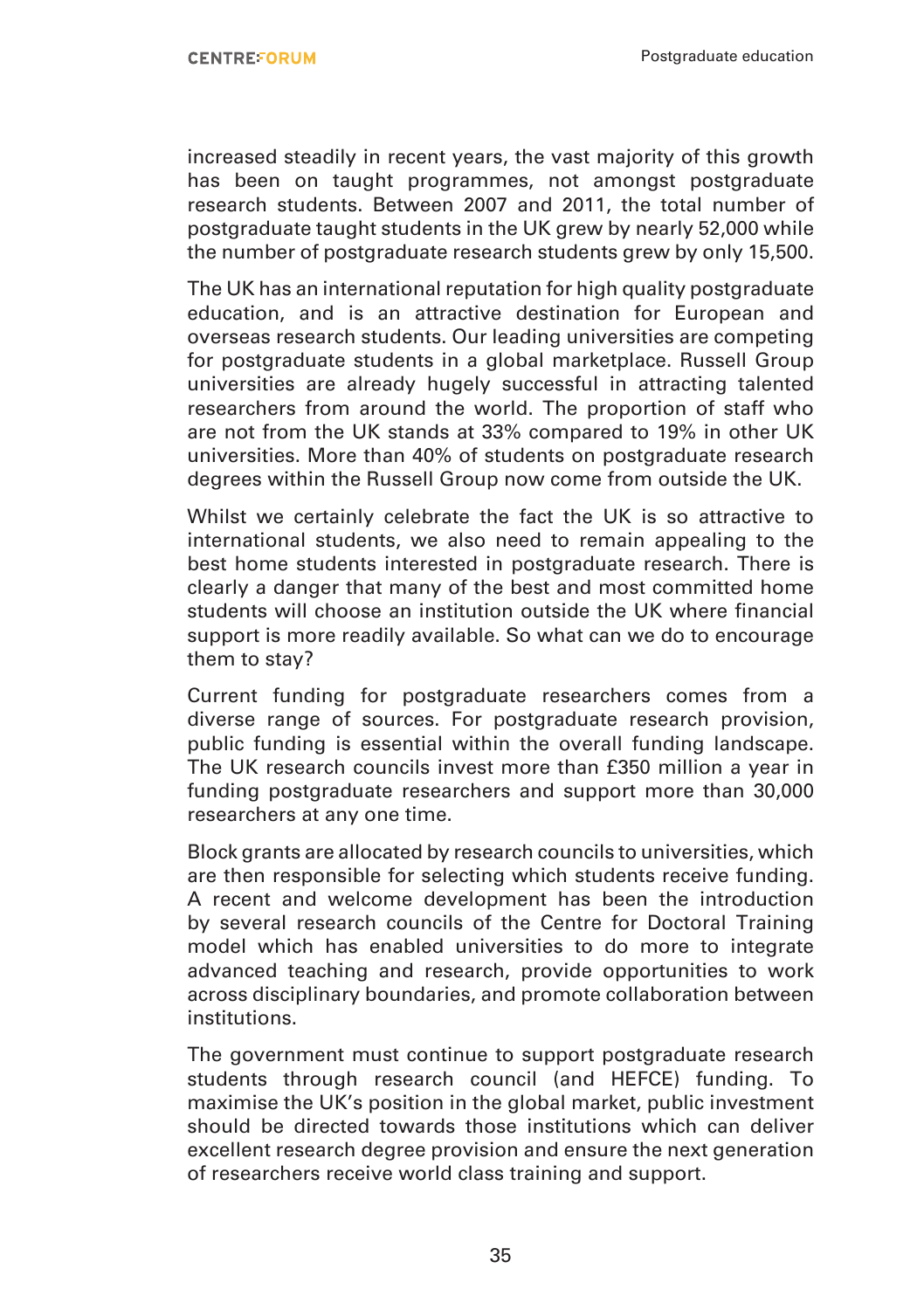But even within the Russell Group less than a quarter of postgraduate researchers receive research council or British Academy funding. We would like to see government funding for postgraduate research students increased but we are not just relying on that. Our universities put a huge amount of effort into fundraising to help support postgraduate students, and they currently grant fee waivers or other discretionary awards to about one in six of their postgraduate research students.

Universities want to increase the availability of bursaries and scholarships for both home and international research students, through fundraising from alumni, businesses and charities. The government could support their efforts to raise funds for postgraduate scholarships through philanthropy and business contributions, through, for example, match funding or additional tax incentives.

Student loans for postgraduate students could remove some of the barriers to participation, particularly for students from disadvantaged backgrounds. But the postgraduate sector is diverse so a 'one size fits all' approach to student finance is unlikely to be appropriate or effective. Research students, who will usually be embarking on several years of postgraduate study, may well be reluctant to take on the sizeable loans required to cover the full costs of their course. Moreover, a loan to support a PhD student for three years would almost certainly be perceived as a riskier investment for the loan provider than the smaller loan required by a one year master's student. For postgraduate research students, therefore, a loan scheme could only ever be part of the funding solution, alongside publicly funded grants, institutional scholarships, and support from employers and others.

All these measures will help but more is needed to protect the UK's international competitiveness in attracting internationally mobile research students. The UK still does not do as much as it could to enable and encourage PhD students to remain and work in the UK once they have achieved their qualification.

Future policies relating to the funding of postgraduates must fully consider the particular needs of students on research degrees, as well as those on master's and other taught degree programmes. One clear priority is to maintain and, if possible, widen access to postgraduate study for home students. Equally important for the UK, however, is to strengthen its ability to compete internationally for the best postgraduate students.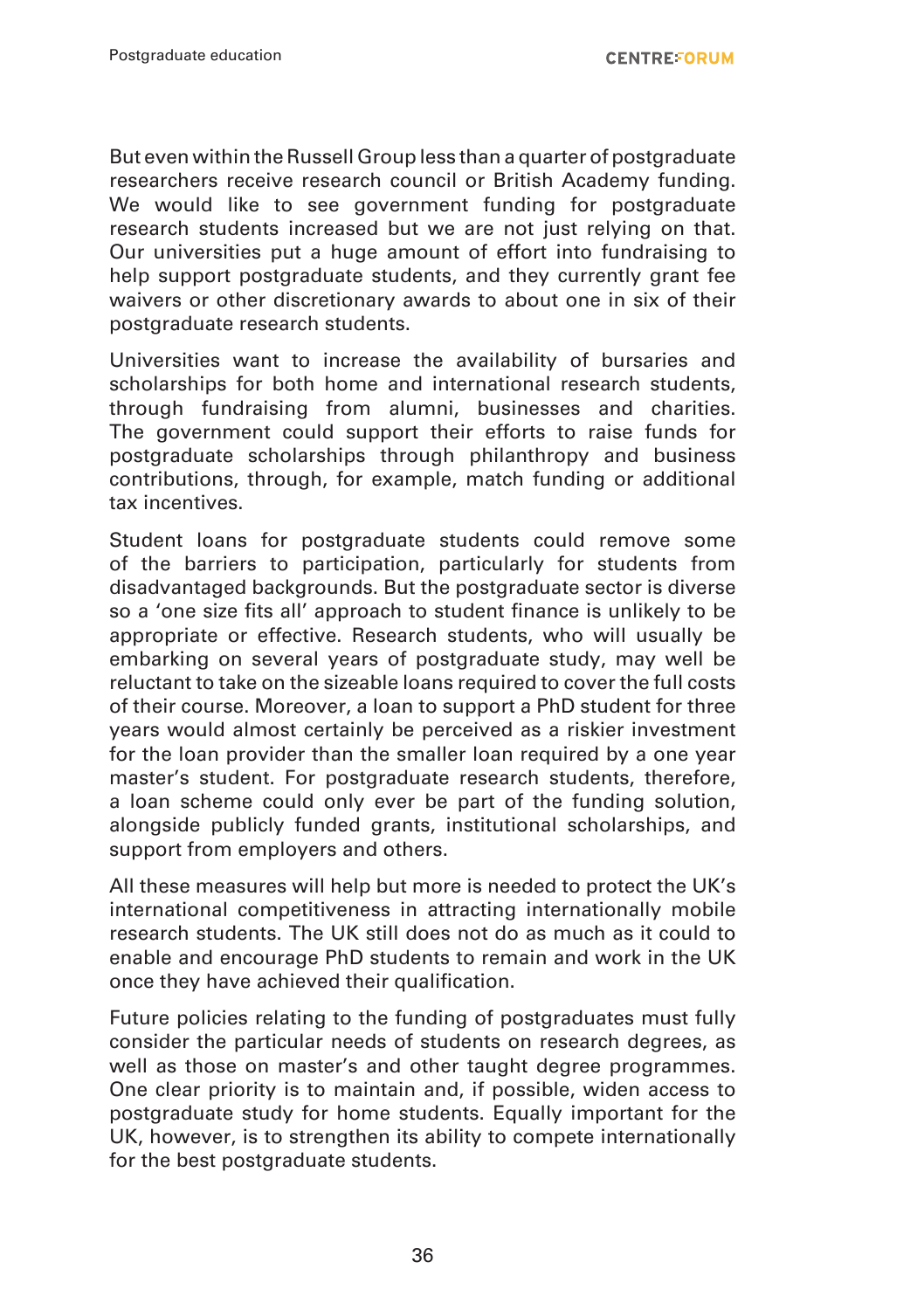## : **6 – The case for postgraduate loans**

This chapter builds upon the undergraduate style loan models previously put forward by CentreForum and NUS. We believe the case for offering such loans is strong. It will support economic growth by increasing the number of graduates with PGT level qualifications. It will support social mobility by widening access to students from poorer backgrounds. It will be cost neutral and, as we explain below, it can be piloted within existing budgets.

#### **CentreForum**

#### (A more detailed explanation of the Tim Leunig loans model can be found in the CentreForum report 'Mastering postgraduate funding', published in October 2011.)

Loans for PGT students can either be income contingent, or conventional, but income contingent loans are much to be preferred. They offer students the assurance that if life does not pan out as they hope, no repayment will be required. Providing loans in this way is potentially costly to the taxpayer, but the extent of this cost is mitigated by charging a positive real rate of interest to students who go on to get more highly paid work.

From the point of view of the taxpayer it makes little sense for PGT students to take out an additional year's debt on the undergraduate terms. Many students would not repay all of their undergraduate debt, and as a result would not pay back any of their postgraduate debt, since the loans would be paid back sequentially. There are, therefore, two choices. Either the two loans are paid back simultaneously, by raising the percentage of income that is taken at source, or the graduate loan is repaid from a different slice of income. There are good reasons to oppose simultaneity. In particular, it would imply an extremely high marginal rate on students: 20% income tax, 12% national insurance, 9% undergraduate loan repayments, and an additional percentage on top for the postgraduate loan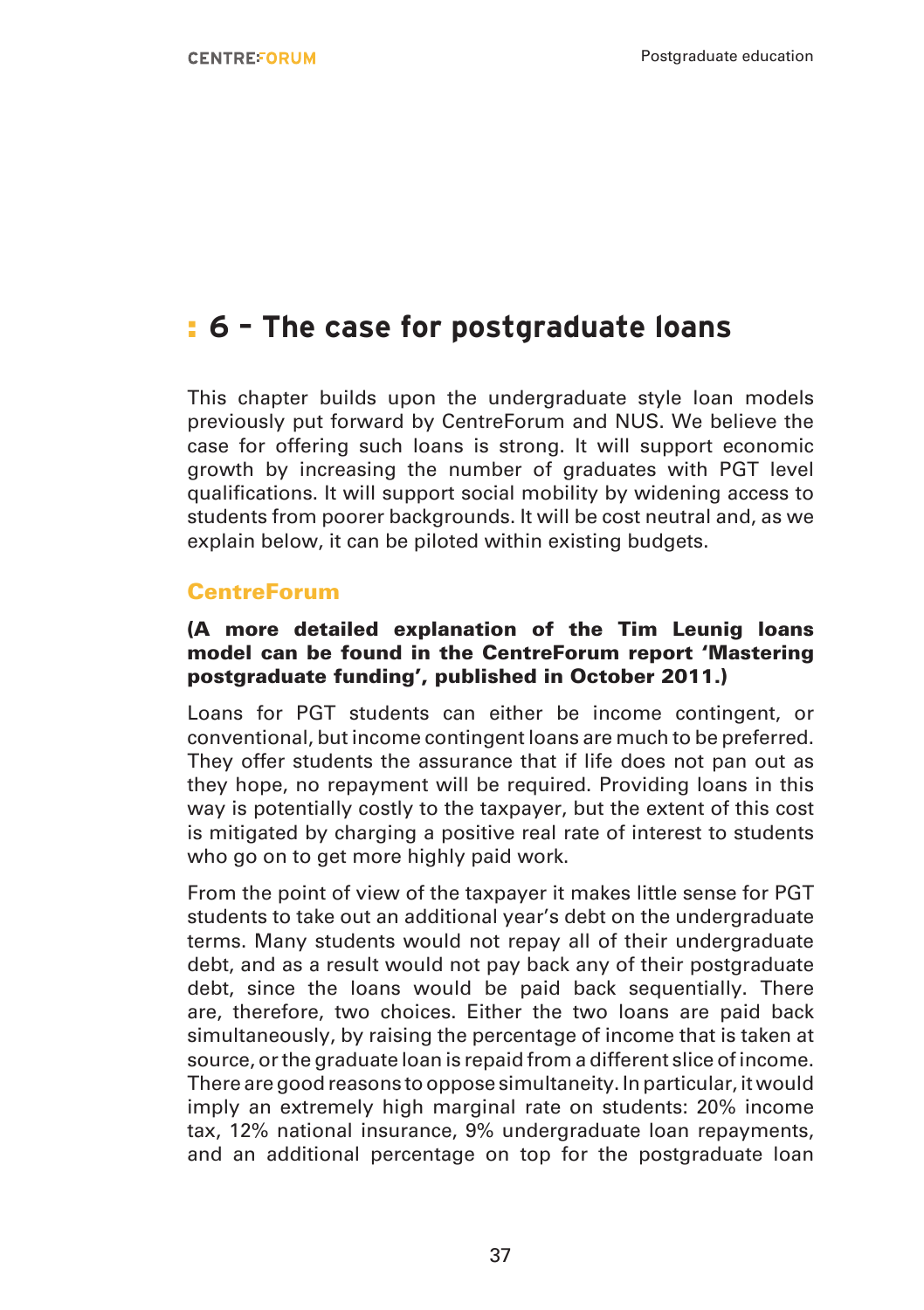repayment. The repayments would be even higher for higher rate taxpayers, and would be well over 50% in total. In addition, having two deduction rates makes life more complicated for HMRC and employers.

For that reason, Tim Leunig at CentreForum proposed that income contingent loans of £10,000 should be offered to students with good first degrees (2:1 or above), but with repayments due on incomes above £15,000, rather than on incomes above £21,000. The repayment rate would continue to be 9%. At its simplest, any students with a PGT loan and earning over 21,000 would repay £540 a year until they had repaid the full £10,000. Clearly there would be students who fail to earn more than 21,000, despite having a PGT qualification, but this number is likely to be low. It is for that reason that Leunig argued the cost to taxpayers was likely to be in the hundreds of pounds per loan, rather than anything more.

It is overwhelmingly likely that the students will pay more in other taxes as a result of taking a master's degree, and enhancing their earnings prospects. We would therefore expect government to receive a net gain from increasing numbers. Given the extremely low rates of interest that currently prevail, it is difficult to imagine any scenario in which government would lose money by introducing this policy.

Then again, if government was reluctant to finance a loans scheme through additional borrowing, it could always find savings from existing higher education expenditure. We have calculated, for example, that phasing out maintenance loan support for undergraduates from more affluent households could raise around £75 million a year.<sup>36</sup> This money could be reinvested in a loans scheme for postgraduates.

Political difficulties aside, the problem with reallocating existing resource in this way is that it would necessitate a cap on numbers and tighter eligibility criteria than simply 'anyone with a 2:1 or above'. One option would be to focus on PGT courses which serve some kind of 'public good', or where there is a market failure. Yet

<sup>36</sup> Parliamentary question from Lord Willis of Knaresborough (26 April 2011: Hansard Column WA66) available from: www.publications.parliament.uk/pa/ld201011/ldhansrd/text/110426w0002.htm The government has estimated that 30% of maintenance loan applicants have household income above £60,000 at a cost of £450 million over the current spending review period. 10% have household income above £80,000 at cost of £150 million, and around 1% have income above £100,000. We can estimate from these figures that around £300 million could be saved from halving maintenance loan support for households in the £60,000 to £80,000 bracket and withdrawing it completely from households with income above £80,000. That equates to £75 million a year which could be reinvested in a loans scheme for postgraduates.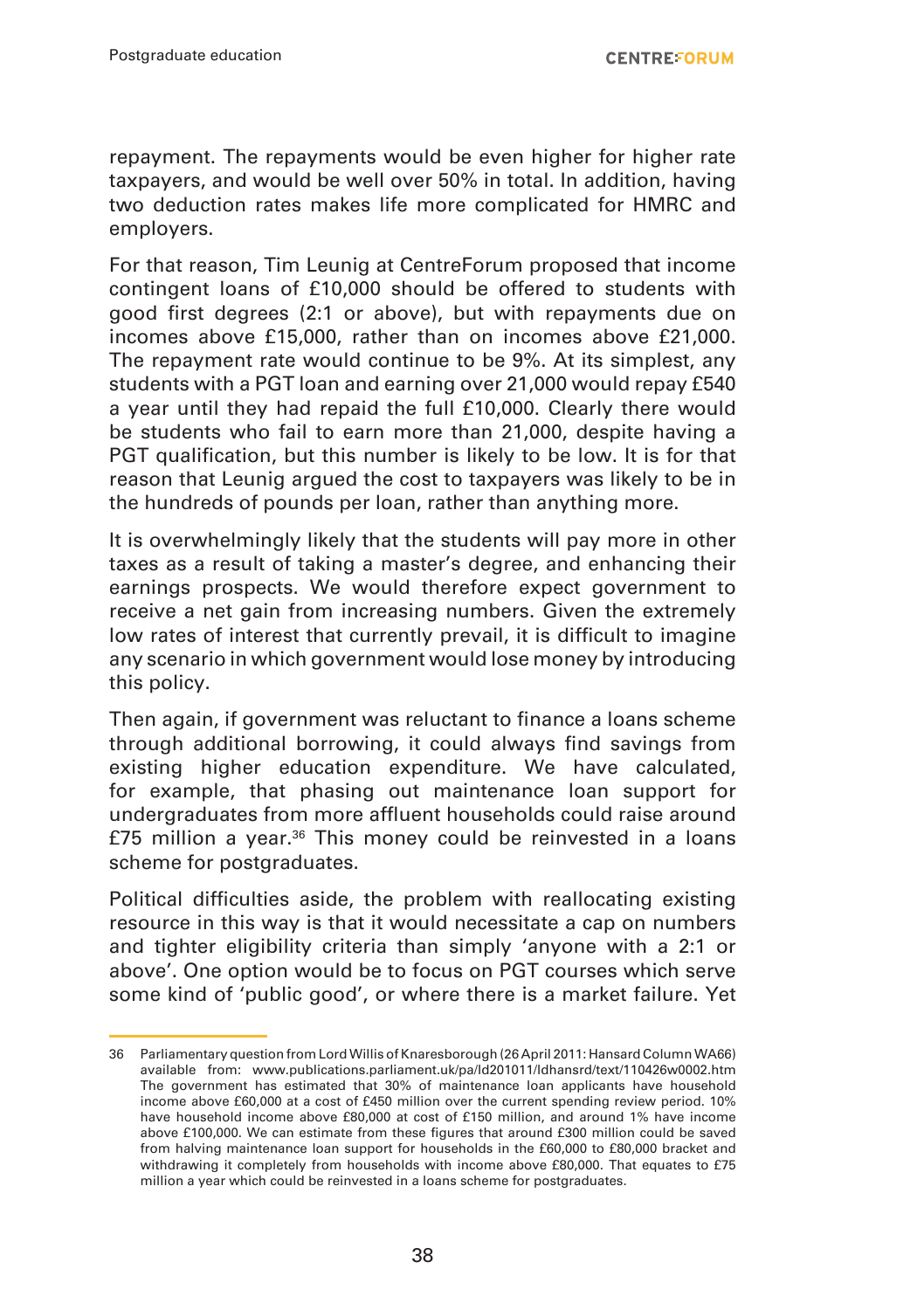such criteria would fail to tackle any social mobility barriers which exist in courses that do not qualify, not to mention the considerable problems inherent in 'picking winners'. Eligibility could be restricted to those with exceptional talent, but such individuals are those most likely to qualify for either research council funding or support from respective universities anyway.

That leaves socioeconomic qualifiers. The government could target a loans scheme at those who were assessed to be in need of support for their undergraduate degree. In 2010 just over a third of all undergraduates were in receipt of full state maintenance grant support, and nearly half were in receipt of some form of additional support. $37$  As a starting point, loans might only be made available to these groups.

However, only one in five postgraduate students undertake their course immediately after university. The typical postgraduate student is over 25 and studying part time. It is thus likely that most of those entitled would have had the opportunity to earn money towards a postgraduate taught course already. And this criteria alone would not help those with parents who are no longer able to support them, or whose circumstances have changed.

Qualification based on undergraduate support, therefore, could be time limited, expiring two years after graduating. At the same time, additional criteria could be introduced for those who choose to undertake a PGT course later on. There are a number of qualifiers that could be used. Housing benefit, for example, is only available to those who are not studying, have a low income, have limited savings and are not living with a close relative. And it should be relatively easy to assess eligibility with the introduction of universal credit.

These dual sets of criteria would disqualify those who may otherwise be able to afford a PGT course straight after graduating, and promote social mobility among those who hold a degree but cannot afford the upfront costs later on. The qualifier based on degree achieved – 2:1 or above – could still remain.

Finally, to ensure greater gains for the Treasury, the government could look at recouping costs from those who benefit most from the scheme. Additional rate taxpayers, for example, could accrue higher interest rates on their loans, given the propensity for

<sup>37</sup> Office for Fair Access, 'Access agreement and widening participation strategic assessment monitoring: Outcomes for 2010-11', 2012, available from: www.offa.org.uk/wp-content/ uploads/2012/07/2012-05+2012-13-OFFA+HEFCE-Access-Agreement-outcomes-web.pdf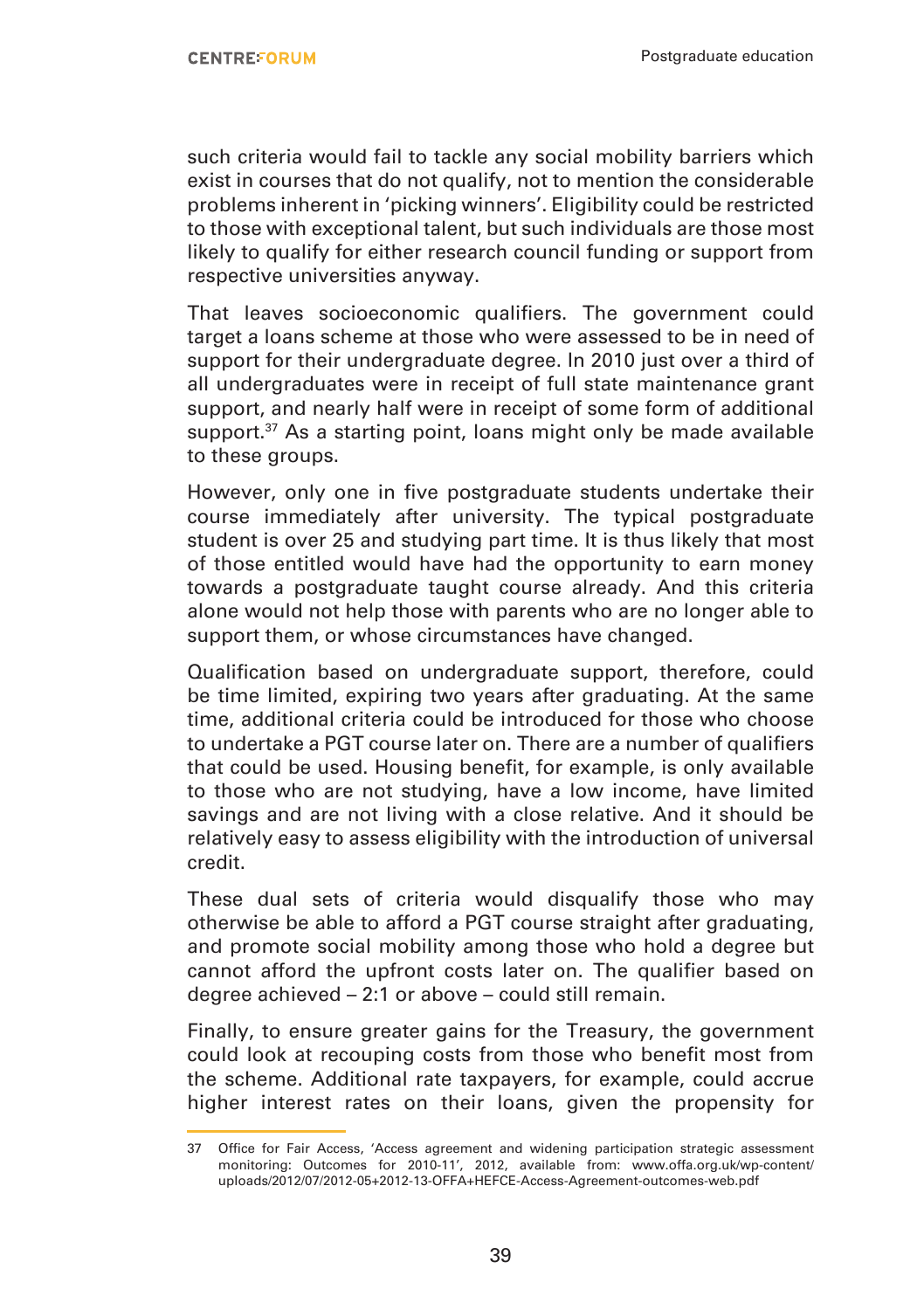PGT courses to increase future earnings. All of this would allow government to pilot the loans model without prejudicing planned reductions in short term government spending. However, when compared to a less restricted system of PGT loans, a pilot scheme would ultimately hinder UK competitiveness, suppress growth and reduce income for the government.

Funding a loans scheme through additional government borrowing is therefore our preferred option. It is also the route favoured by NUS.

#### **NUS**

#### Adam Wright, Research and Policy Officer, NUS

In Chapter 3, NUS set out the experience of students who wish to enter, or have already entered postgraduate funding. For many, that experience was one of financial hardship or complete denial of access for financial reasons.

It is true that the funding crisis in postgraduate education has boiled over at a difficult economic time for the country and for the government. It is widely understood that public spending has to be carefully managed and that there is no pot of gold in the Treasury to delve into.

But government cannot stand by idly and wait for a miracle to happen in the private sector. The private sector may see the merit in investing in education, but in a recession, banks and businesses are unable to free up capital to do so. We cannot expect private investment without government intervention. Ultimately, if government is interested in the country's economic future, it needs to build new partnerships to invest in the top end skills that postgraduate study offers; and it needs to do it sooner rather than later.

In November 2012, NUS published proposals for a postgraduate loan system that would be cost neutral to government, and cheap and easy to implement.38 The system we proposed was a combination of three streams of student loans. The point of having three different streams is that a postgraduate funding system must reflect the diversity of student needs.

<sup>38</sup> NUS, 'Steps toward a fairer system of postgraduate taught funding in England', 2012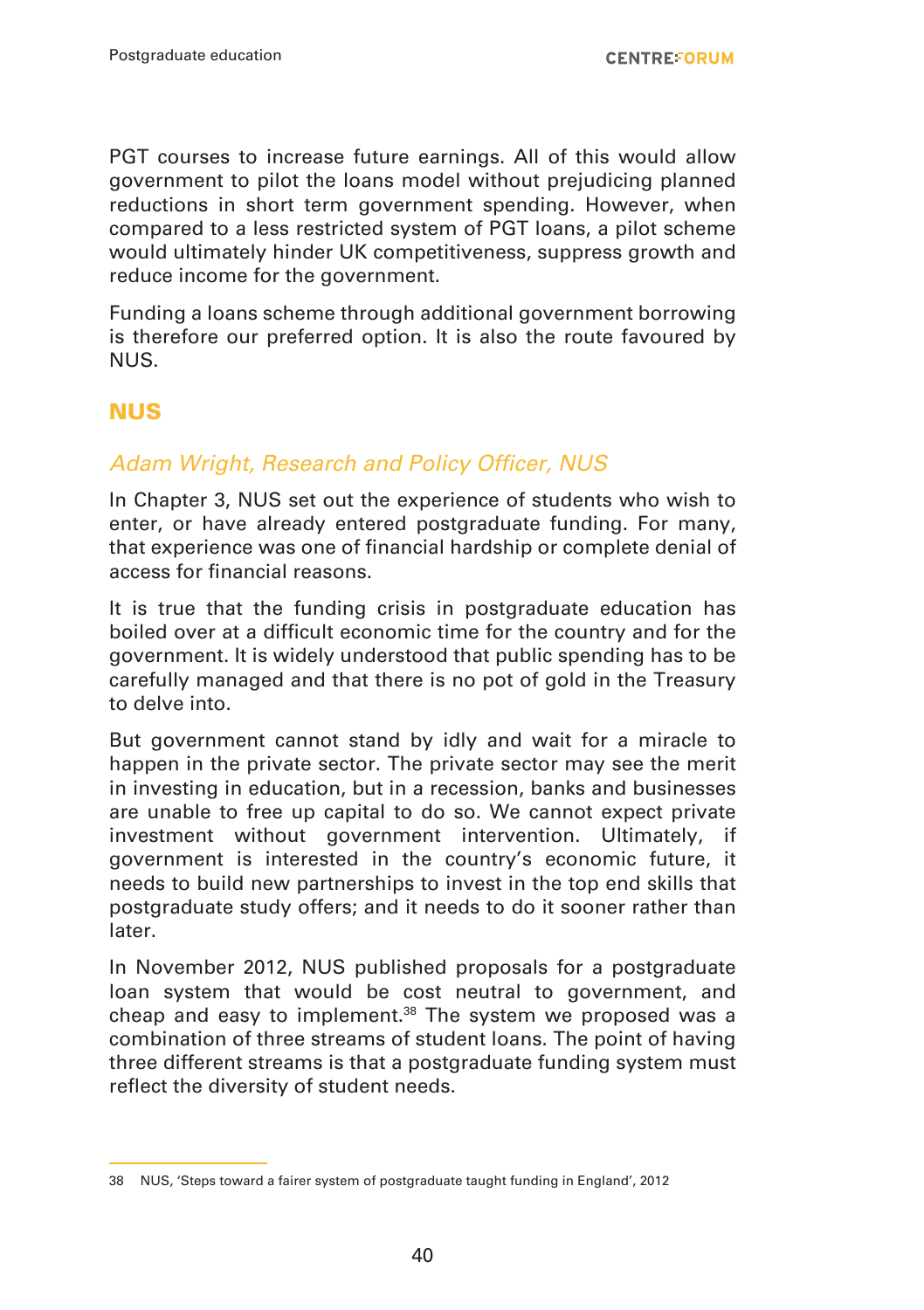We identified three main 'segments' in taught postgraduate provision: access to the professions, part time professional development, and the 'traditional' segment. Each segment needs a funding model that reflects the requirements of students and relevant stakeholders such as employers.

#### Access to the professions

The access to the professions segment is made up of individuals hoping to progress into a specific professional career, such as law, journalism and accountancy, among others. Hitherto, access to such professional careers has been rather exclusive, and individuals from low socioeconomic backgrounds and cultural and ethnic minority groups tend to be underrepresented.

We are suggesting that professional bodies work in partnership with government to provide income contingent loans to individuals who demonstrate the aptitude and the ambition for a particular profession. The scheme would be aimed in particular at graduates from disadvantaged backgrounds. Eligibility would likely be limited to individuals that received, or would have received, the full maintenance grant at undergraduate level.

Government could facilitate this scheme in a number of ways. Ideally, if enough professional bodies are willing to get involved, government could simply underwrite loans that are funded by these bodies. In reality, government may initially need to put up some of the capital for the loans. We hope, however, that the scheme could expand through seeking philanthropic investment from the private sector.

#### Part time professional development

The part time professional development segment is aimed at individuals looking to develop their skills to improve their employability and support their career paths. Around half of postgraduates study part time, but this number is falling mainly because the costs of financing a part time degree are becoming difficult to manage and are often seen as outweighing the overall benefits of study.

There are huge benefits of study for professional development to employers and we hope that with support from government, a system can be created where employers can co-fund student loans for their employees.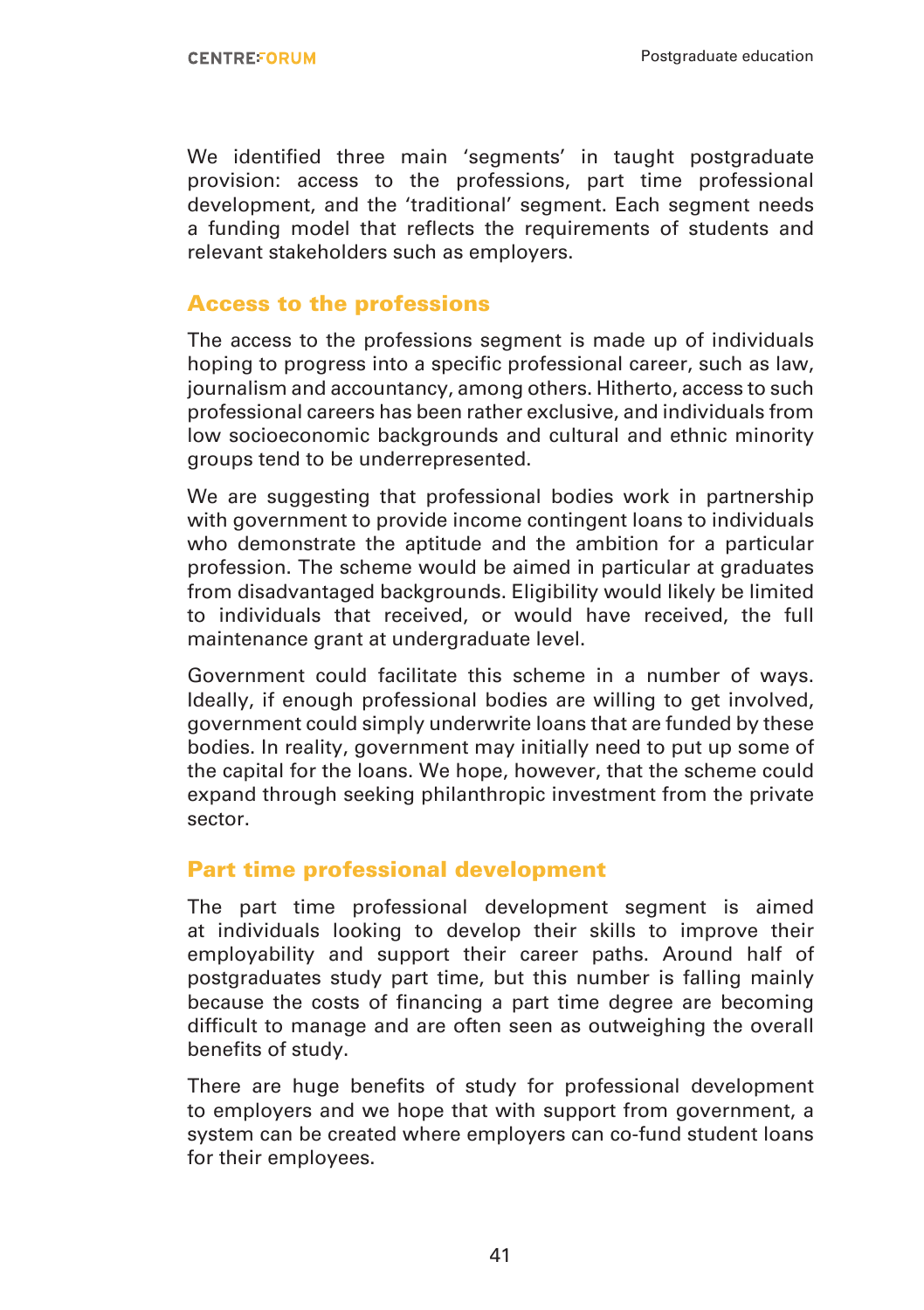As with the access to professions segment, there are several ways in which government and employers could partner this scheme. We suggest that a cost effective approach would be for employers to pay a cash fee to government to cover a portion of the loan. This would help to offset the cost to government for administering the loans and remove the risk of government incurring a Resource Accounting and Budgeting (RAB) charge through loan write offs.39

We believe the loan model will prove particularly efficient for smaller businesses, as they would be able to back several employees for the same cost of paying the course fees of just one employee.

#### The 'traditional' segment

By traditional, we are simply referring to the collective group of graduates who have a desire to study a master's degree, whether full time or part time, and who do not fall into either of the other segments and are not studying courses that already attract specific financial support, such as in teaching or healthcare.

The traditional master's student would benefit from an income contingent loan that would provide the funds to cover the upfront course costs and perhaps also provide some surplus to cover living costs.

Our proposal is that government provide a restricted number of these loans through the existing student loans structures used for undergraduate degrees. We recommend that the loans are for a minimum of £6,000 and that institutions that wish to take students with such loans agree not to raise their course fees above £6,000.

Prospective students would apply for the loan in a similar way to an undergraduate loan, although to be eligible, students would need at least a 2:1 in their undergraduate degree.

Unlike the other loan schemes, this scheme would be financed wholly by government. However, by limiting the size and the number of loans available, and by using existing structures to implement them, the cost to government would be small. In fact, when NUS costed the scheme using the government's student loan repayment 'ready reckoner', the RAB charge on the loans could be reduced to zero by changing the repayment threshold to £15,000 instead of the current undergraduate loan threshold of £21,000.

<sup>39</sup> The RAB charge represents the cost of loans that the government estimates will not be repaid.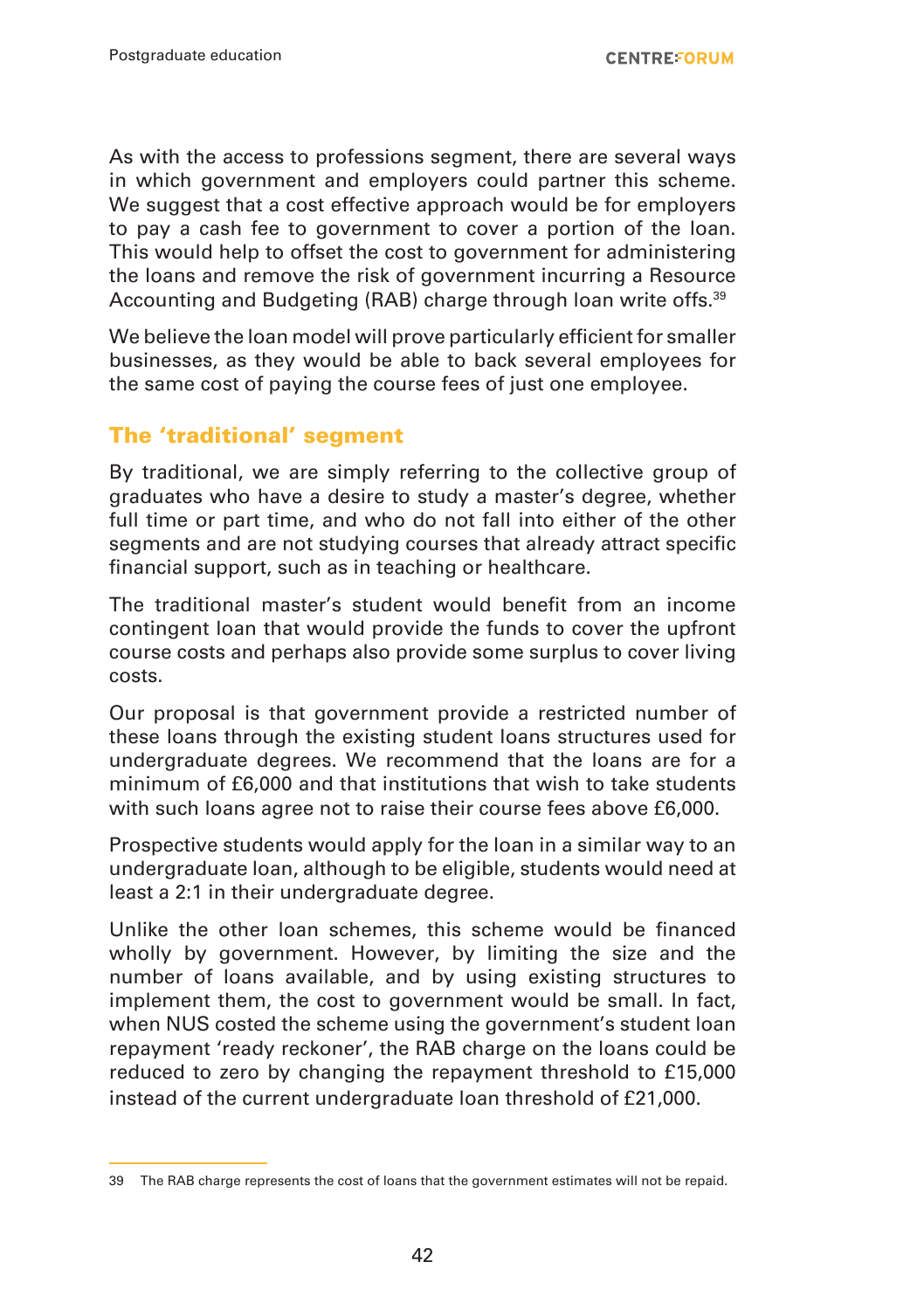#### The benefits

The benefits of the three schemes to students are obvious. The loans remove the main financial barrier to study by providing students with the ability to pay up front for their tuition fees. It provides greater financial security to students during their study, and prevents students accumulating unmanageable levels of debt.

Institutions will also benefit from the financial security of knowing that a bulk of students each year will have access to the funding needed to pay up-front for fees. Having their fee income relatively guaranteed, institutions can plan more effectively for the future.

For the part that employers and professional bodies play in financing the loans, they pose to benefit from a highly qualified and highly skilled workforce, which is likely to improve their productivity and drive innovation and growth.

Government stand to make their own financial benefit. For a scheme that is effectively cost neutral, they have been able to make a sizable investment in the human capital of the country's workforce. This will have major economic and social benefits. A more skilled workforce will not only increase productivity and stimulate economic growth, it will also increase average lifetime earnings, producing higher revenues in tax and national insurance for government in the mid and long term.

Considering the wide benefits of the scheme, as well as the minimal costs, there really isn't a practical reason why government could not implement it. What is plainly obvious to the majority of people working and studying in higher education is that should government refuse to act now, the consequences could be catastrophic for the sector, and would likely cost government and the country far more in the long run.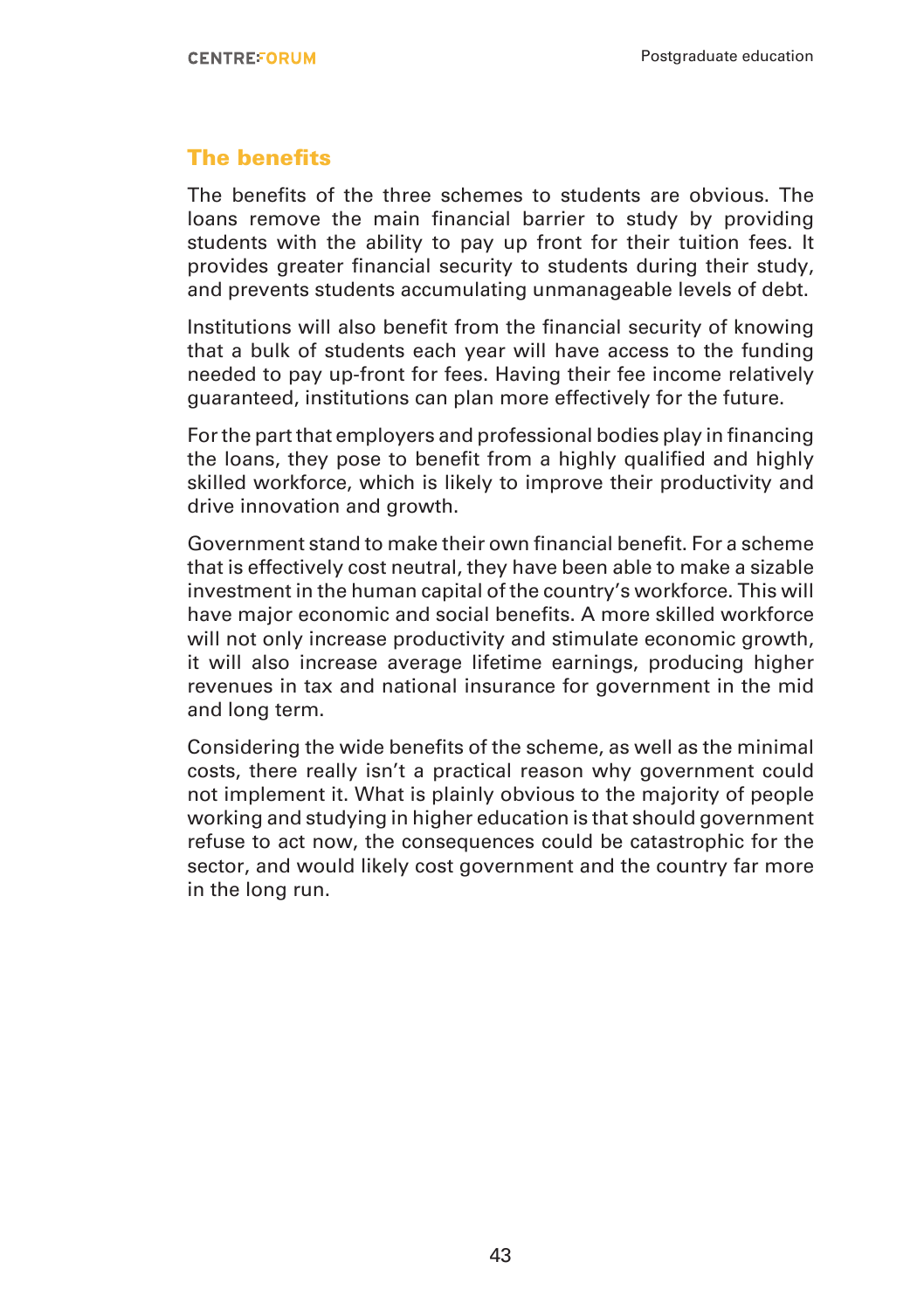## : **7 – What else can be done?**

While CentreForum and NUS fully support the introduction of a government underwritten loans scheme for postgraduates, we do not consider it a panacea to the funding problem. More has to be done to widen access to postgraduate education, as the contributors in this penultimate chapter carefully observe.

#### Government talks, flexible learning and private finance

#### *Joel Mullan, Senior Researcher, Policy Connect*

The Higher Education Commission (HEC) inquiry into the future of postgraduate education concluded that there is a strong case for state backed student loans to be introduced for some segments of postgraduate provision. It identified clear market failures, whereby existing financial institutions were failing to provide competitive sources of finance. The commission's report makes clear that this situation is not sustainable if the UK is to maintain its reputation as the home of a world class university system.

We do not believe, however, that the government holds sole responsibility for finding solutions to the shortcomings in postgraduate student finance. Postgraduates are key to the financial and academic sustainability of the UK higher education system. Universities need to own their futures and think creatively about what they can do to improve the funding situation. Below, we make three suggestions:

#### *Begin a dialogue with government*

To date government has been hesitant to introduce a loan system, stressing that with additional money the Treasury would insist on additional conditions and controls. David Willetts told the House of Commons in January that "it would be a great pity if this open and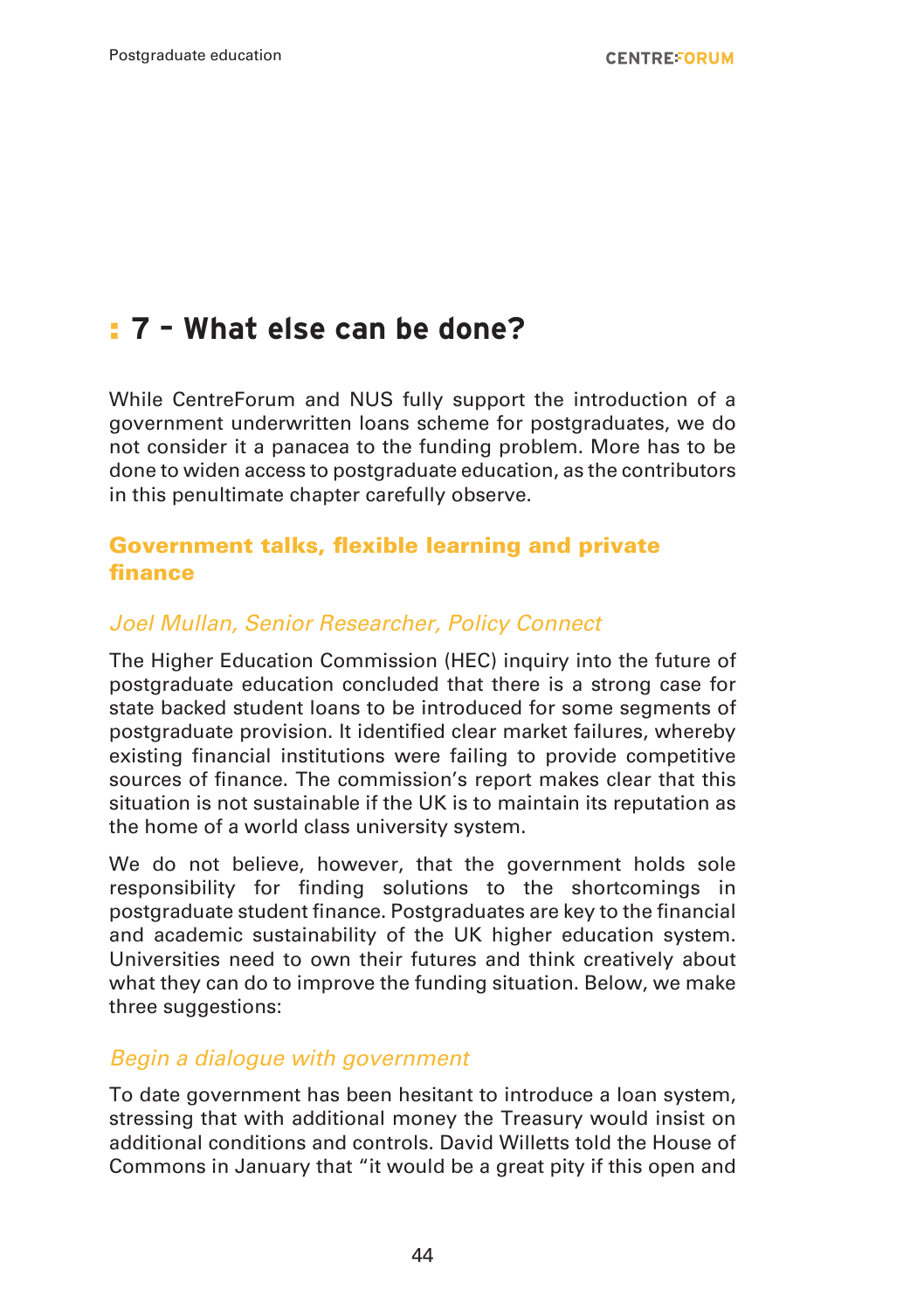diverse sector found itself with a highly regulated loan scheme that constrained its growth."40

There is however a diversity of views about the form, scope and extent loan regulation would need to take. One would imagine, for example, that there would be less regulation required in a system constructed along the lines proposed by Professor Nicholas Barr, in which institutions and students take responsibility for loan RAB charges rather than the Treasury and taxpayer.41 To move the debate about government backed postgraduate loans forward university representative groups should enter into dialogue with the government about what form of regulation would be mutually acceptable.

#### *Expand opportunities for part time study*

Part time or flexible study, which allows students to combine study with full time work, is one way in which students can reduce the costs associated with postgraduate study. It is also a 'safer' option for those already in work – removing the risk of unemployment at the end of the study period.

This is already an attractive prospect for many students, with over 50% of current postgraduates studying flexibly. However, more needs to be done to develop flexible alternatives. Students participating in the HEC roundtables spoke of the difficulties of trying to find institutions offering the course they wanted on a flexible basis, whilst a number of academics expressed frustration with the slow progress their institutions were making in improving part time provision. The commission recommended that universities review their provision and consider whether their offer meets student demand for flexible and part time provision.

#### Explore alternative sources of finance

The commission's report did not focus exclusively on state supported modes of finance. It set out a broader vision for a truly "mixed economy funding system, with diverse funding streams and sources of income".42 Postgraduate education should be paid for by a combination of individual students, employers, universities and

<sup>40</sup> House of Commons Debate 'Access to postgraduate study' (23 January 2013: Hansard Column 438) available from http://www.publications.parliament.uk/pa/cm201213/cmhansrd/cm130123/ debtext/130123-0004.htm

<sup>41</sup> N Barr and N Shephard, 'Towards setting student numbers free', LSE, December 2010, available from: http://econ.lse.ac.uk/staff/nb/Barr\_Setting\_numbers\_free\_101217.pdf

<sup>42</sup> 'Postgraduate Education: An Independent Inquiry', pp 48-49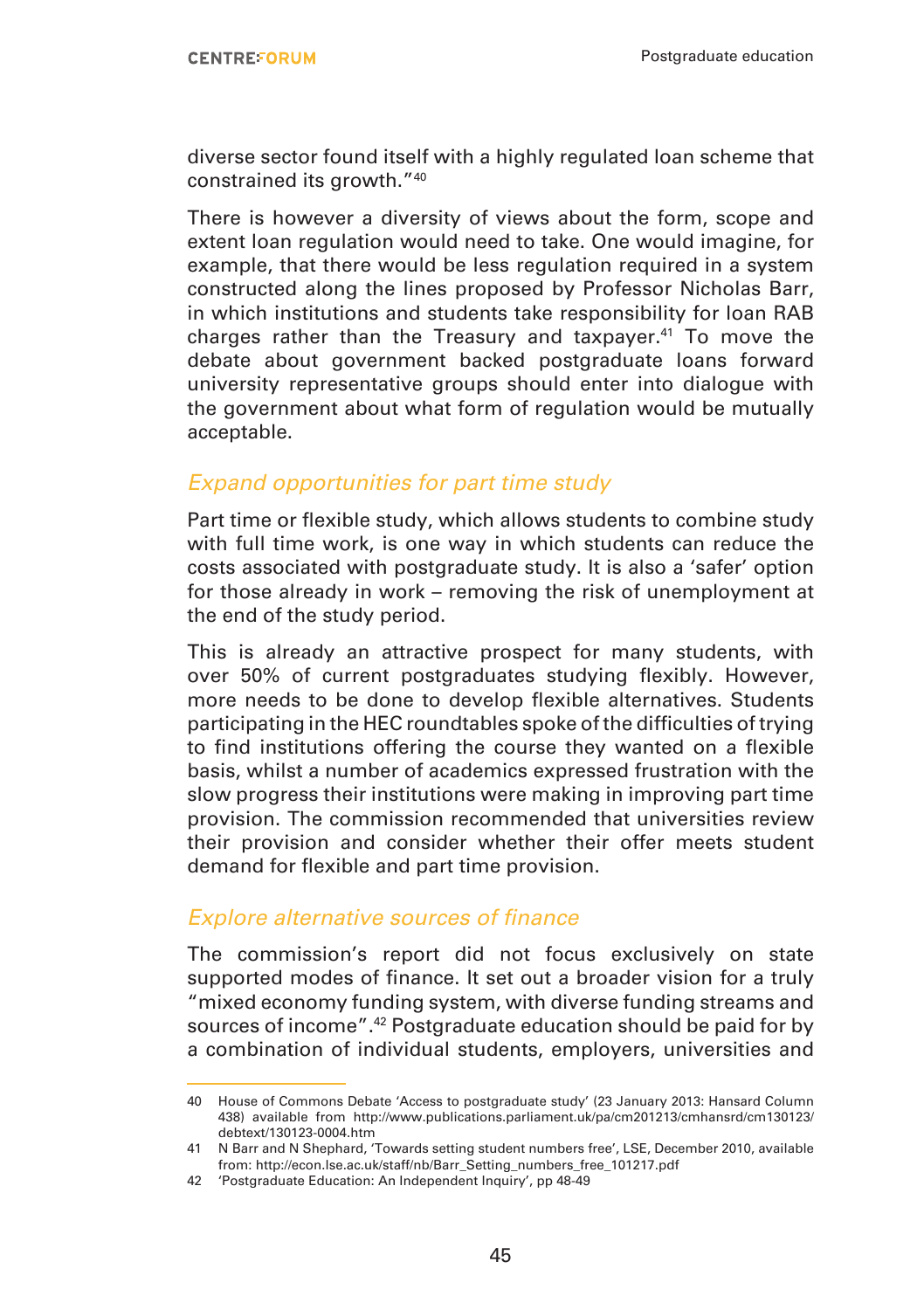the government. It is unrealistic, and indeed unappealing, to expect government to provide all funding for all forms of postgraduate education.

There is therefore a need for universities, irrespective of the government's policy choices on state backed funding, to consider carefully what they can do collectively or as individual institutions to relieve the postgraduate finance problem. A number of contributors to the HEC inquiry suggested institutions should seek to make their own arrangements to provide postgraduate students with access to finance. One proposal, developed by commission member Jon Wakeford, envisages groups of universities, possibly based on mission group or geography, sourcing funds from the financial markets, with the cash raised from bond issuances being used as a facility for students to draw down loans. Participating institutions would need to offset the risk of non-repayment and would themselves be able to choose which courses to target loans on. In effect, institutions would be investing in their own future pipeline of postgraduate students.

Wakeford argues that universities should be an attractive prospect for investors looking for stable investment products, given the predictability of their revenue streams and the longevity of their business models.<sup>43</sup> Market precedents to date suggest university backed bonds would be able to secure investment grade ratings, and therefore provide a facility for student loans priced at rates below those currently offered commercially. The Russell Group has also set out a number of options for securing alternative sources of investment, which merit further consideration.<sup>44</sup>

Such approaches would not come without shortcomings. Inevitably, there will be a cost to institutions in developing and administering such a scheme. There are also questions about equity, with some groups of universities finding it more difficult or expensive to raise funds from the bond markets.The success or otherwise of such an approach will ultimately come down to design and implementation. Private finance solutions must avoid simply duplicating the problems associated with the existing government backed system of PCDLs.

As the HEC itself concluded: "there is a role for private finance… however private finance alone will not be sufficient" Alternative

<sup>43</sup> J Wakeford, 'Postgraduate Funding: UK HE Compact Bonds', 2012 (paper circulated to the Higher Education Commission)

<sup>44</sup> Russell Group, 'Funding Higher Education in England: What are the Options?', Submission to the Independent Review of Higher Education Funding and Student Finance, 2010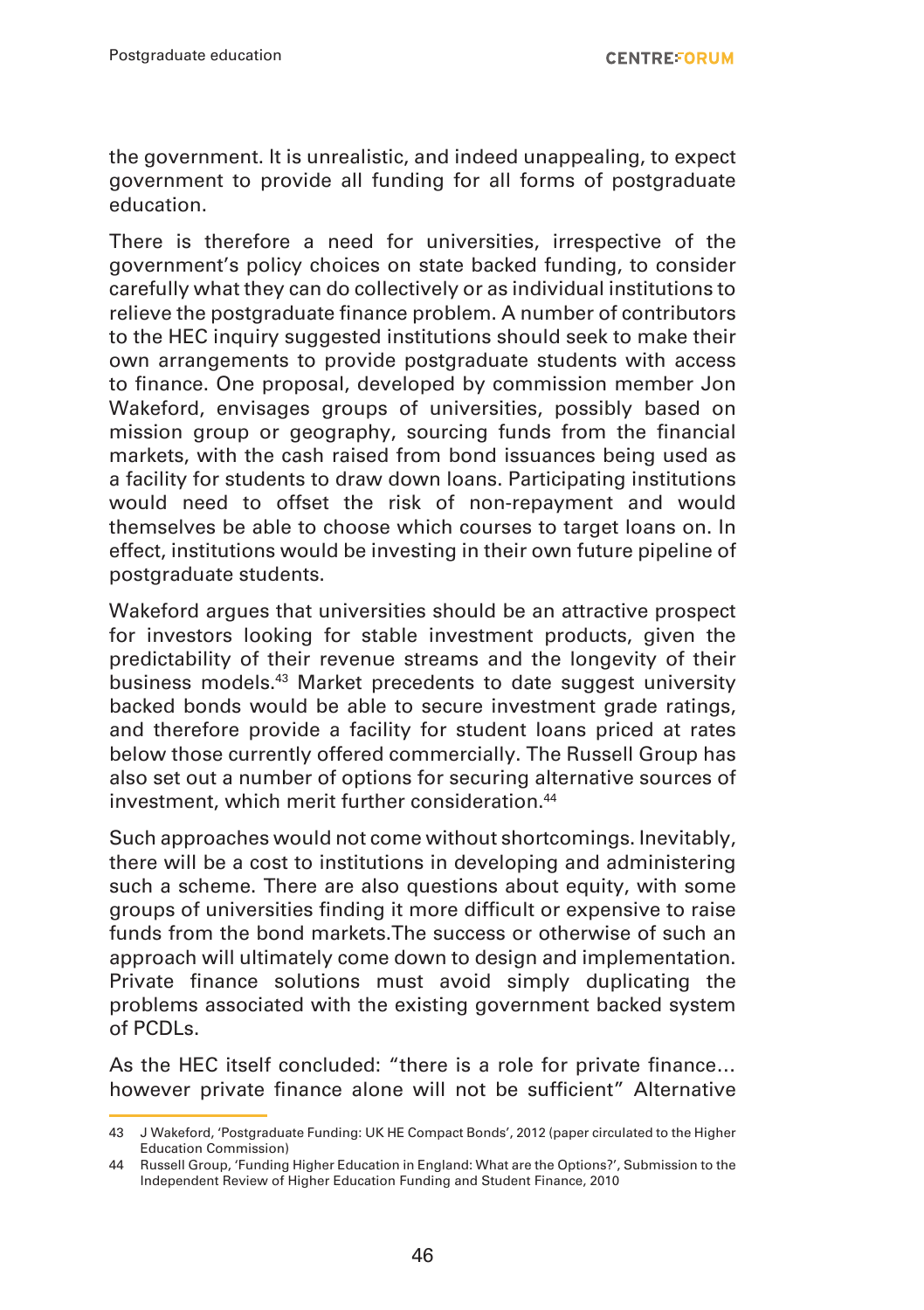finance may help fill some of the gaps, but a state backed system of some sort will also be needed if we are to reach a situation where no student is excluded from postgraduate education on the basis of ability to pay. For Britain to achieve its ambition to be "the leading knowledge based economy of the world" all the major beneficiaries of postgraduate education, including government, employers and universities, will need to invest in securing its future.

#### **Endowments**

#### *Conor Ryan, Director of Research and Communications, Sutton Trust*

Sutton Trust research has highlighted the growing importance of postgraduate degrees in today's labour market. Stephen Machin and Joanne Lindley have shown that 11% of 26-60 year-olds in the workforce now holds a postgraduate qualification, up from 4% in 1996.45

They also showed that somebody with a master's can on average expect to earn over £200,000 more over a 40 year working life than someone only holding a bachelor's degree.46 The Sutton Trust report highlighted how the recent growth in UK postgraduates, dominated by international students, poses a threat to social mobility.

This makes it all the more important that postgraduate courses are affordable to the brightest graduates, regardless of financial circumstances. Universities and government need to think imaginatively about how to fund them. Without action to enable bright students from all backgrounds to access postgraduate qualifications based on their ability rather than their ability to pay, this could become yet another barrier for those from low and middle income homes.

The Trust supports targeted government backed loans for postgraduates. But government remains concerned about affordability, given the growing cost of the current student loan scheme. One way to keep costs lower would be develop income related bursaries funded by universities through their alumni alongside means tested loans for postgraduates.

<sup>45</sup> 'The postgraduate premium'

<sup>46</sup> This is a gross figure, so it does not allow for lost earnings, fee costs, extra taxes due or inflation, as some other analyses showing smaller premiums have done.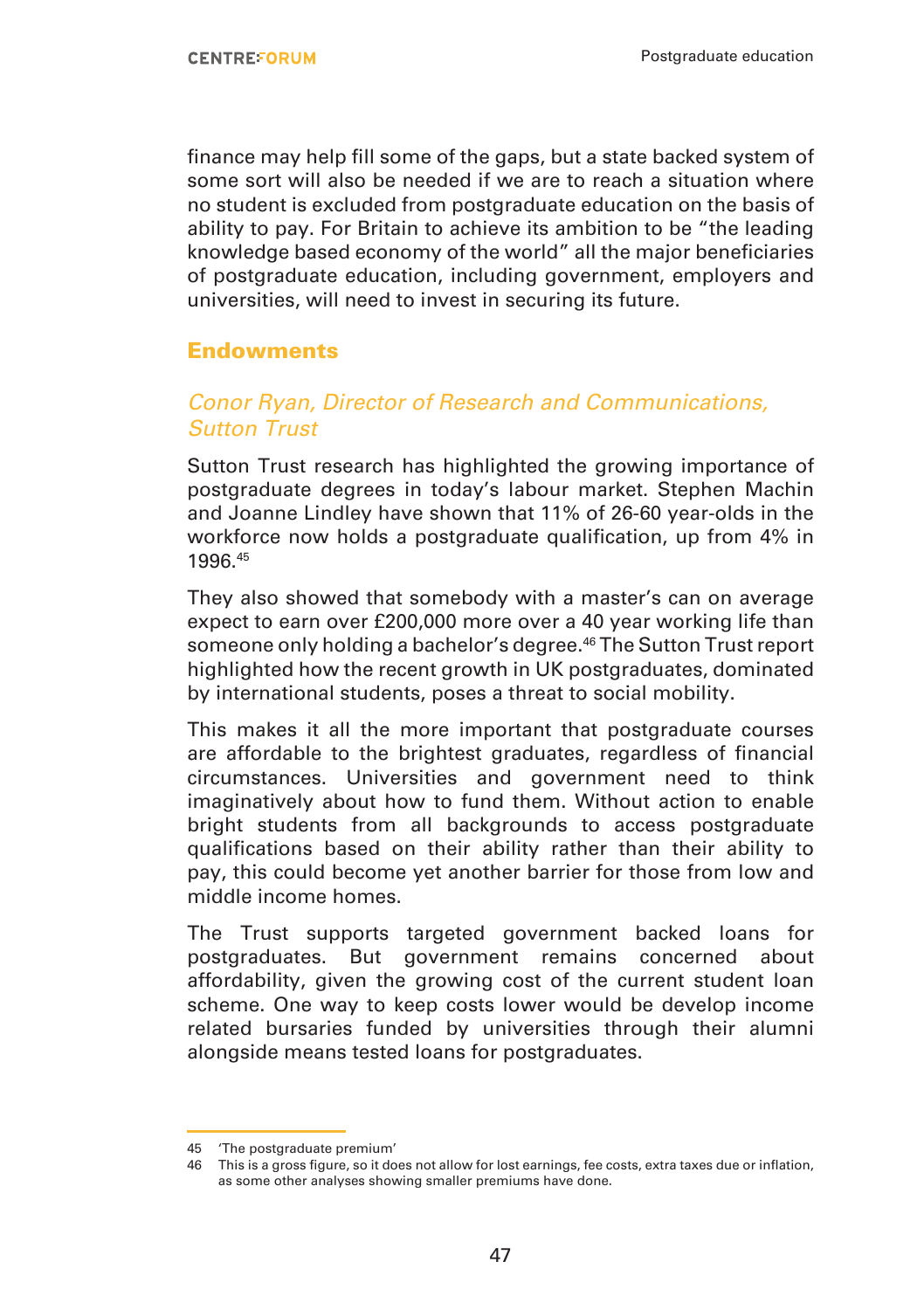#### *Funding today*

Centreforum's research has shown that while there is some funding available through university bursaries, research councils and other sources, fewer than 4% of students on taught master's programmes receive sufficient funding to cover their fees in full. Most universities offer some partial bursaries, but these are often a fraction of the costs of fees and living costs, which can be £18,000 to £20,000 a year, depending on the course.<sup>47</sup> This is an expensive proposition for graduates with debts already set to exceed £40,000 from their undergraduate studies.

#### *Endowments*

In the US, many universities, including the Ivy Leagues, fund undergraduates from low and middle income homes fully through their endowment funds. Many also use their endowments to provide targeted support for postgraduates (as well as to develop new buildings and facilities, often their primary purpose in the UK.)

With a state regulated system of undergraduate fees and loans in the UK, and substantial mandated access funds linked to the new fees regime, there is a strong case for focusing a growing endowment pot on postgraduate studies and research. For this to happen, UK universities need to grow their endowments. Only Oxford and Cambridge currently have endowment funds comparable in size to the top 20 US universities, with the next largest, Edinburgh, significantly smaller at £248m.<sup>48</sup>

The 2004 Thomas report led the Labour government to introduce a match funding scheme designed to stimulate greater fundraising by English universities from alumni, and the development of larger endowment funds.49 That scheme, which ran from 2008 to 2011, had some success, as annual fundraising by UK universities rose from £513 million to £694 million.<sup>50</sup> The total rose to £774 million in 2011 to 2012, according to more recent research, although half of this extra funding went to Oxford and Cambridge.<sup>51</sup>

<sup>47</sup> Cambridge suggests these figures for most courses at http://www.admin.cam.ac.uk/students/ studentregistry/fees/costs/coursecost/costs2013v9.pdf. Taught course fees for home or European students at Sheffield and Newcastle universities are typically £5,000 to £6,000 a year, with research fees starting at around £4,000 a year, but often much higher depending on the course.

<sup>48</sup> See Sutton Trust, 'University Fundraising – An Update', 2006, drawing on data from 'Caritas Higher Education Yearbook' data in the UK and the US 'Chronicle of Higher Education'.

<sup>49</sup> DfES, 'Increased Voluntary Giving to Higher Education', 2004

<sup>50</sup> HEFCE, 'Review of Philanthropy in UK Higher Education', 2012

<sup>51</sup> A Harrison, 'Record philanthropic fundraising for UK universities', BBC News, 11 April 2013, available from: http://www.bbc.co.uk/news/education-22091866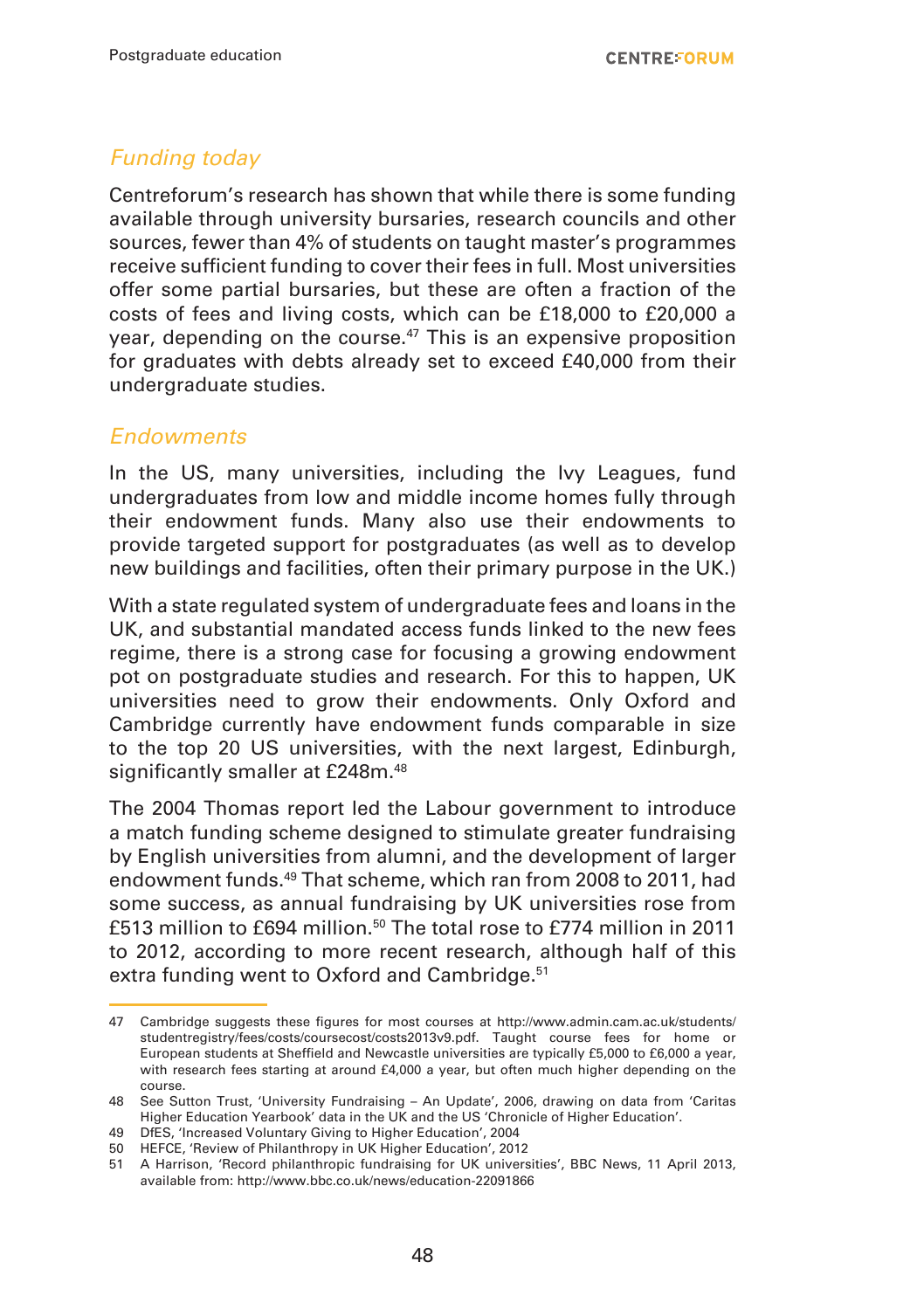But the potential is much greater. While US Ivy Leagues have always had large endowments, much American alumni fundraising is relatively new. Many government funded universities have only developed their funds in the last 50 years: for example, the University of Florida increased its annual donations from \$2 million in 1976 to produce an endowment fund now worth \$1.3 billion.<sup>52</sup>

Only 1.2% of UK graduates donate to their universities regularly, compared with 9% of US alumni. A HEFCE report in 2012 proposed a target of 5% for the UK within the next ten years, with some universities achieving double digit rates, to put the UK onto the US track.53

Explicitly linking some of those funds to support for postgraduates could make giving more attractive to some donors. Some universities already do this. Sheffield has Alumni Fund Scholarships, funded by donations from 1500 alumni each year, worth £2,000 each, and targeted at bright students who might not otherwise be able to study there.<sup>54</sup> However, such scholarships remain small scale: in 2013, they plan to provide them to 15 students, but only provided six in 2012.<sup>55</sup> Others with larger endowments say they are relatively generous. Oxford, with £3.7 billion in university and college endowment funds, says that 62% of its research students and 17% of its students on taught master's courses receive full scholarships covering fees and living expenses.<sup>56</sup>

#### *Building endowments into wider postgraduate funding*

Such endowments may not cover all postgraduate costs, but they could make a significant contribution, when coupled with targeted student loans for those of modest means. Sheffield targets its scholarships to those who received maintenance grants as undergraduates. A similar approach more widely applied to those able enough to study as postgraduates would help ensure such support was well targeted where it was needed most.

Government may not want to cover the full cost of postgraduate studies and living costs, given the prevailing climate. While wealthier UK and overseas graduates may be able to turn to family

<sup>52</sup> See 'Increased Voluntary Giving to Higher Education', p 25 and University of Florida website for latest data: http://www.uff.ufl.edu/AboutUFF/Endowment.asp

<sup>53</sup> 'Review of Philanthropy in UK Higher Education' 54 See University of Sheffield website: http://www.shef.ac.uk/ssid/finance/alumni

<sup>55</sup> Information supplied by University of Sheffield. The University also uses alumni funding to provide £3,000 scholarships for undergraduates.

<sup>56</sup> See University of Oxford website: http://www.ox.ac.uk/feesandfunding/prospectivegrad/ scholarships/ and http://www.ox.ac.uk/about\_the\_university/facts\_and\_figures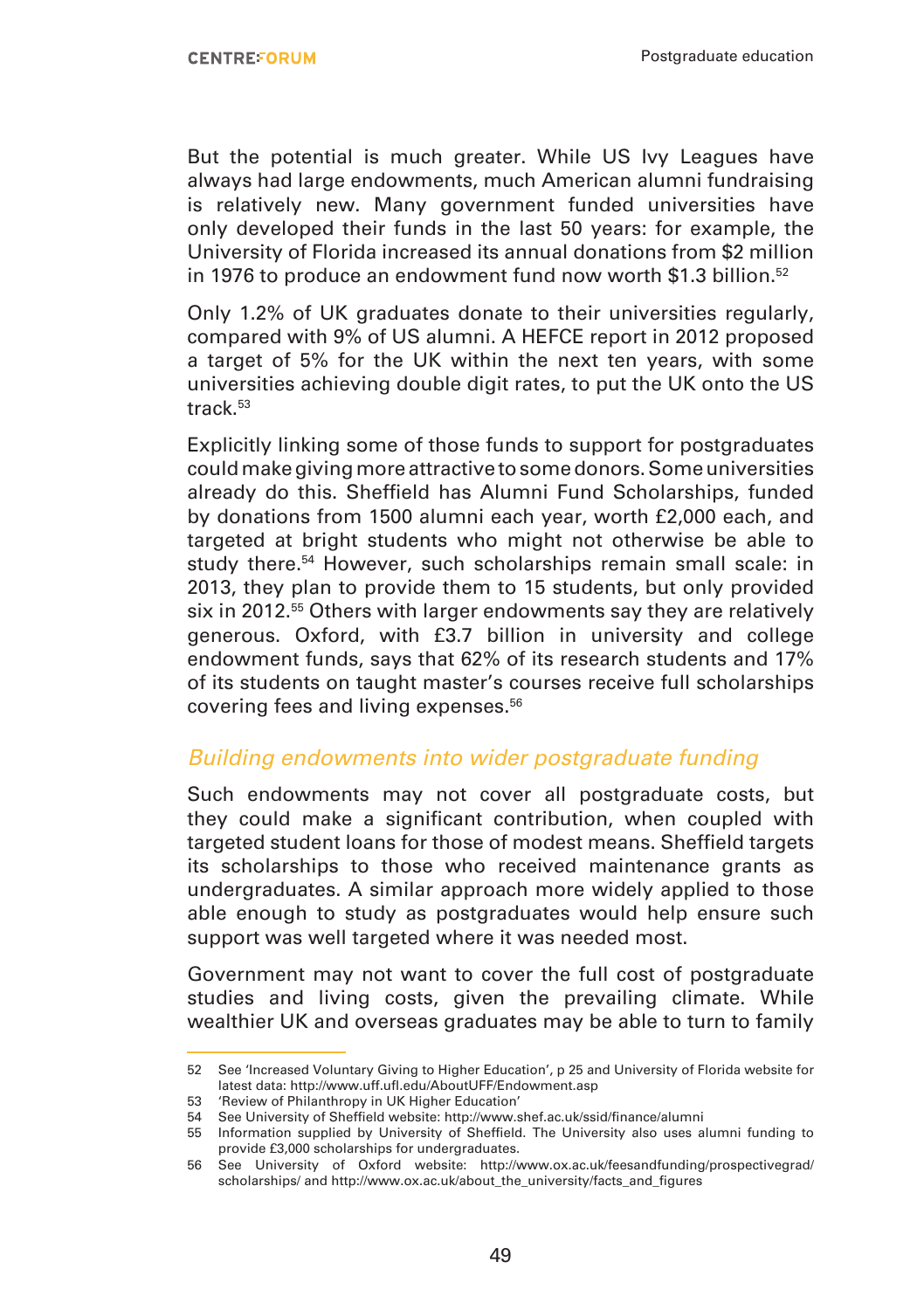funds, those for whom a postgraduate degree is the final rung on the social mobility ladder are unlikely to have access to such resources. Such students should have access to more means tested bursaries, funded by universities through alumni fundraising. For that to happen, universities will need to improve their fundraising capacity. Government should make it easier for them to do so: the tax system needs to be simpler for large donations, and more pump priming should be available to enhance fundraising capacity.

Postgraduate studies are the next social mobility frontier. It is now widely accepted that we need to do more through nursery education, schools and undergraduate access to enable bright young people from low and middle income homes to fulfil their potential. They must not encounter a brick wall when it comes to postgraduate study. A new partnership between alumni, universities and government could help ensure they don't.

#### Pricing and competition, supportive rules and regulations

#### Andy Westwood, Chief Executive, GuildHE

There is little doubt that we have a problem in postgraduate policy. Demand is falling, particularly in the UK, with a 27% fall in part time study since 2010 and similar drops amongst full time postgraduate taught courses. 50 vice chancellors recently wrote to the Observer to raise this issue and to request intervention from the government to arrest this decline.<sup>57</sup> Indeed many universities have suggested that postgraduate taught numbers have been in decline for several years. Ministers have responded by asking for imaginative suggestions and are clear that they are open to considering anything.

Here's one for ministers and policymakers – don't do anything rash. This might sound bizarre given the decline in postgraduate numbers and the prospect that in a couple of years the first 'Browne graduates' may turn their noses up at years of further study and debt. But these are also reasons why we need to think carefully before we reach for immediate policy interventions. Better access to finance, whether through employers or through improved career development loans or more commercial arrangements for individuals, may help some but may not be a panacea for all of the problems in demand for postgraduate study.

<sup>57</sup> D Boffey, 'University leaders protest at disastrous neglect of postgraduates', The Observer, 6 January 2013, available from: http://www.guardian.co.uk/education/2013/jan/05/ university-protest-disastrous-neglect-postgraduates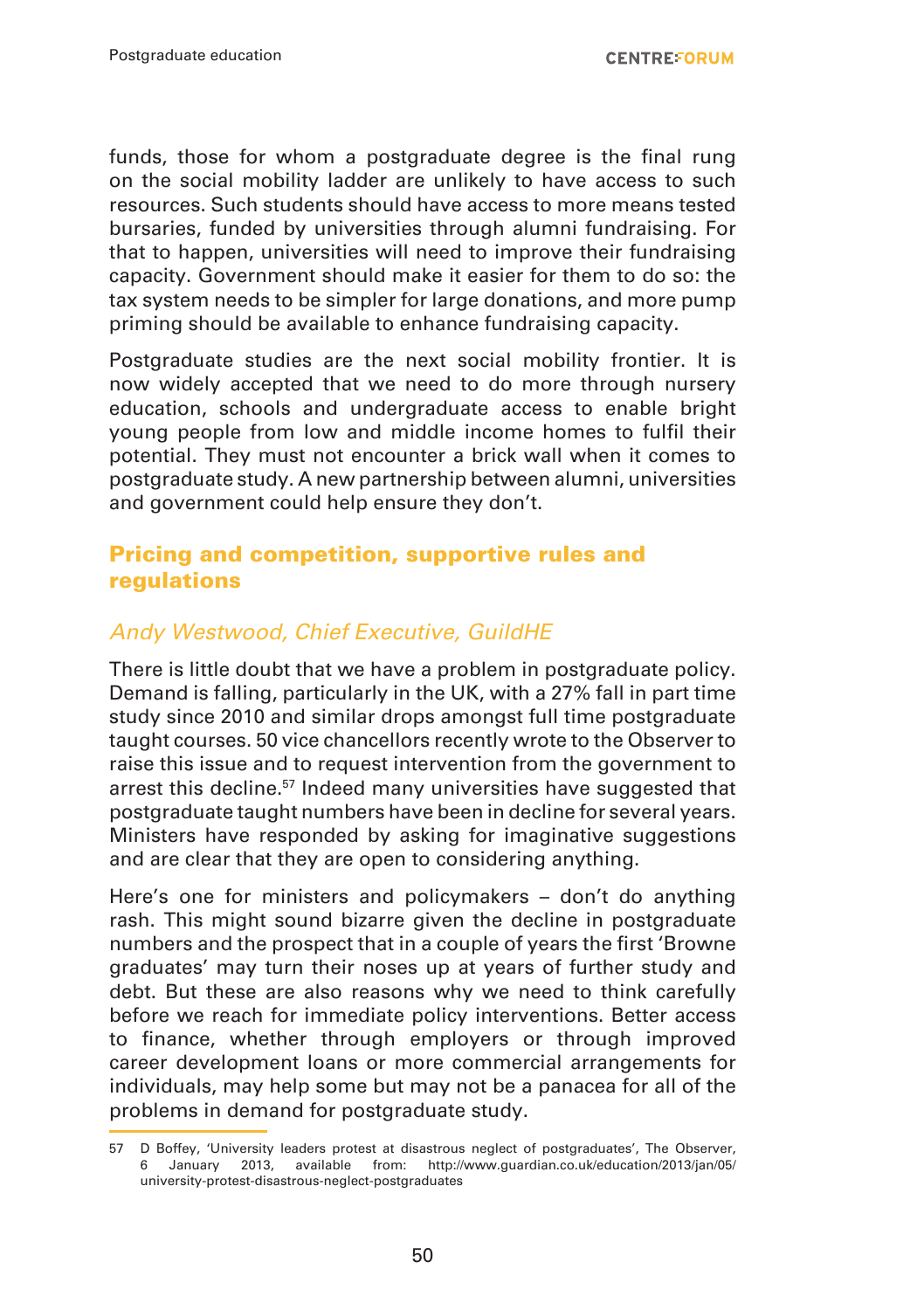My starting point is that considered in isolation there are many valuable aspects of the current regime that make postgraduate funding a pretty good system. It might be described as 'one country, two systems' with different undergraduate and postgraduate funding regimes (and with further differentiation between postgraduate taught and postgraduate research but with few looking to PGR as a problem with benefits from the science ringfence and HEFCE quality related funding). Of course it is also important to state that the government hasn't actually cut postgraduate funding. There are pressures, but given the additional support for PGT in Band C subjects, overall funding has slightly increased since 2010.

And unlike the undergraduate system, it still captures a philosophy of combining government and individual investment (and also institutional and employer support) in a pretty good balance. All beneficiaries have some kind of stake in the system. There should be a good reason to want to change that framework. David Willetts remains to be convinced that extending large government backed loans is the answer because the cost will inevitably bring extra regulation on numbers and increase financial pressures elsewhere in higher education.

Various loan models have been put forward including the CentreForum and NUS schemes set out in this report. But it must still be a concern that the availability of a loan facility might not fully address the fall in demand that we are currently experiencing. Look at loan funding for part time undergraduate courses, and particularly from older learners. There is a demand problem now even before current undergraduates liable for higher fees and longer term loans work their way through the pipeline.

We also know that there is significant and growing international competition for postgraduate recruitment and that in pricing terms we may not be as competitive as other countries in Europe and across the OECD. International recruitment has accounted for around 50% of overall numbers for some years now and alongside global competition we also have the UK Border Agency and immigration reform to look to for exacerbating the issue, although given the time frame it can't all be down to them.

The recession and difficult labour market conditions are clearly a factor and just as in part time and mature applicants for undergraduate courses, many people may not be taking up study options because they are worried about risk and/or cost. This is likely to be an opportunity cost or a time preference reason where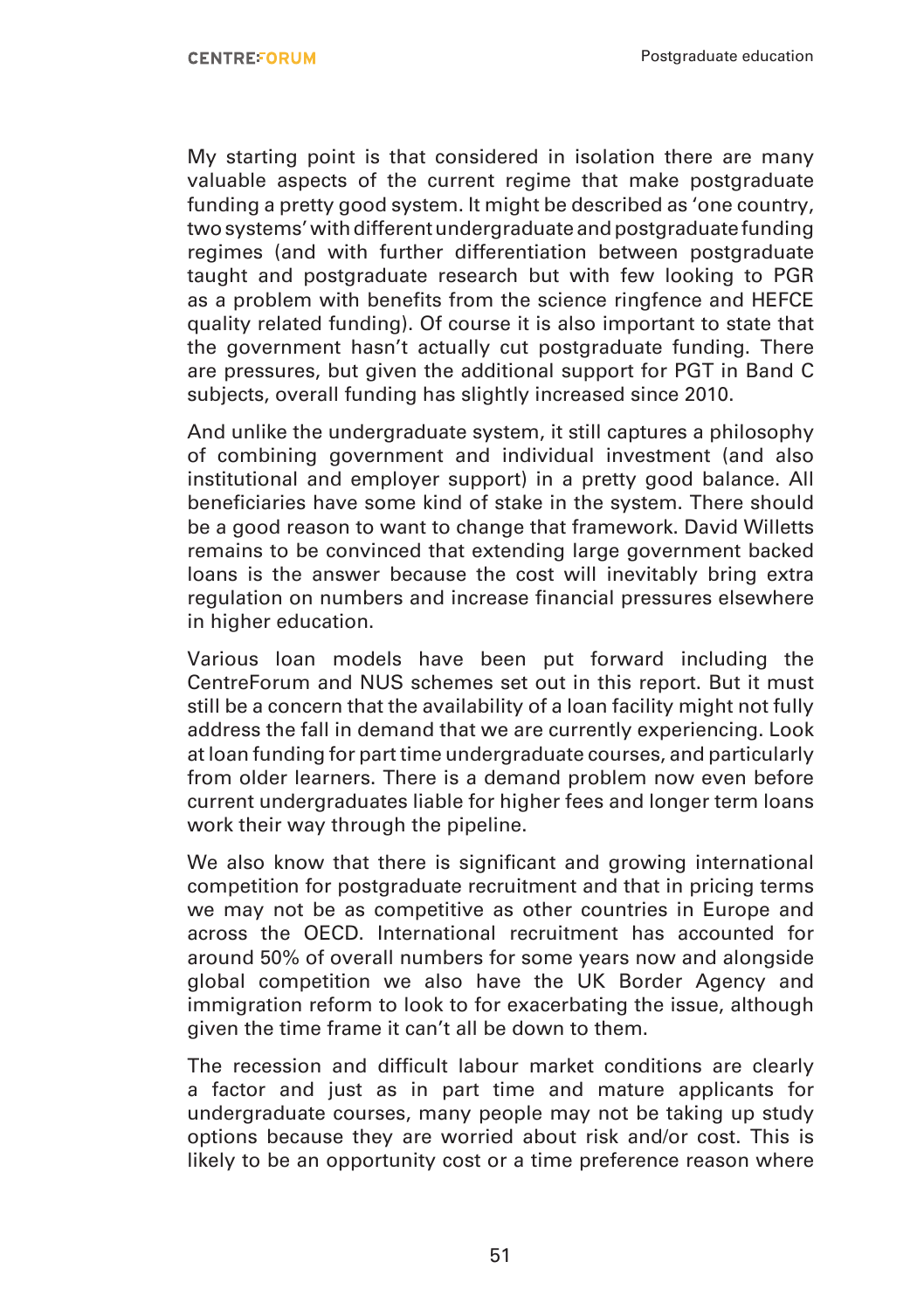**CENTREFORUM** 

many are unprepared to risk even the income from insecure or poorly paid work whilst the economy is in such a shaky state. And given that the typical postgraduate is part time and over 25 then such decisions can't be easily dismissed.

Employer funding is also a problem for similar economic reasons. Both public and private sector employers always find it hard to subsidise training in difficult economic conditions and the costs of postgraduate courses can be significant. It has also been observed that the public sector has traditionally been a large scale sponsor of MAs and MScs and that austerity has hit this source of subsidised demand too.

During this time postgraduate courses have also increased in price, maybe not by quite as much as undergraduate tuition fees, but certainly by inflation and across the sector, by as much as 10% this year. We need to be careful and must certainly not assume that postgraduate courses should automatically be priced at similar levels to new sticker prices at undergraduate level. Price increases of even small amounts will have an impact when money in people's and employers' pockets is tight. Rather than simply increasing prices and calling for loans to pay them, universities might look for new and innovative ways to understand and to stimulate demand.

So let's look at pricing and competition, at affordability in difficult economic conditions and at international competitiveness. Let's consider an ongoing campaign to promote the benefits of all types of higher education including postgraduate study. Let's continue our efforts to persuade the Home Office and others that immigration restrictions are counterproductive and just plain daft. Let's encourage universities to invest in postgraduate support too and enable them to do so via a more supportive regulatory system.

And let's not jump to a solution that sacrifices a system that carefully balances contributions from individuals, the state and from employers and institutions. Rather let's better understand how and why each of these might better see the benefits and act to improve their contributions and efforts and to increase demand overall.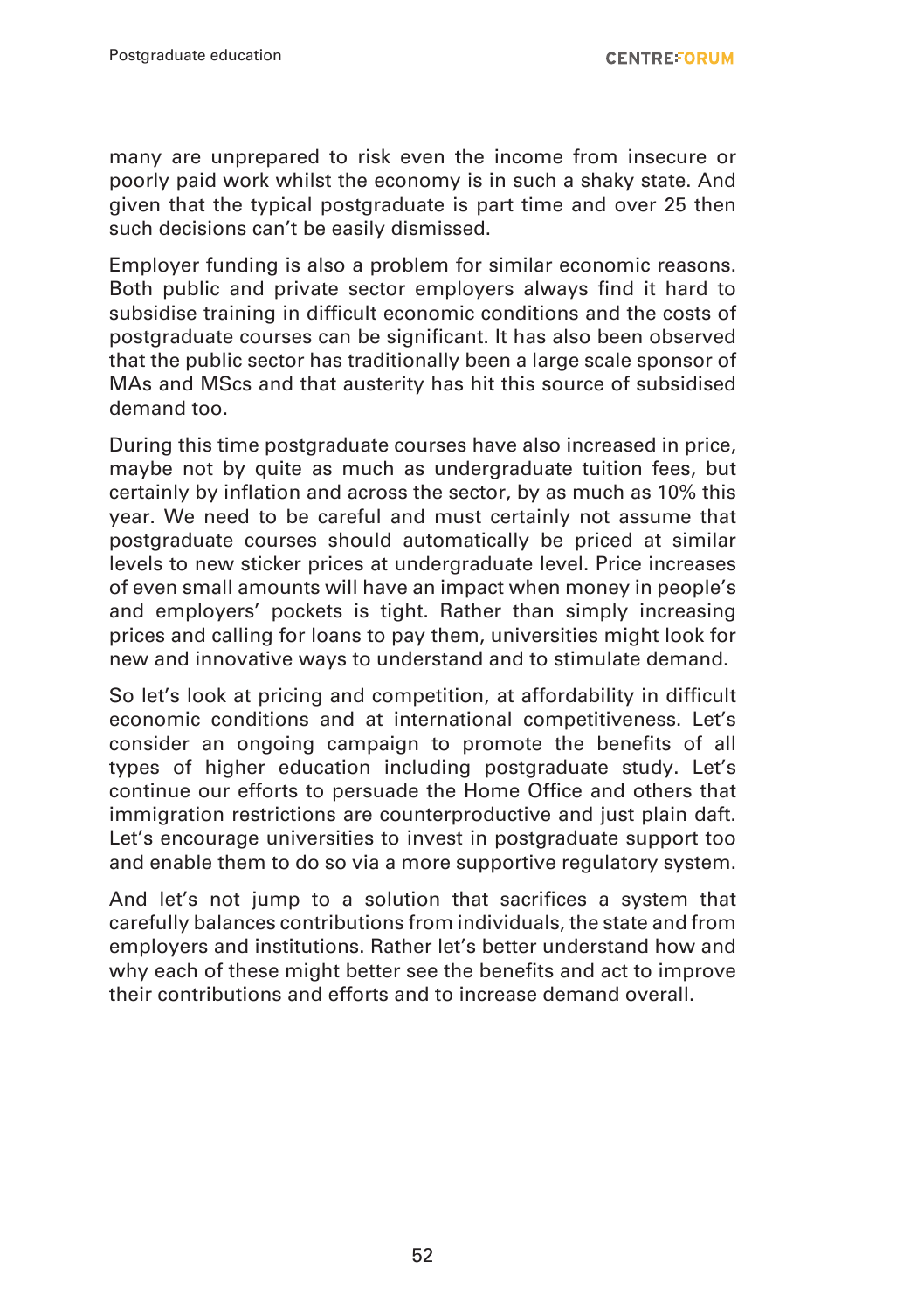## : **8 – Conclusions and recommendations**

Postgraduates need more funding. This must come from a variety of public and private sources. Banks and other commercial lenders can fill part of the funding gap, while universities and employers continue to deliver initiatives such as the University of Sheffield's Alumni Fund Scholarships, and employer support offered by companies like PwC, Jaguar Land Rover, Rolls-Royce and GlaxoSmithKline. Given that government is in the unique position of being able to borrow at 0% real interest rates over a long period, we repeat our call to ministers to implement an income contingent loans system along the lines suggested in Chapter 6.

All of these funding streams are important but not by themselves sufficient. Commercial lenders will generally only offer credit to affluent individuals deemed most likely to repay their debt. Universities and employers can only offer a limited amount of funding, to a limited number of elite participants, before the pot runs dry. And while a new government backed loans scheme is necessary, it must not be allowed to squeeze out other sources of finance.

In addition to discussing funding, the contributors to this report have highlighted the importance of supportive rules, regulations and structures around postgraduate study. This is mainly the responsibility of government (HEFCE, Home Office etc). But there is also a role for universities to play in ensuring that postgraduate provision is meeting the needs of students, not least in relation to flexible learning. Our recommendations therefore are not just about raising funding levels for postgraduate study but ensuring that the rules, regulations and structures put in place to support this funding are fit for purpose.

Without action, the UK will find itself outcompeted with a society that is increasingly stratified. The time for better funding and better access to postgraduate education is now.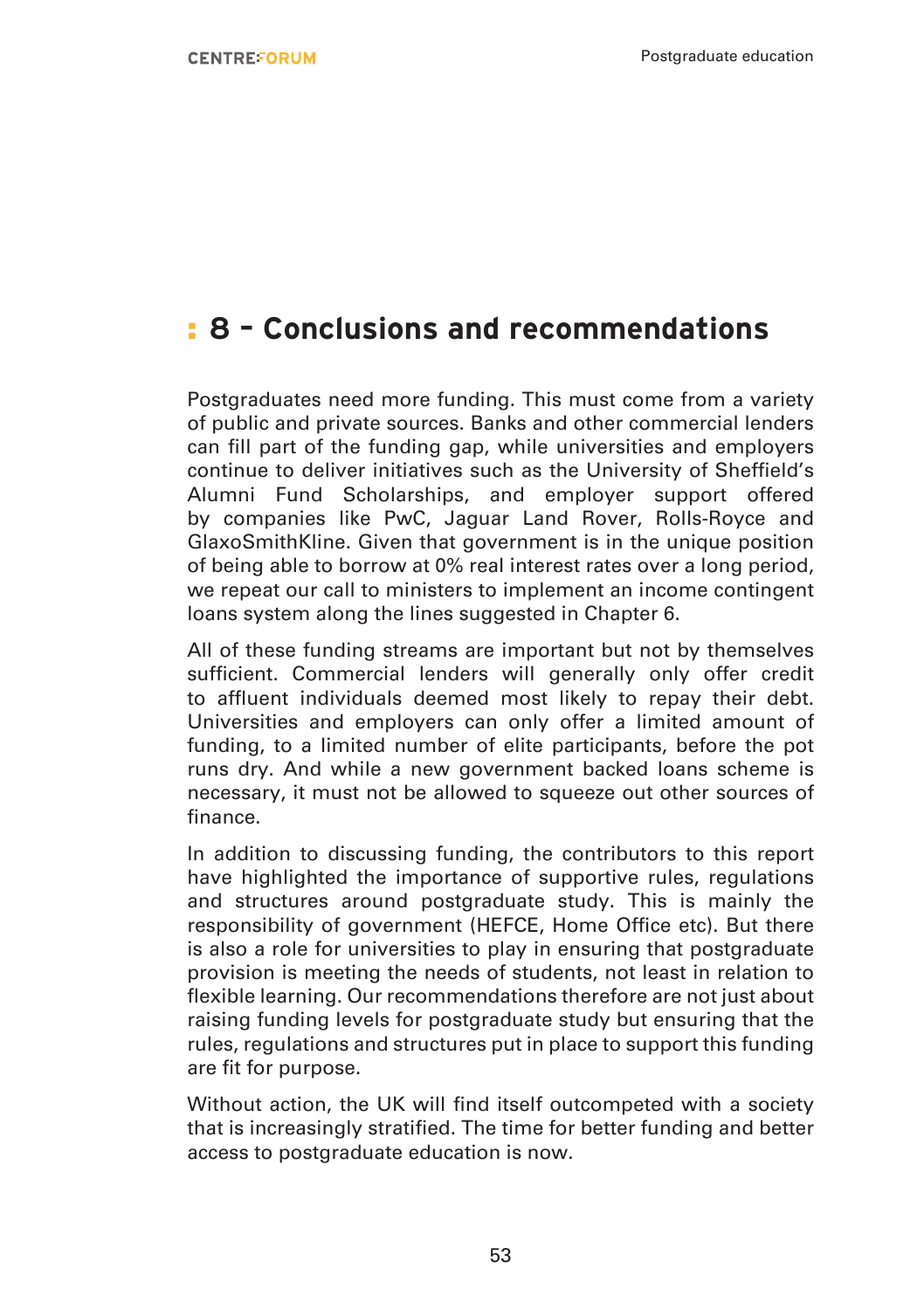#### *Key recommendations for government*

Government should prioritise the collection of data to establish whether current funding arrangements are suppressing demand for postgraduate education. HEFCE has already committed to obtaining an early estimate of undergraduate intentions towards postgraduate study so it can monitor changes in trends over time, and then match stated intentions to actual enrolments.58 It should also require universities to collect and submit details of successful home applicants who decline their offer of a place for financial reasons. Such data will allow government and universities to make informed choices when addressing shortfalls in postgraduate funding.

A representative pilot should be commissioned to test the postgraduate loans models put forward by CentreForum and NUS. This recommendation has the potential to tackle the exclusivity of postgraduate education and create a larger, highly skilled workforce, enabling Britain to compete with its international rivals. For these reasons it should be treated as a priority, and a full loans model financed through additional borrowing should be considered. Ultimately, any loans scheme should replace the PCDL scheme. This would release incremental resource for other areas of higher education expenditure.

Government should amend Home Office rules on the employment of overseas students in the UK workforce after finishing their studies. Immigration rules that deter non-EU students from enrolling at UK universities leave institutions financially worse off and have a knock on effect on fees and course choice for home students. The government has started to undo some of the reputational damage caused by the closure of the post study work route in 2012 by allowing up to 1,000 non-EU graduates with MBAs to stay on in the UK to work for 12 months. The Graduate Entrepreneurs Scheme, as its known, should be expanded and its scope widened. In addition to those with expertise in business administration, the scheme should include overseas graduates with qualifications that enable them to work in growth sectors.

Funding and scholarship models for postgraduate research should be structured around a four year minimum period of study (not three). By international standards, four years of postgraduate work before the conferment of a doctorate is the absolute minimum. The UK has been moving in the same direction

<sup>58</sup> Update on HEFCE postgraduate policy – January 2013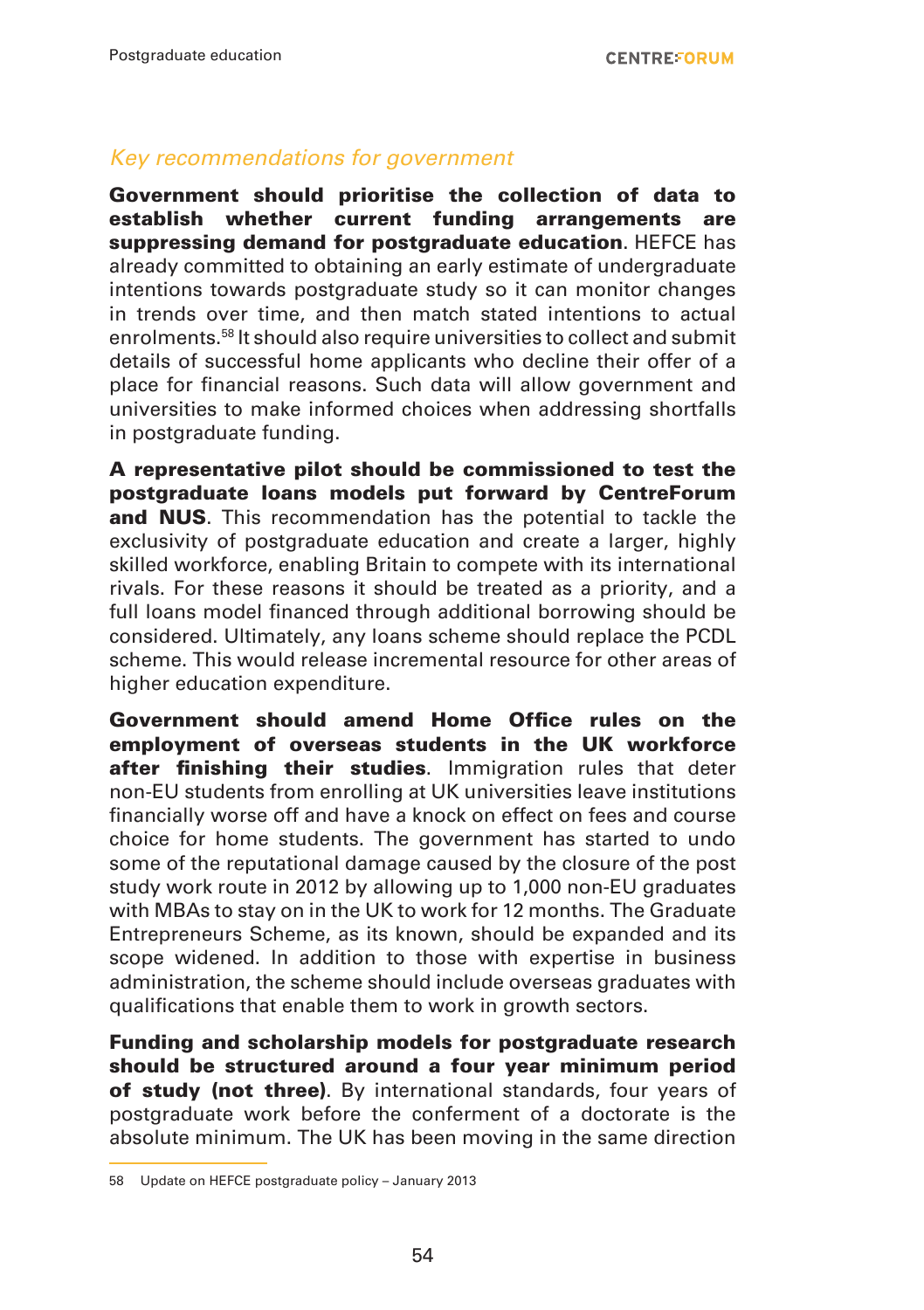with the introduction of integrated taught and research programmes, supported by the research council Centre for Doctoral Training (CDT) model. It is important that future funding policy keeps pace with changes in the way postgraduate research programmes are structured.

#### *Key recommendations for universities and the private sector*

Groups of universities should source funds from financial markets and use the money raised from bond issuances as a facility for postgraduate students to access. Predictable revenue streams and long term business models make universities a safe bet for investors. Institutions should explore the corporate bonds model devised by Higher Education Commission member Jon Wakeford.

The tax treatment of large donations to universities should be made simpler to incentivise giving and help institutions increase their endowment capacity. This could be done along the lines suggested by the 2004 Thomas report, whereby higher rate taxpayers would be allowed to claim full income tax relief through self assessment rather than the current gift aid arrangements. Universities might also take note of research carried out by the Cabinet Office Nudge Unit, which has found that charitable giving can be increased through the application of certain 'behavioural insights'.59

Universities should link a proportion of their endowment funding to a postgraduate scholarship programme targeted at students from low income backgrounds. The University of Sheffield, for instance, has Alumni Fund Scholarships which are funded by donations from 1,500 alumni each year, and worth £2,000 each.

Successful collaboration between universities and business should be actively promoted by the sector. There are plenty examples of best practice, including PwC's Professional Services Sector Higher Apprenticeship and Jaguar Land Rover's Technical Accreditation Scheme. Businesses continuing to take an active role in the design and provision of postgraduate courses will ensure that demand for specialist skills is more adequately met.

<sup>59</sup> Behavioural Insights Team, 'Applying behavioural insights to charitable giving', Cabinet Office, 2013